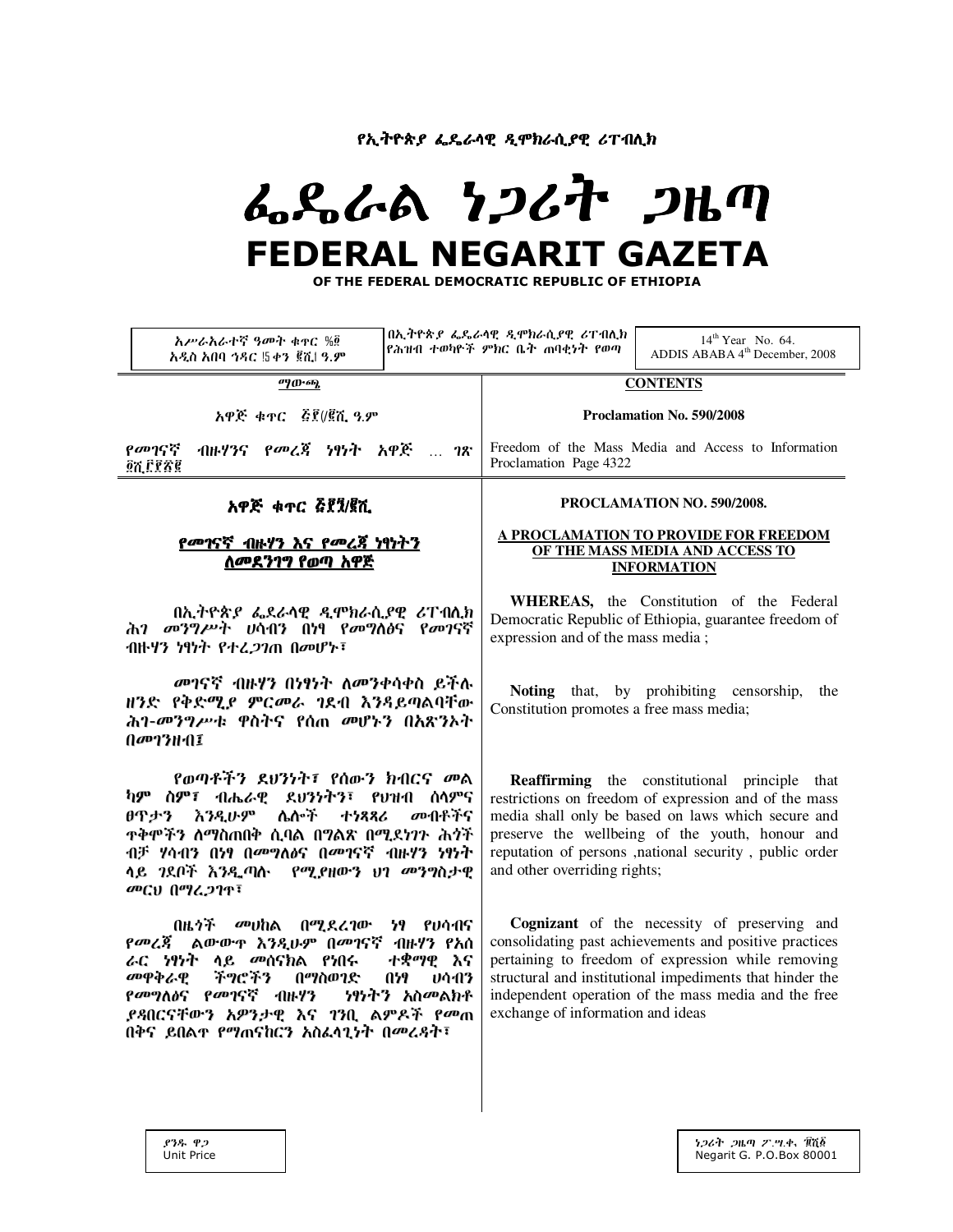በሀገራችን ዴሞክራሲያዊ ስርአትን ለመገንባት የሚደረገው ዋረት ስኬታማ የሚሆነው መተኪያ **የሌለው** ታሳቅ *ሚና መ*ጫወት የሚችል ራሱን በከፍተኛ ስነምግባር በማነፅ በከፍተኛ ሙያዊ ብቃት ነፃና ፌርጀ ብዙ የመገናኛ የሚንቀሳቀስ ·ብዙሃን ሲኖር ብቻ መሆኑን በመገንዘብ፣

መገናኛ ለተረ*ጋ*ገጡ All+03  $007$  መንግስቱ መብቶች መከበር እንዲሁም መሰረታዊ ነፃነቶችና ለሰሳም፣ ለእኩልነት፣ ለፍትህና ለዴሞክራሲ የቆሙ መሆኑን በመረዳት

መገናኛ ብዙሃን አ*ጋ*ሳጭ የሆኑትን ጨምሮ መረጃዎ ችን የመሰብሰብና የማሰራጨት መብት ያላቸው መሆኑን በመገንዘብ፣ በሀዝቦች መካከል ነጻ የሃሳብና የመረጃ ልውው ን *የሚያመቻች*ና ዜጎች በነጻ *መረጃ*ና አስተ*ያ*የትን ለመሰ ብሰብ፣ ለ*መቀ*በልና ለማስተሳለፍ *ያ*ሳቸው*ን መብት* በሙሉ እንዲያረ.ጋግጡ የሚያስችሳቸው ጤናማ የመረጃ ስርዓት ይላተገደበ ዲሞክራሲያዊ የህዝብ ውይይት መድረክ በመሆን ለሚያገለግል ነጻ የመገናኛ ብዙኃን ህልውና እጅግ አስፌሳጊ መሆኑን በመገንዘብ፣

*የመንግ*ስት አሰራር፣ በተለይም ግልፅ የማንኛውም ግለሰብ በመንግስት አካላት እጅ የሚገኙ መረጃዎችን የማግኘት መብት ለዴሞክራስያዊ ህብረተሰብ *ያ*ሰውን *መ*ሰረታዊ ጠቀሜታ በመረዳት፣

በሀገመንግስቱ የተረ*ጋ*ገጡትን ግልፅ የመንግስታዊ እሴቶች አሰራርና የተጠያቂነትን ለማዳበርና ይበልተ ለማጠናከር እንዲሁም የህዝብ ጥቅምን የሚመለከቱ ጉዳዮች ይፋ ወጥተው ህዝብ እንዲወያይባቸው ለማድረግ ይቻል ዘንድ፤ የመንግስት *ኃላፊዎች ለግ*ለሰቦችና ለ*መገ*ናኛ ብዙሃን መረጃዎችን የማቅረብ ግዴታ በሀግ እንዲጣልባቸው ለማድረግ፣

በስራ ሳይ ያለውን የፕሬስ አዋጅ በማሻሻል በኢትዮጵያ በመካሄድ ላይ ከሚገኘው ዴሞክራሲያዊ ሥርዓት ግንባታ ጋር በሚጣጣም አዲስ ህግ መተካቱ አስፌሳጊ መሆኑን በመረዳት፣

በኢትዮጵያ ፌዴራሳዊ ዲሞክራሲያዊ ሪፑብሊክ ሕገ *መንግሥት አንቀ*ጽ \$5(l) መሥረት የሚከተለው ታውጇል።

## ጠቅሳሳ

#### $\mathbf{1}$ አጭር ርዕስ

ይህ አዋጅ "የ*መገ*ናኛ ብዙሃንና የመረጃ ነፃነት አዋጅ ቁዋር 5)(/2 " ተብሎ ሊጠቀስ ይችላል።

Aware that a free, independent and diverse mass media with high ethical standards and professional competence plays an indispensable role in the national endeavour to build democratic order in Ethiopia;

Recalling the role of the mass media in ensuring respect for the fundamental rights and freedoms guaranteed by the Constitution, and in promoting peace, democracy, equality and justice;

**Recognising** the right of the media to collect and disseminate information, including of a critical nature; realizing that an independent mass media that serves as a public forum for uninhibited democratic dialogue thrives on a viable freedom of information system that facilitates the free flaw of information and ideas among citizens by enabling them to exercise their right to seek, receive and impart information and opinions freely;

**Affirming** the fundamental importance, in a democracy, transparent conduct of government affairs and, in particular, the right of individuals to access information held by public bodies;

**Determined** to promote and consolidate the values of transparency and accountability in the conduct of public affairs, as guaranteed by the Constitution, and to impose a legal obligation on public officials to facilitate access to individuals and the mass media to information so that matters of public interest may be disclosed and discussed publicly;

**Convinced** of the need to amend the existing press law and to replace it by a new law that is commensurable with the ongoing democratic transformation that is taking place in Ethiopia;

Now, therefore, in accordance with Article  $55(1)$  of the Constitution of the Federal Democratic Republic of Ethiopia, it is hereby proclaimed as follows:

### **PART ONE General Provisions**

#### **Short Title**  $\mathbf{1}$

This Proclamation may be cited as the "Freedom of the Mass Media and Access to Information Proclamation No. 590/2008"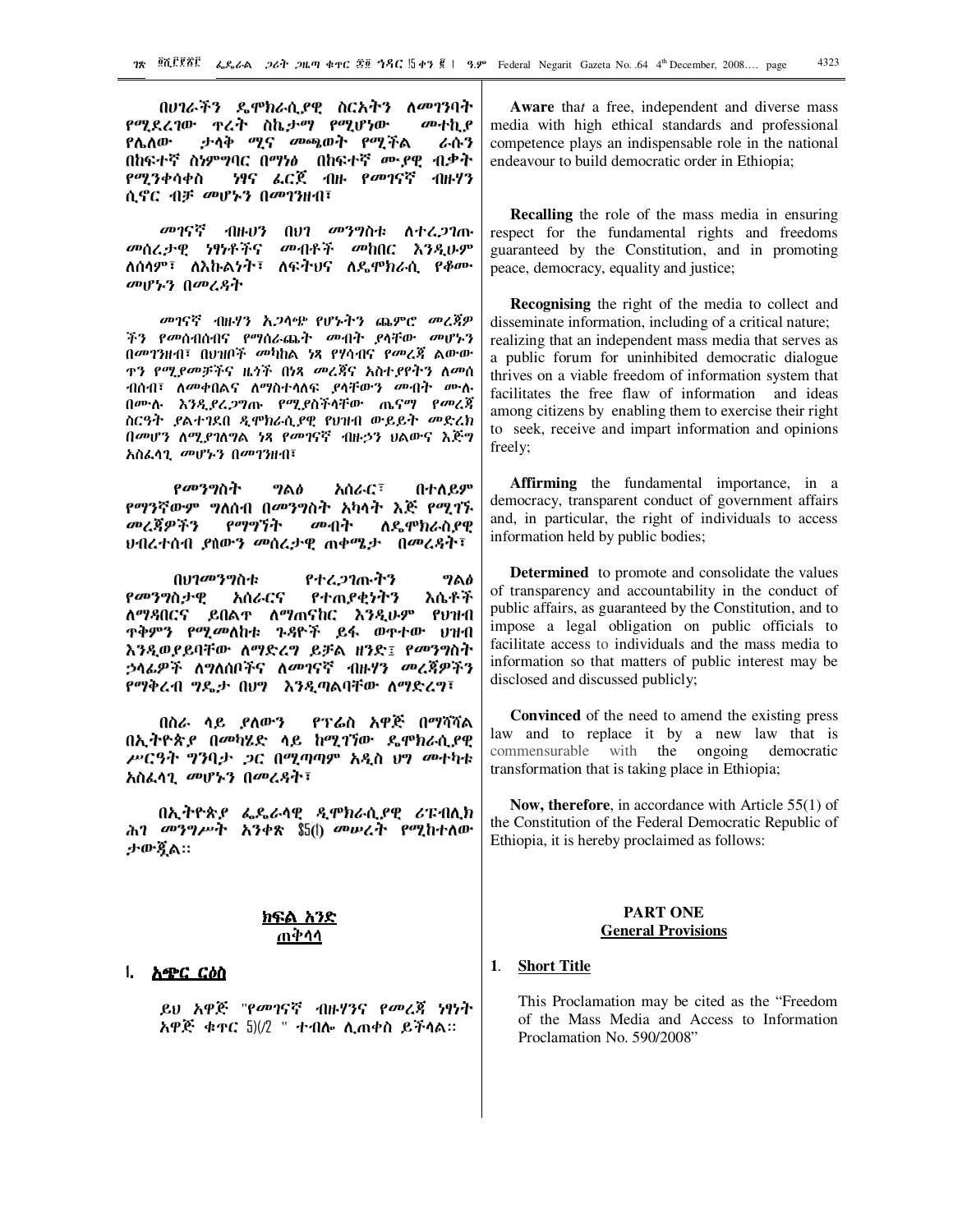### 2. <u>ትርጓሜ</u>

*የ.*ቃሉ *አገ*ባብ ሌላ ትርጉም የሚያሰጠው ካልሆነ በስተቀር በዚህ አዋጅ ውስዋ፦

- ''የመገናኛ ብዙሃን'' ማለት በየጊዜው የማ.  $\overline{11}$ ወጡ ህትመቶችንና ብሮድካስቶችን የሚያ *ካትት የህትመት ራ ነ*ው።
- 2/ "የህትመት ራ" ማለት መገናኛ ብዙሃንንና እን ዲሁም ለህዝብ እንዲደርሱ ታስበው የሚሰራጩ የሙዚቃ ስራዎችን፣ የአዲዮ፣ የቪዢዋል ወይም የአዲዮቪዥዋል *ራዎችን*፣ ስዕሎችን፣ ተው አቶችን፣ ካርቱኖችን፣ መጽሀፍትን፣ በራሪ ጽሁ ፎችን፣ ፊልሞችን ፣ ፖስተሮችን፣ የንግድ ማስታ ወቂያዎችን፣ የዜና አገልግሎትንና ማንኛውም አይነት ሌሎች ህትመቶችን የሚያካትት ሲሆን፤
	- በሀግ አውጪ፤ በዳኝነትና በሕግ አስ  $\boldsymbol{\theta}$ *ፌፃሚ አካላት ታትመ*ው የሚወጡ ይፋዊ መግለጫዎችን፣ ማስታወቂያ ዎችን፣ ቃለ ንባኤዎችን፣ ሪፖርቶ ችን ወይም ውሳኔዎችን፣ ወይም
	- $\Lambda/$ ለንግድና ለትራንስፖርት፣ ለቤት ውስዋ አገልግሎትና ለማህበራዊ ጉዳ ዮች ታስበው የሚታተሙ ፎርሞችን፤ የዋ.2 ሰንጠረዦችን፤ የንግድና የቤተ ሰብ ማስታወቂያዎችን፣ ፓስት ካርዶ ችን፤ ተባዝተው የማሽጡ ስእሎችን፤ የንግድና አስተዳደር አመታዊ ሪፖር ቶችን ወይም የምርጫ ሰነዶችን፣ አያካትትም።
- $3/$ *ቋሚ* ስ*ያሜ* በመያዝ በተወሰነ የጊዜ ክፍተት ሳይቋረዋ በተከታታይ ታቅዶ እንዲወጣ ቢያንስ በዓመት ሁለት ጊዜ የሚታተም፤ *አጠቃላይ ስርጭት ያስ*ውና በጠቅሳሳው ህብረተሰብ ወይም በአንድ በተወሰነ የህዝብ ክፍል እንዲነበብ ታስቦ የሚሰራጭ ጋዜጦ ችንና መፅሄቶችን የሚያካትት የሕትመት ሥራ ነው።
- 4/ ''ብሮድካስተር'' ማለት የግል ወይም የመንግስት ድርጅትን ውስጣዊ ግንኙነቶችን የማያካትትና ምድር ለም ድር አስተሳሳፊ ትራንስሚተሮችን፣ ኬብሎችንና ሳተሳይትን በመሰሉ ማሰራጫዎች አማካይነት በሬ ድዮ ወይም በቴሌቪዥን የብሮድካስት መልእክት መቀበያዎች ወይም በሌሳ ኤሌክትሮኒክስ መቀበ ያዎች አማካይነት በክፍያ ወይም ያለክፍያ  $PAC$ ድከስት ፕሮግራሞችን በአንድ ጊዜ ሀዝብ እንዲ እና እ*ንዲመ*ለከታቸው ያደምጣቸው ወይም እንዲሰማቸው የሚያስራጭ ሰው ማለት ነው፡፡

#### $2.$ Definition

In this proclamation unless the context requires otherwise:

- 1/ "Mass Media" means printed matter that includes periodicals and broadcasters
- 2/ "Printed Matter" means all material intended for public distribution, including mass media but also other printed material-including musical works, plays, pictures, cartoons, books, pamphlets, posters and commercial advertisings as well as audio, visual and audiovisual recordings, motion pictures and the likes, excluding;
	- a) official printed matters, notices, minutes, reports, and decisions of legislative, judicial or executive organs; or
	- b) materials only intended for the purpose of commerce and transport, domestic and social life, such as forms, price lists, printed advertising matter, family advertisements, post cards, pictorial reproductions, annual business and administrative reports, as well as election documents.
- $3/$ "Periodical" means printed material which is scheduled to appear in regular sequences of at least twice a year, which has a fixed title and which has a general distribution aimed at the entire public or a section thereof, and includes newspapers and magazines.
- 4/ "Broadcaster" means a body which disseminates broadcast programming, including through terrestrial transmitters, cable or satellite, for public consumption and for simultaneous reception, whether or not by subscription, through a radio and/or television broadcast receiver or other related electronic equipment, but does not include communications internal to a private organization or a government body.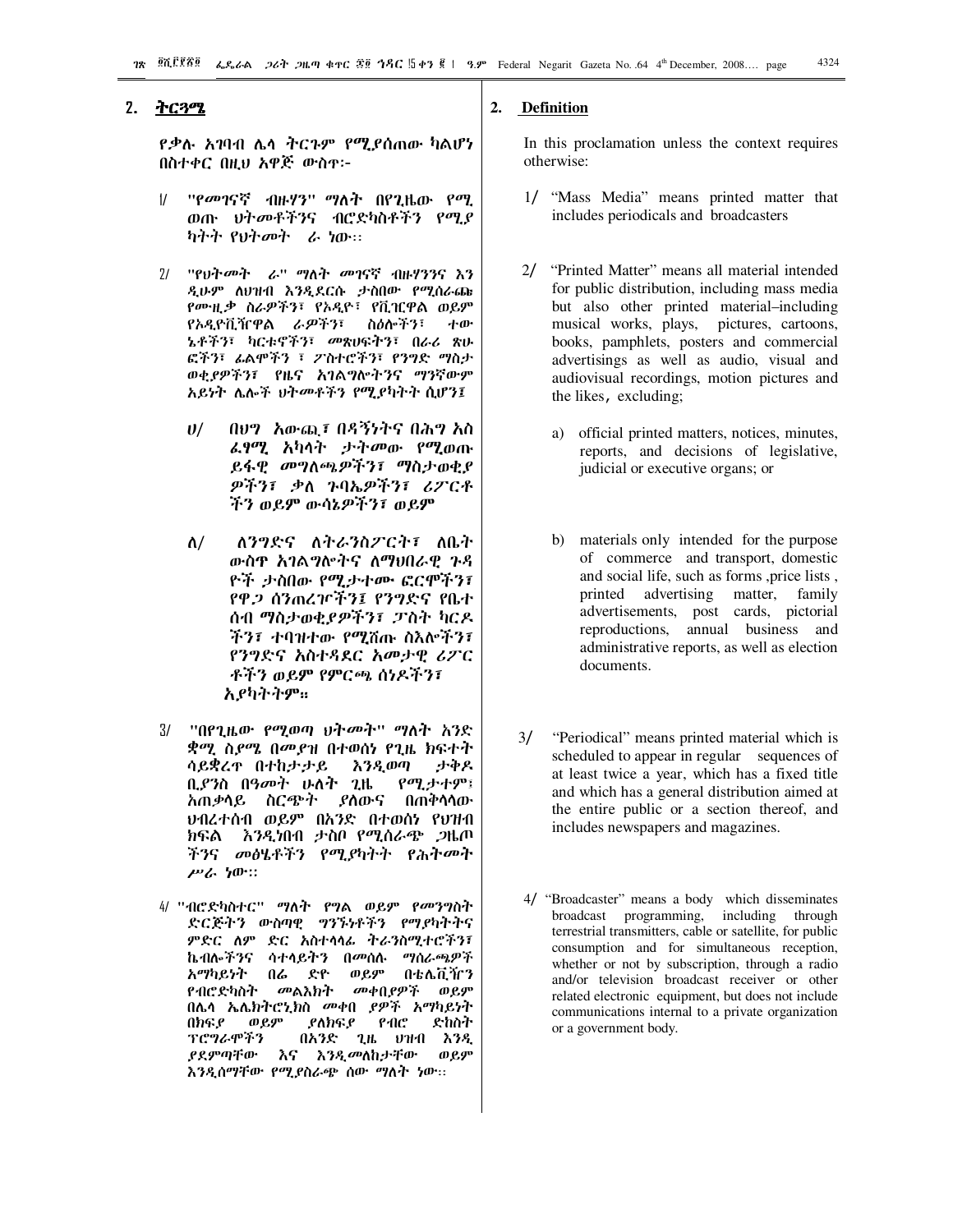- $5/$ ''የመንግስት አካል'' ማለት በፌደራል ወይም በክልል ሕ*ገመንግ*ስት ወይም በሌሳ ሕ*ግ መ*ሰረት *የተቋቋመ ወይም በፌ*ደራል ወይም በክልል መንግስታት መዋቅር ውስዋ በየትኛውም እርከን ሳይ የሚገኝ ወይም በፌደራል ወይም በክልል *መንግ*ስታት የባለቤትነት ይዞታ ስር የሚገኝ ወይም ዋነኛ የፋይናንስ ምንጩን በቀዋታ ወይም በተዘዋዋሪ ከነዚሁ አካላት የሚደገኝ ወይም ተጠ ሪነቱ ለፌደራል ወይም ለክልል መንግስት የሆነ ማንኛውም አካል ማለት ነው ፡፡
- $6$ / "መረጃ" ማለት በማናቸውም አይነት ቅርፅ የተቀናበረ ማንኛውም ሰነድ ማስት ነው።
- 7/ "ሰነድ" ማለት በማንኛውም አካል በማን ኛውም ጊዜ የተፌጠረ ወይም የተዘጋጀ ቢሆንም በመንግስት አካል ይዞታና ቁጥኖር ስር የሚገኝ፡-
	- ማንኛውንም መዝገብ፣ ፋይል፣ በእጅ  $11/$ ወይም በማሽን የተጻፌ ሬቂቅ፣
	- ማንኛውንም ማይክሮ ፊልም፣ ማይክ  $\Lambda$ / ሮፌ እና በኤሌክትሮኒክስ ዘዴ የወጣ የመዝገብ ግልባጭ፣
	- የጎሉ ቢሆኑም ባይሆኑም፣ ማንኛውም  $\mathbf{d}$ በነዚህ ማይክሮፊልሞች ውስዋ ያሉ ምስሎች ቅጅ ፣
	- $\omega$ በከምፕዩተር ወይም በሌሳ በማንኛውም መሳሪያ በመታገዝ የማታዩ፣ የማነ በቡ፣ የሚደመጡ ወይም የሚታወቁ መረጃዎችን ወይም
	- በማንኛውም አይነት ቅርፅ ወይም የማ  $\boldsymbol{\nu}$ ስተሳለፊያ ዘዴ የሚገኝ፣ ማንኛውንም መረጃ ያካትታል።
- 8/ "የግለሰብ መረጃ" ማለት ተለይቶ የሚታወቅ  $\eta$ ለሰብን የሚመለከት ሆኖ:-
	- የግለሰቡን የህክምና፣ የትምህርት  $\boldsymbol{\theta}$ / ወይም የአካዳሚክ፣ የስራ አገልግ ሎት፣ የሙያ፣ የወንጀል ታሪኩን የሚ መለከት መረጃን ወይም ግለሰቡ ያደረጋ ቸውን የንግድ ግንኙነቶች የሚመለ ከቱ መረጃዎችን፣ ወይም
	- $\Lambda/$ የግለሰቡን ዘር፣ ብሔር፣ ማህበራዊ ምን ጨን፣ እድሜ፣ እርግዝና፣ የጋብቻ ሁኔታ፤ የቆዳ ቀለሙን፤ የፍትወት ገዝባ ሌውን፣ አካላዊና አእምሮአዊ ጤንነቱን፣ የጤና ብቃቱንና ጉድለቶቹን፣ ሀይማኖ ቱን፣ እምነቱን፣ ሀሊናውን፣ ባሀሉን፣ ቋንቋውን፣ ልደቱን የሚመለከት መረጃን፣ ወይም
- 5/ "Public Body" means any body established under the Federal Constitution or state constitution or any other law which forms part of any level or branch of the federal or regional state or owned, controlled or directly or indirectly substantially financed by funds provided by the federal or regional governments or accountable to the federal or regional states
- 6/ "Information" means any material recorded in any form.
- 7/ "Record" means regardless of who created it or when it was created, any recorded information in the possession and under the control of a public body and includes:
	- a) any document, file or manuscript;
	- b) any microfilm, microfiche or facsimile;
	- c) any reproduction of images embodied in microfilms, whether enlarged or not:
	- d) any other information which may be watched, read, listened to or otherwise comprehended only using a computer or any other technical device; or
	- any other information recorded in any  $e)$ other form or medium.
- 8/ "Personal Information" means information about an identifiable individual, including, but not limited to
	- a) information relating to the medical, educational or the academic, employment, professional or criminal history, of the individual or information relating to financial transactions in which the individual has been involved:
	- b) information relating to the ethinic, national or social origin, age, pregnancy, maritial status colour, sexual orientation, , physical or mental health, well-being, disability, religion, belief, conscience, culture, language or birth of the individual;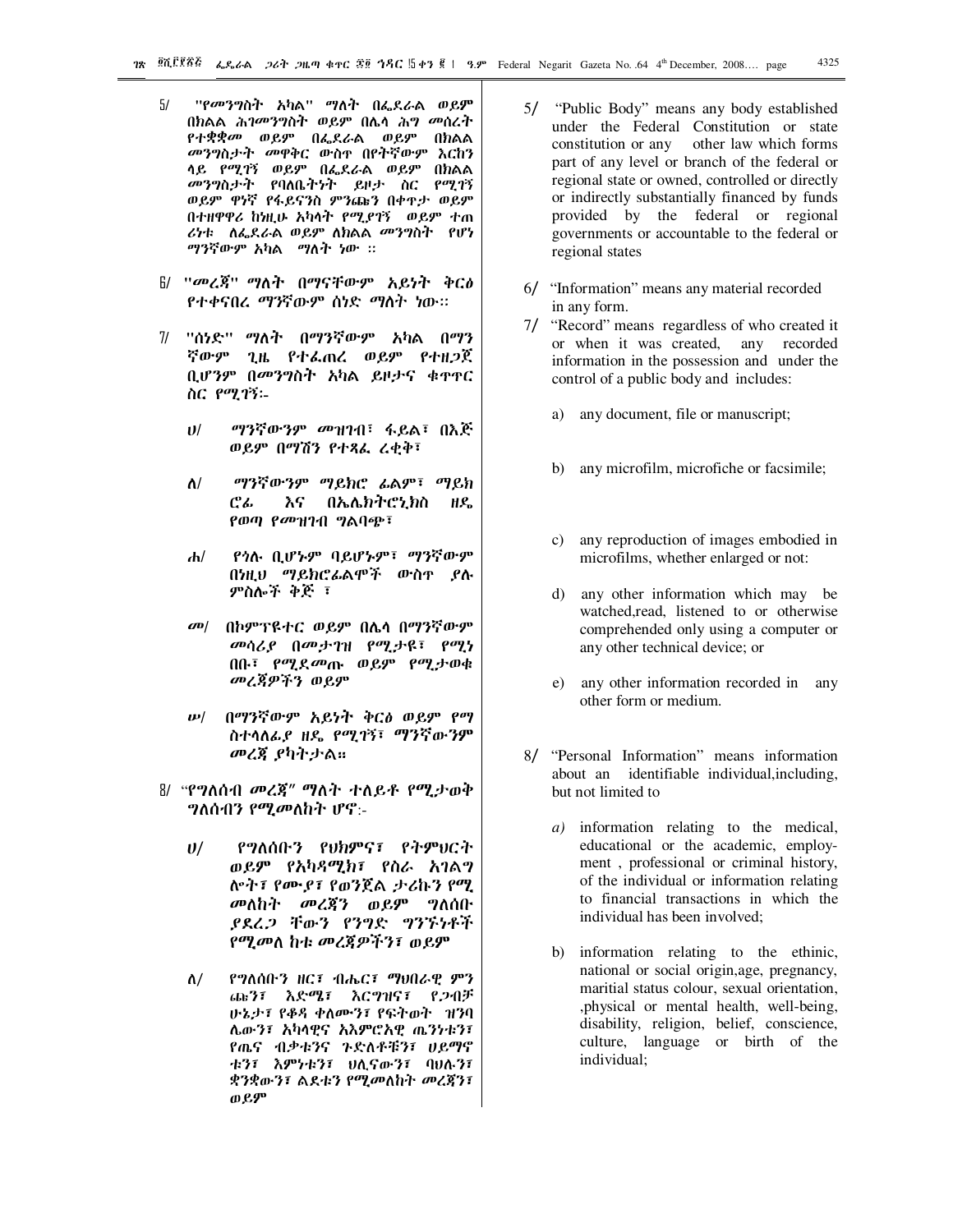- ሐ/ የግለሰቡን የመለያ ቁዋሮች፣ ምልክ ቶች ወይም ሌሳ መለያዎች፣ አድራ ሻውን፣ አሻራውን ወይም የደሙን አይነት የሚመለከት መረጃን፣ ወይም
- $\sigma$ <sup> $\sigma$ </sup> ስለሌሳ ግለሰብ ወይም ሌሳ ግለሰብ የማእረግ እድገት፣ ሽልማት ወይም የገንዘብ ድጋፍ እንዲያገኝ በቀረበ ሀሳብ ላይ በሰማቸው አስተያየቶች፣ አመለካከቶች ወይም አማራጭ ሀሳቦች ውስዋ የማይካተቱ የግል አስተያየ ቶቹን፣ ሀሳቦቹን ወይም ምርጫዎቹን የሚመለከቱ መረጀዎችን፣ ወይም
- *ሡ/ የአስተያየት ሰጭ*ው ስም የተወገደበትና *ግ*ለሰቡ*ን የሚመ*ለከቱ ወይም ግለሰቡ የገንዘብ ድ*ጋፍ፤ ሽልማት ወይም* የማእረግ እድገት እንዲያገኝ በቀረበ ሆሳብ ሳይ ሌሳ **ግለሰብ የሰ**ማቸው የግል አስተያየቶች፤ አመለካከቶች ወይም አማራጭ ሀሳቦችን የያዘ መረጃን፣ ወይም
- $\mathcal{L}/\mathcal{L}$ ሌሳ ሰው ስለግለሰቡ ያለውን አመለካ ከት ወይም የሰጠውን አስተያየት የያዘ መረጃን፣ ወይም
- ሰ/ \_ ግለሰቡን በሚመለከቱ ግላዊ መረጃዎች *ጋር የተያዘውን ወይም መግለ*ፁ በራሱ ግለሰባዊ መረጀን የመግለጽ ውጤትን ሲያስከትል የሚችል የግለ ሰብን ስም የያዘ መረጃን፣ የሚያካ ትት ሲሆን በምንም ሁኔታ ከሞተ ! *ዓመት የ*ሞሳው *ግ*ለሰብን የሚመለከት መረጀን ግን አያካትትም።
- 9/ "ሶስተኛ ወ*ገ*ን " ማለት ከመረጃ ጠ*ያ*ቂው ውጨ ወይም መረጀውን ከተጠየቀው የመን *ግ*ስት አካል ውጭ የሆነ ማንኛውም ሰው ወይም ማንኛውም የመንግ ት አካል ማለት ሲሆን፣ የውጪ ሀገር መንግ ትን፣ መንግ ሥታዊ አካልን፣ ድርጅትን ወይም አለም አቀፍ ድርጅት ወይም አካልን ያካትታል።
- $\Pi$ ''የጠሳትና የአማጺያን እንቅስቃሴዎች'' ማለት፡-
	- የተቃጣ  $\mathbf{U}$ flvフሪቴ ሳይ የወረራ ድርጊት፣
	- $\Lambda/$ **በሀገሪቱ** ወይም **AV110.** ወይም በሀገሪቱ ስትራቴጂካዊ ዋቅሞች ላይ *ያነጣ*ጠሩ የውስዋ ወይም የውጪ የአሻዋር ወይም የሽብር ተግባራት፣
- c) information relating to any identifying number, symbol or other particular assigned to the individual, the address, fingerprints or blood type of the individual;
- d) the personal opinions. views  $\alpha$ preferences of the individual, except where they are about another individual or about a proposal for a grant, an award or a prize to be made to another individual:
- the views or opinions of another  $e)$ individual about a proposal for a grant, an award or a prize to be made to the individual, but excluding the name of the other individual where it appears with the views or opinions of the other individual:
- the views or opinions of another  $f$ individual about the individual or.
- the name of the individual where it  $g)$ appears with other personal information relating to the individual or where the disclosure of the name itself would reveal information about the individual.

but excluding information about a person who passed away before 20 years,

- $9/$ "Third Party", means any person other than the requester or the public body to which the request is made and includes a foreign government, organization, an international organization or an organ of that government or organization
- $10/$ "Hostile or Subversive Activities" means:
	- a) aggression against the country;
	- b) any act of sabotage or terrorism aimed at the people or a strategic interest of the country whether inside or outside the country;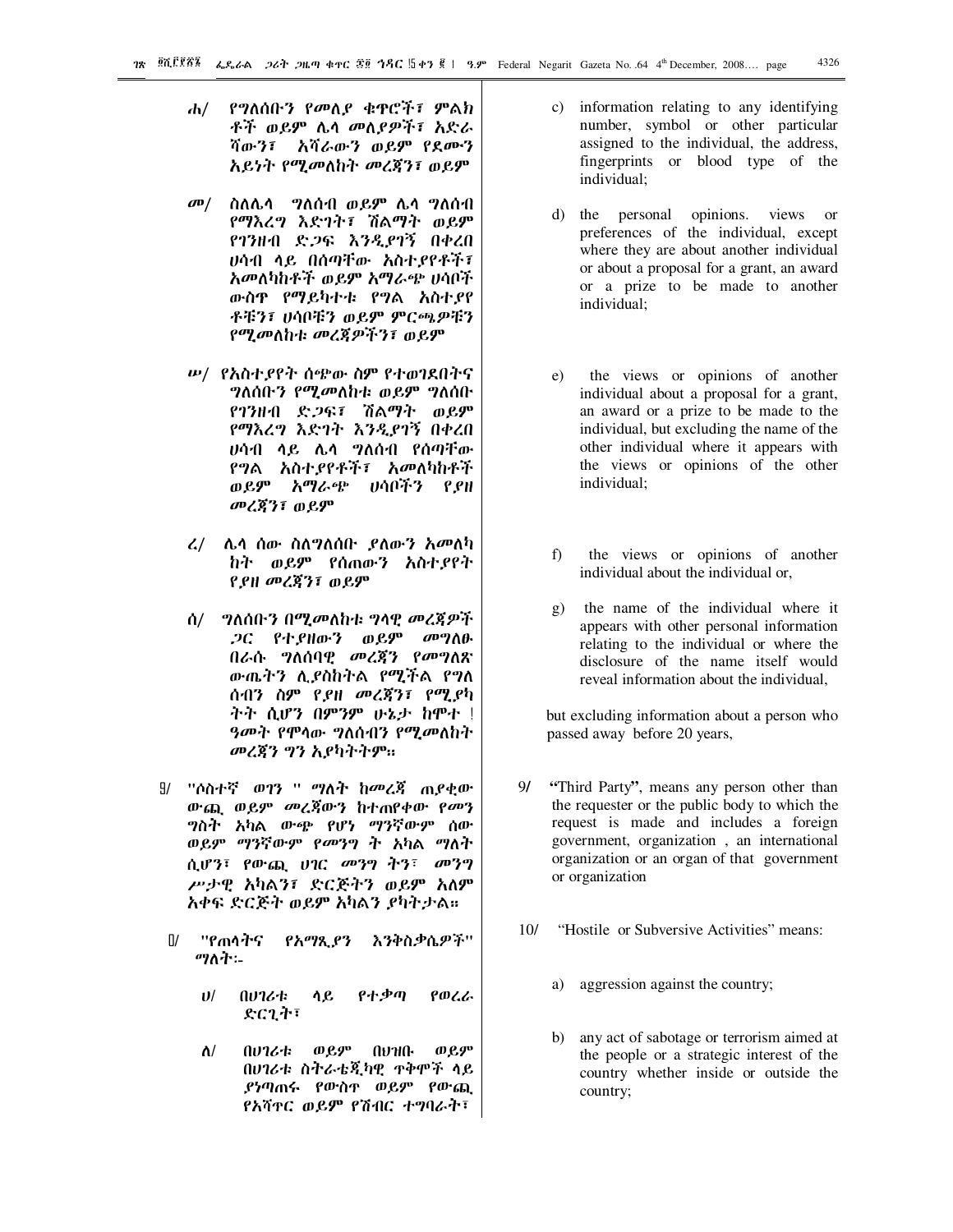- $\mathbf{d}$ *ህገ መንግ*ስታዊ ስርዓቱን በኃይል ወይም በአ*መ*ጽ *መ*ለወዋን ዓላማው ያደረገ እንቅስቃሴ፣ ወይም
- መ/ ማንኛውም የውጭ ሀገር የስለሳ ተግባ ራት ወይም የጠሳት እንቅ ስቃሴ፣ ማለት ነው።
- "ዋና አዘ*ጋ*ጅ"  $\Box$ ማለት በዚህ አዋጅ በአንቀፅ 6 በተደነ ገገው መሰረት ሙሉ የኤዲቶሪያል ስል ጣን ያለው ሰው ነው።
- 02/ "አሳታሚ" ማስት *መገ*ናኛ ብዙኃኑን የሚወ ክል ወይም *መገ*ናኛ イルトラン りんんふ የሆነ፣ በድርጅቱ ውስዋ የጎሳ የባለንብረ ትነት ተቅም ያለው ወይም የድርጅቱን የሥራ አስተጻደር የሚመራ ማንኛውም ሰው ነው።
- 03/ "አታሚ" ማስት የህትመት ስራዎችን ስማ ተም በአሳ*ታሚ*ው የተሾ*መ* ሚው *ጋ*ር የተዋዋስ ማንኛውም ሰው ነው።
- $\sqrt{4}$ ''አከፋፋይ'' *ማ*ስት የህት*መ*ት ふの予う በጅምሳ ለማከፋፌል በአሳ*ታሚ*ው የተሾ*መ* ወይም ከአሳታሚው *ጋ*ር የተዋዋስ ሰው ነው።
- 05/ "አስመጪ" ማለት የመገናኛ ብዙሃን ወ ቶችን ሀገር ውስጥ ለማሰራጨት በማሰብ ወደ ሀገር የሚያስገባ ወይም በሀገር ውስተ የሚሰራጬ የውጭ ህትመቶች ወኪል የሆነ ማንኛውም ሰው ነው።
- "የህዝብ እንባ ጠባቂ" ማለት በአዋጅ O6/  $\angle$  **PC** 2) [1/19] (2
- $\Pi$ "ክልል" *ማ*ለት በኢትዮጵያ ፌዴራሳዊ ዴሞክራሲያዊ ሪፐብሊክ ህገ *መ*ንግስት ሲሆን ለዚህ አዋጅ አፌጻጸም ሲባል አዲስ አበባንና ድሬዳዋን ይጨምራል።
- $\overline{R}$ "የህዝብ ግንኙነት ኃሳፊ" ማለት የህዝብ *ግነኙነት ስራን ለማከ*ናወን በ*መንግ*ስት አካል የተመደበ ወይም የተሾመ የህዝብ *ግነኙነት ኃ*ላፊ ወይም ሌላ *ኃ*ላፊ *ግ*ለት ነው።
- ማለት የተፌዮሮ ሰው ወይም በህግ 09/ ''ሰው'' የሰውነት መብት የተሰጠው አካል ነው።
- c) any activity aimed at changing the constitutional order by the use of force or violence: or
- d) any foreign or hostile intelligence operation
- $11/$ "Editor-in-chief" means the person who, pursuant to Article 6 of this Proclamation exercises excllusive editorial control.
- 12/ "Publisher" means any person who, represents, owns or has a substantial proprietary interest in a mass media or carries on the business of management of a mass media.
- 13/ "Printer" means any person who has been appointed by or enters into a contract with a publisher for the purpose of printing any printing matters.
- 14/ "Distributor" means any person who has appointed by or enters into a contract with the publisher for the purpose of wholesale distribution of printing matters.
- 15/ "Importer" means any person who imports mass media products from abroad with a view to distribute them in Ethiopia or who is an agent of foreign publications circulated in Ethiopia.
- $16/$ "Ombudsman" means the Institution of the Ombudsman established under Proclamation No. 211/2000.
- 17/ "Region" mean a regional state established under Article 47 of the Constitution of the Federal Democratic Republic of Ethiopia. and shall , for the purpose of this Proclamation .include Addis Abeba and Diredawa
- 18/ "Public Relation Officer" mean a public relation officer or any other officer designated by the public body for the purpose of caring out the tasks of a public relation officer under this Proclamation.
- 19/ "Person" mean a physical or juridical person.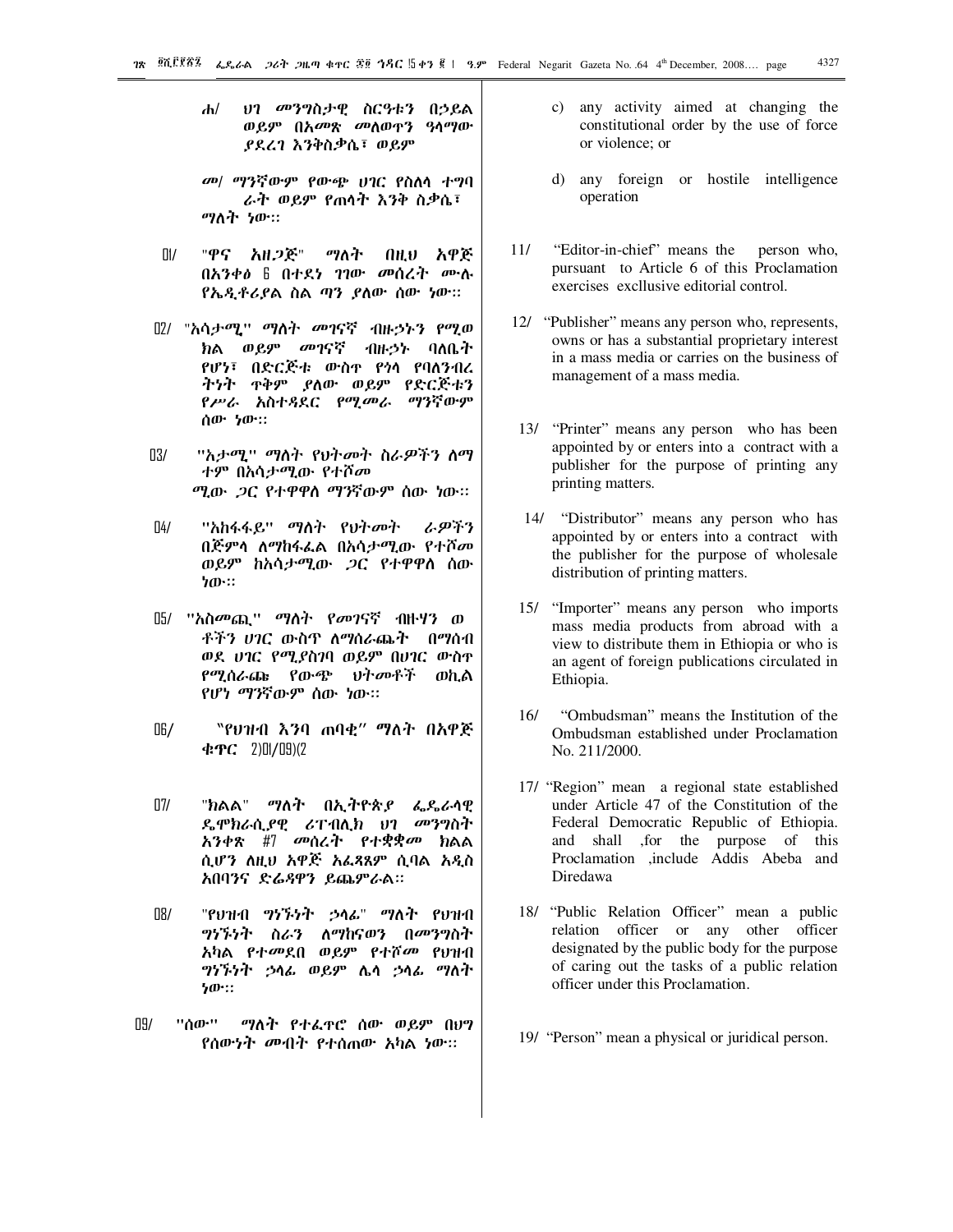### 3. <u>ስለ*ፆታ* አገላለጽ</u>

በግልጽ የተደነገገ ካልሆነ በስተቀር በዚህ አዋጅ ውስዋ በወንድ ጾታ የተደነገገው የሴትንም ፆታ ያካትታል።

#### 4 <u>መገናኛ ብዙሃን ነፃ ስለመሆናቸው</u>

- $\frac{1}{2}$ *የመገ*ናኛ ብዙሃን ነፃነት በሕገ *መንግሥ*ቱ ልውቅና አማኝቷል። ቅድመ ምርመራ በማንኛውም መልኩ የተከለከለ ነው።
- በመገናኛ ብዙሃን ነፃነት ላይ ገደቦች የሚ  $71$ ጣሉት ሕገ መንግስቱን መሠረት በማ ድረግ በሚወጡ ሕጎች ብቻ ይሆናል።
- ማንኛቸውም የመንግስት አካላት የመገናኛ  $3/$ *ግ*ህበራዊ ተግባራቸውን ለመወ イルリク ጣት፡-
	- $U$   $B$   $C$   $D$  $B$  $D$   $D$   $D$  $C$  $D$  $T$   $C$  $D$  $D$  $D$  $D$  $T$  $T$ የመቀበልና የማሰራጨት፣
	- ለ/ በልዩ ልዩ ጉዳዮች ላይ አስተያየት ወይም ትችት የማቅረብ፣ ወይም
	- ሐ/ የተለያዩ ሌሎች ዘዴዎችን በመጠቀም የሕዝብን አስተያየት በመቅረጽ ሂደት የመሳተፍ፣ መብታቸውን ማክበር ይኖርባቸዋል።
- $4/$ በንኡስ አንቀጽ /2/ መሰረት በግልፅ የተደነገጉ ህጎች ከሌሉ በስተቀር የመ ገናኛ ብዙሃን ነፃነትን የሚያስተጓጉሉ ማና ርምጃዎች ተከልክ ቸውም አስተዳደራዊ ለዋል።

### 5. <u>የማሳተምና የመደራጀት ነፃነት</u>

- 1/ በዚህ አዋጅ በአንቀል 7 የተደነገገው እንደተጠ በቀ ሆኖ ማንኛውም ዜግነቱ ኢትዮጵያዊ የሆነ ሰው *የመገ*ናኛ ብዙሃን ስራ የመስራት *መብት አ*ስው።
- 2/ ጋዜጠኞች በመረጡት የሙያ ማህበር ራሳቸ ውን የማደራጀት መብት አሳቸው።

#### **Gender Reference** 3.

Unless otherwise expressly provided under this Proclamation provisions referred in the masculine gender shall also apply to the feminine gender.

#### $\overline{4}$ . **Freedom of Mass Media**

- 1/ Freedom of the mass media is constitutionally guaranteed. Censorship in any form is prohibited.
- 2/ Restrictions on the freedom of the mass media shall only be made by laws issued in accordance with the Constitution.
- 3/ All public bodies shall have regard to the right of the mass media, in fulfilling its public function, to:
	- a) seek, receive and impart news or information;
	- b) express opinion or criticism on various issues or:
	- c) participate in the process of forming public opinion through other means.
- 4/ Unless otherwise stipulated by express provisions of laws enacted in accordance with sub article (2) of this Article, administrative measures that impair freedom of the mass media are forbidden.

#### 5. **Right to Publish and Organize**

- 1/ Without prejudice to the provisions of Article 7 of this Proclamation, every Ethiopian national has the right to establish a mass media.
- 2/ Journalists have a right to organize themselves into professional associations of their choice.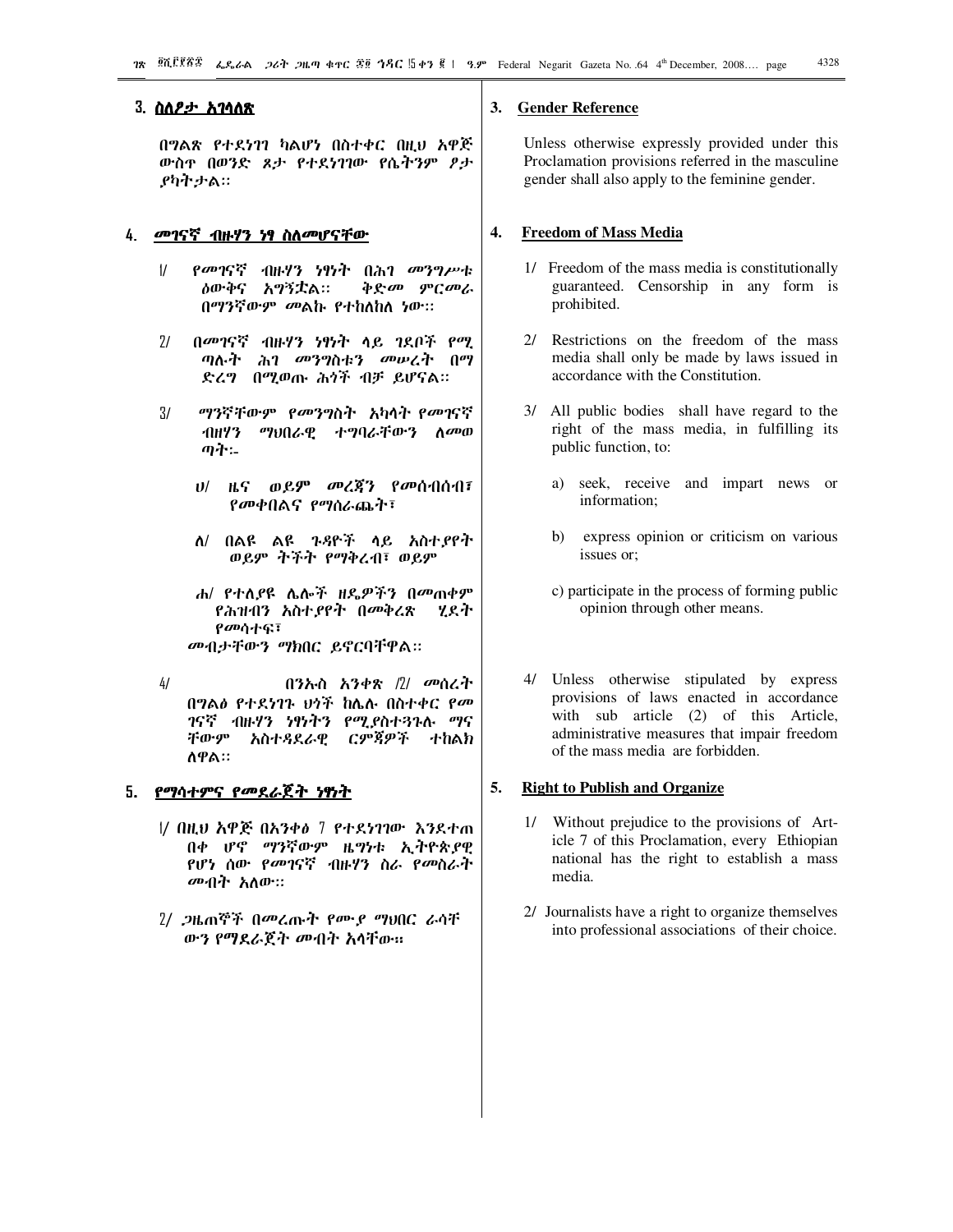### <u>ክፍል ሁስት</u> በመገናኛ ብዙሃን ሥራ የመሰማራት መብት

### 6. <u>ዋና አዘ*ጋ*ጅ</u>

- $\frac{1}{2}$ በመገናኛ ብዙኃን ዋና አዘጋጅነት የሚሾም ሰው *የሚታተ*ሙትን りすのパネ  $\mu$ ስጢን ይዘት የመቆጣጠርና ማንኛውም ነገር ያለፌቃዱ እንዳይታተም ማድረግን ያካት ታል። ይሆን ሥልጣን የሚገድቡ ማናቸውም አሰራሮች ወይም ስምምነቶች በሀግ ፊት ውድቅና ፌራሽ ናቸው።
- $71$ *የመገ*ናኛ ብዙሃኑ ዋና አዘ*ጋጅ* በማንኛውም ምክንያት የተሟሳ የህግ ችሎታ የሌለው ከሆነ የተማሳ የህግ ችሎታ ያለው ሃሳፊ አዘ*ጋጅ መ*ሾም ይኖርበታል።
- በንኡስ አንቀ $\theta$  2 መሰረት  $\overline{3}l$  $0<sub>H</sub>$ ለሃላፊነት የተሾመው ዋና አዘ*ጋ*ጅ ለመገናኛ ብዙሃኑ ውጤት ይዘቶች ሙሉ የ**ሆ**ን ተጠ *ያቂነት ያ*ለበት ሲሆን በንኡስ አንቀፅ | የተደነገገው ቢኖርም ማንኛውም ነገር ያለፍቃዱ ታትሞ እንዳይወጣ የማድረግ ስልጣን አለው።

### 7. የመገናኛ ብዙሃን ባለቤትነት

- ለአገር አቀፍ ወይም ቁዋሩ ከ በላይ የሆነ  $\frac{1}{2}$ *የተመ*ዘገበ *ነዋሪ ለሚገኝ* በት አካባቢ ወይም ክልል የብሮድካስት ፌቃድ ከያዘ ኩባንያ ጠቅሳሳ ካፒታል ወይም አክስዮን ውስዋ በቀዋታም ሆነ በተዘዋዋሪ ውጤታማ ቁዋዋር ያለው *ማን*ኛውም ሰው ተመሳሳይ ፌቃድ በያዘ እና በተመሳሳይ ወይም በተደራራቢ የገበደ አካባቢ የብሮድካስት አገልግሎት ከሚሰጥ ሌሳ ኩባንያ ጠቅሳሳ ካፒታል ወይም አክስዮን ሳይ በቀዋታም  $\mathbf{P}$ በተዘዋዋሪ ውጤታማ ቁዋዋር ሊኖረው አይችልም።
- $2/$  ለአገር አቀፍ ወይም ቁጥሩ ከ $\parallel$ በላይ የሆነ የተመዘገበ ነዋሪ ካለበት አካባቢ ወይም ስፍራ የብሮድካስት አገልግሎት ፍቃድ ቢያዘ ኩባንያ ካፒታል ወይም አክስዮን ሳይ በቀዋታ ወይም በተዘዋዋሪ ውጤታማ ቁዋዋር ያለው ማንኛውም ሰው በዚሁ አካባቢ ወይም በተደራራቢ የገበደ አካባቢ የሚሰራጭ በየጊዜው የሚወጣ ህትመት ስራን ከሚሰራ ሌሳ ማንኛውም ኩባንያ ጠቅሳሳ ካፒታል ወይም አክስዮን ላይ በቀዋታ ወይም በተዘዋዋሪ ውጤታማ ቁዋዋር ሊኖረው አይችልም።

### **PART TWO Right to Engage in Mass Media Activities**

#### 6. **Editor-in-chief**

- 1/ The mandate of the editor in chief designated by the publisher encompasses the power to supervise the publication of the periodical and to determine the contents thereof in such a way that nothing may be printed therein against his will. Any practice or agreement that restricts this power shall be null and void.
- Where the editor-in-chief of a mass media  $21$ does not, for any reason, have full legal capacity, another editor- in-chief who has full legal capacity shall be appointed.
- 3/ The editor-in-chief who has been appointed in accordance with sub article (2) of this Article, shall have legal responsibility for the content of the mass media outlet and shall, notwithstanding the provisions of sub article (1) of this Article, have the power to veto the publication of any material.

#### 7. **Mass Media Ownership**

- 1/ Any person who exercises direct or indirect effective control over a company possessing a nation- wide broadcasting license or a broadcasting license for an area with a recorded population of more than 100,000 inhabitants, may not exercise direct or indirect effective control over another company holding such a license and servicing the same or an overlapping market.
- 2/ Any person who exercises direct or indirect effective control over a company holding a nation-wide license or a license for an area with a recorded population of more than 100,000 inhabitants may not exercise direct or indirect effective control over a company operating a periodical servicing the same or an overlapping market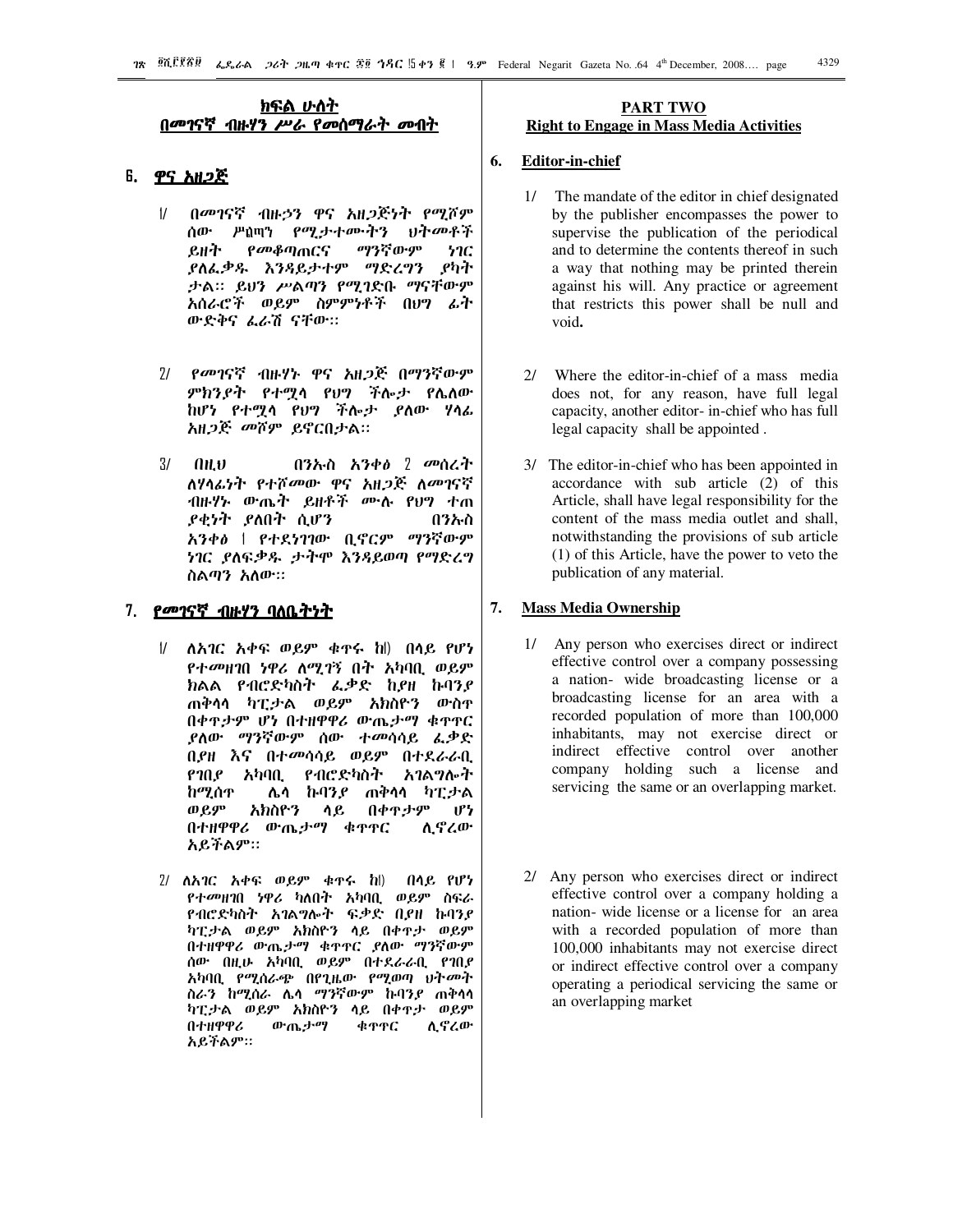- በዚህ አንቀፅ በንዑስ አንቀጽ /// እና /2/  $3/$ የተደነገገው እንደተጠበቀ ሆኖ በየጊዜው የሚወጣ ሕትመት ስራን የሚሰራ ከባንያ ካፒታል ወይም አክስዮ፡ን ሳይ በቀዋታም ሆነ በተዘዋዋሪ ውጤ *ያ*ለው *ማን*ኛውም ሰው በተ ታማ ቁዋዋር መሳሳይ ቋንቋ በሚታተምና በተመሳሳይ ወይም በተደራራቢ ገበያ የሚሰራጭ የህትመት ሥራን ከሚሰራ ሌሳ ከብንያ ካፒታል ወይም አክስዩን ሳይ ውጤታማ ቁዋዋር ሲኖረው አይችልም።
- $41$ በዚህ እንቀፅ ከንዑስ አንቀጽ | እስከ 3 ባሉት ድንጋጌዎች የተመለከተው የአክሲዮን ው ታማ ቁዋዋር የሚወሰንበትና መለክያ ቅኝቱ የሚ ከ ና ንበት ሥነ ሥርዓት በሕግ ተደንግኑ እስኪ ወጣ ድረስ ሌላ ተቃራኒ ማስረጃ ካላቀረበ በስተ ቀር ማንኛውንም ኩባንያ ወይም ድርጅት አክሲ ዮኖች ወይም ካፒታል በቀዋታም ይሁን በተዘ በላይ የያዘ ማንኛውም ሰው ዋዋዘሪ ከ15 ውጤታማ ቁዋዋር እንዳለው ይገመታል።
- 5/ ለዚህ አዋጅ አንቀጽ 5/l/ አፌፃፀም ሲባል አንድ ኩባንያ ኢትዮÉያዊ ኩባንያ ነው የሚባለው የኩ ባንያው የካፒታል ምንጭ ሙሉ በሙሉ ከሀገር ውስዋ የሆነ እና የአክስዮኑ ባለድርሻዎች በሙሉ ኢትዮጵያዊ ዜግነት ያሳቸው እንደሆነ ሲሆን የውጭ አገር ሰዎች የአክስዮኑ ባለድርሻዎች የሆኑ በት ድርጅት ማህበርተኛ የሆኑበትን ኩባንዖ አያካትትም። በተመሳሳይ አንድ ማህበር የሀገር ውስዯ ማሀበር ነው የሚባለው በበጎአድራጎት ድር ጅቶችና ማህበራት ሕግ መሰረት እንደ አገር በቀል ማህበር ሲመዘገብ ነው።
- $\mathbb{B}'$  IJ  $\cdot$  £\' $i$ }r Lnr Šp\°' $i$  †  $\cdot$  G  $'$  N  $-Y<sup>3</sup>$ r l^pdY M¿f'iN \'i PAC&hirt አገልግሎት ስራን፣ በየጊዜው የሚወጡ ሕትመቶ ችን ወይም የዜና አገልግሎት ስራን EL^Wr  $\dagger$  vGN:
- 7/ ሀገር ውስዋ ለማሰራጨት ሲባል ወደ ኢትዮ ጵደ የሚገባና ዋነኛ አትኩሮቱ በሀገር ውስዮ ጉዳዮች ላይ የሆነ ማንኛውም የውጭ ሀገር የመገናኛ ብዙሃን ላይ የዚህ አንቀፅ ድንጋጌ ዎች ተፈፃሚ ይሆናሉ።

### 8. አከፋፋ<u>ዮች</u>

በየጊዜው የሚወጡ ህትመቶችን የማከፋፌል ስራ *የሚ*ሰሩ ድርጅቶች የህት*መ*ቶቹን ይዘት መሰረት በማድረግ የአገልግሎትም ሆነ የክፍያ ልዩነት ማድረግ የለባቸውም።

- 3/ Without prejudice to sub article (1) and (2) at this Article any person who exercises effective direct or indirect control over a company operating a periodical may not exercise effective direct or indirect control over another company running a periodical published in the same language and servicing the same or an overlapping market
- 4/ Untill the procedure for determining and assessing effective control referred to in sub articles  $(1)$  to  $(3)$  of this Article shall be laid down by specific law, in the absence of evidence to the contrary, a person shall be regarded as exercising such control if he either directly or indirectly holds fifteen percent or more of the shares or capital of the entity.
- $5/$  For the purpose of Article  $5(1)$  of this Proclamation, a company is of an Ethiopian nationality if its total capital originates from a local source or persons holding its capital or voting rights are Ethiopian nationals and it does not include a company whose capital or voting rights are helld by a locally registered business organization in which foreign nationals acquired voting rights. Similarly an association is considered as local if it is registered as local association in accordance with the charities and associations law.
- 6/ Any person who is not a juridical person may not own a broadcasting service, news agency service or periodicals.
- 7/ The provisions of this Article shall also apply to a mass media from abroad which facus primarily on domestic issues and which have been produced primarily for local audiences.

#### 8. **Distributors**

Entities which offer distribution services to periodicals shall not discriminate in either the provision of those services or the fees charged for them on the basis of the content of a periodical.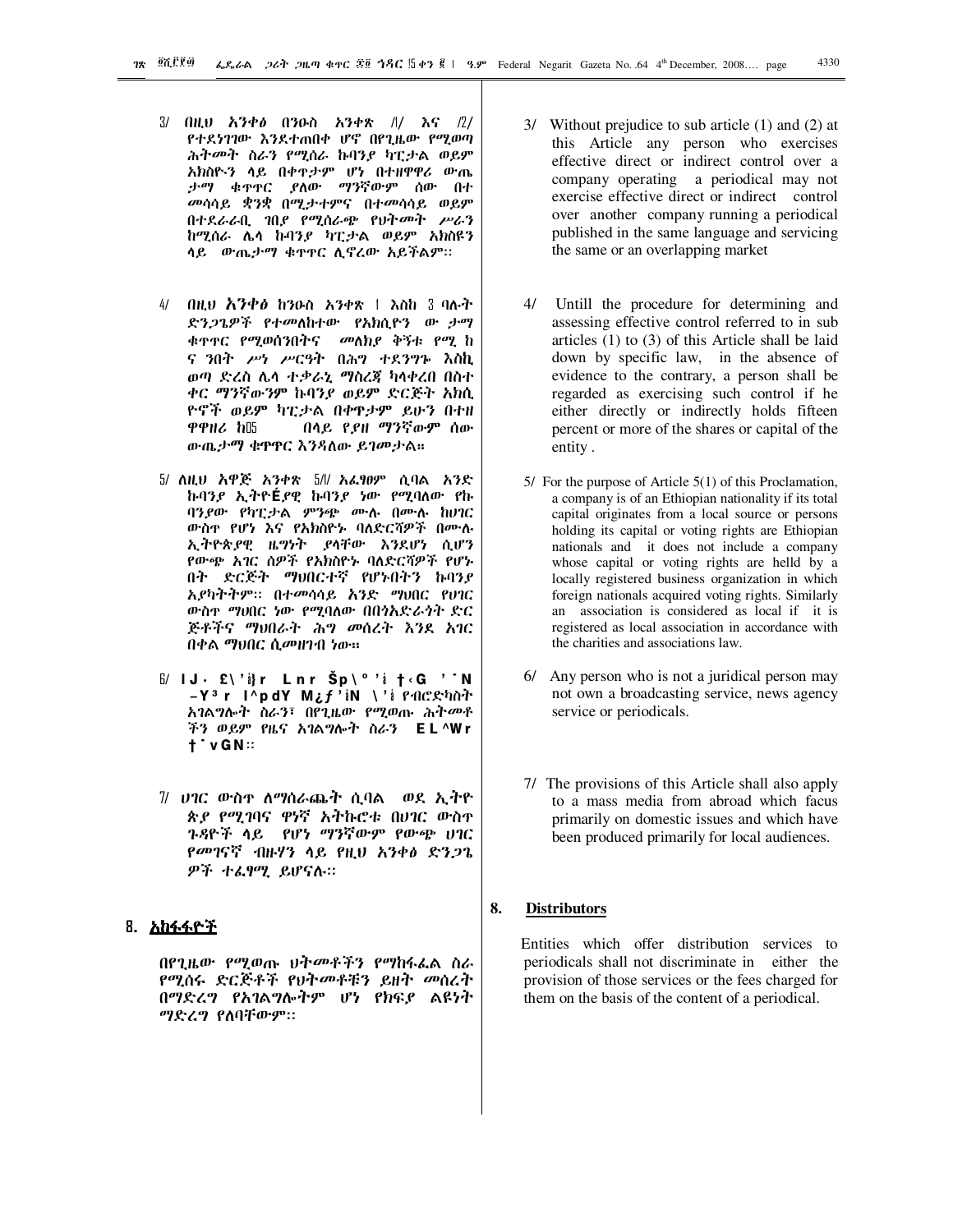### <u>9. የምዝገባ የምስክር ወረቀት</u>

- $\mathcal{U}$ M¿ኛውንም በየጊዜው የሚወጣ የህትመት RW ወይም የዜና አገልግሎት ስራ E L ^Wr £ሚ  $0<sub>h</sub>$ አንቀፅ በንዑስ \ ' i አንቀ*ፅ*/3/ የተመለከቱትን መረጃዎች በማቅረብ የምዝገባ ምስክር ወረቀት የሚያገኘው ስርጭቱ ከ†¿-**EGG** በሳይ ከሆነ **SM**^q'f | Mi}i^pY  $\frac{1}{2}$   $\frac{1}{4}$  nu ሲሆን ስርጭቱ **I†¿- ŒGG**  $P$  p ' \} ከሆነ የምዝገባ ምስክር ወረቀት የሚያገኘው ŠŒGEi M^q ' f ¦ liz ይሆናል።
- $21$ M¿ƒ 'iN አካል ወይም  $-Y^3$  r ወይም መንግ . ታዊ አካል ዓላማውን EMW L ድ ¿i ' ° \ £p ወይም  $1J \cdot$  $p \cdot mY$ ለማከናወን በየጊዜው የሚወጣ ህትመት *ግ*ሳተም ‹ስÔEµ' $\frac{1}{2}$  በዚህ አንቀ*ፅ* በንኡስ */\/ መ*ሰረት አንቀፅ ρL šμl j ° WG::
- $3/$  $£$ Nϵm MLGŠu $\omega$ · £MiŠpE'iz  $æYæY L \nvert \n\mathbf{e} + EI r -$ 
	- A/ የአሳታሚውን
	- $\Delta$ / በየጊዜው የሚወጣው ህትመት ወይም የዜና አገልግሎት ድርጅቱ ስም፣ እና
	- በአሳታሚው ወይም በዜና አገልግሎት  $\mathbf{d}$ ድርጅቱ ከ2 በመቶ የበለጠ የአክስዮን ድርሻ ያሳቸውን ሰዎች ስም አድራሻና *የአክ*ስዮን ድርሻቸውን መጠን
- $4/$ አስቀድሞ ከተመዘገበ በየጊዜው ከሚወጣ ህ*ት* መት  $2C$ አይነት አንድ ወይም *ተመ*ሳሳይ በሆነ ስም ወይም *አርግ* ሴሳ አሳትም በየጊዜው የሚወጣ ひすのす <u>ለማውጣት የምዝገባ ሰርተፊኬት ጥያቄ</u> የቀረበ ከሆነና የሁስቱ ひとのよそ *መመ*ሳሰል የሚያሳስት ከሆነ በየጊዜው የሚወጣው ህት*መ*ት በሴሳ ስ*ያሜ* ወይም አርማ እንዲመዘንብ ይደረ*ጋ*ል።
- 5/ የማስታወቂያ ሚኒስቴር ወይም የክልሉ ማስ ታወቂያ ቢሮ *ግመ*ልከቻ በቀረበለት በ" ቀናት ውስኖ የምዝገባ የምስክር ወረቀት ካልሰጠ ወይም ያልሰጠበትን ምክንያት በጽሁፍ ለአመልካቹ ካሳሳወቀ በየጊዜው ወይም **የሚወ**ጣው ህትመት የዜና **አገልግሎት እንደተመዘገበ ይቆጠራል።**

#### 9. **Certificate of Registration**

- Anyone who desires to publish a periodical shall  $1/\sqrt{2}$ register such periodical by providing the information referred to in sub article  $(3)$ , with the Ministry of Information where the proposed distribution goes beyond one regional state, or with the Information Bureau of the Region where the proposed distribution is restricted to one regional state.
- 2/ Where the activity given by law to or the purpose of any entity or public body or organization requires publishing a periodical, such organization or public body shall be deemed registered in accordance with sub article (1) of this Article.
- 3/ The application for registration shall include the following particulars:
	- the name and address of the publisher or a) the news `agency organization as well as of any branch offices if any;
	- the name of the periodical or the news  $b)$ service agency; and
	- $c)$ the names and address of the person holding more than  $2\%$  of the shares of the publishing company or the news agency and the amount of their share
- 4/ Where the proposed name of the registering periodical so closely resembles the name or emblem of another periodical which has already been registered that the two may easily be confused, another name or emblem shall be registered.
- $5/$ The periodical or news agency shall be deemed registered where the Ministry of Information or the regional bureau of the region fails to issue certificate of registration within 30 days from the date the application is submitted, or fails to notify in writing the applicant the grounds for refusal to issue it with in such period.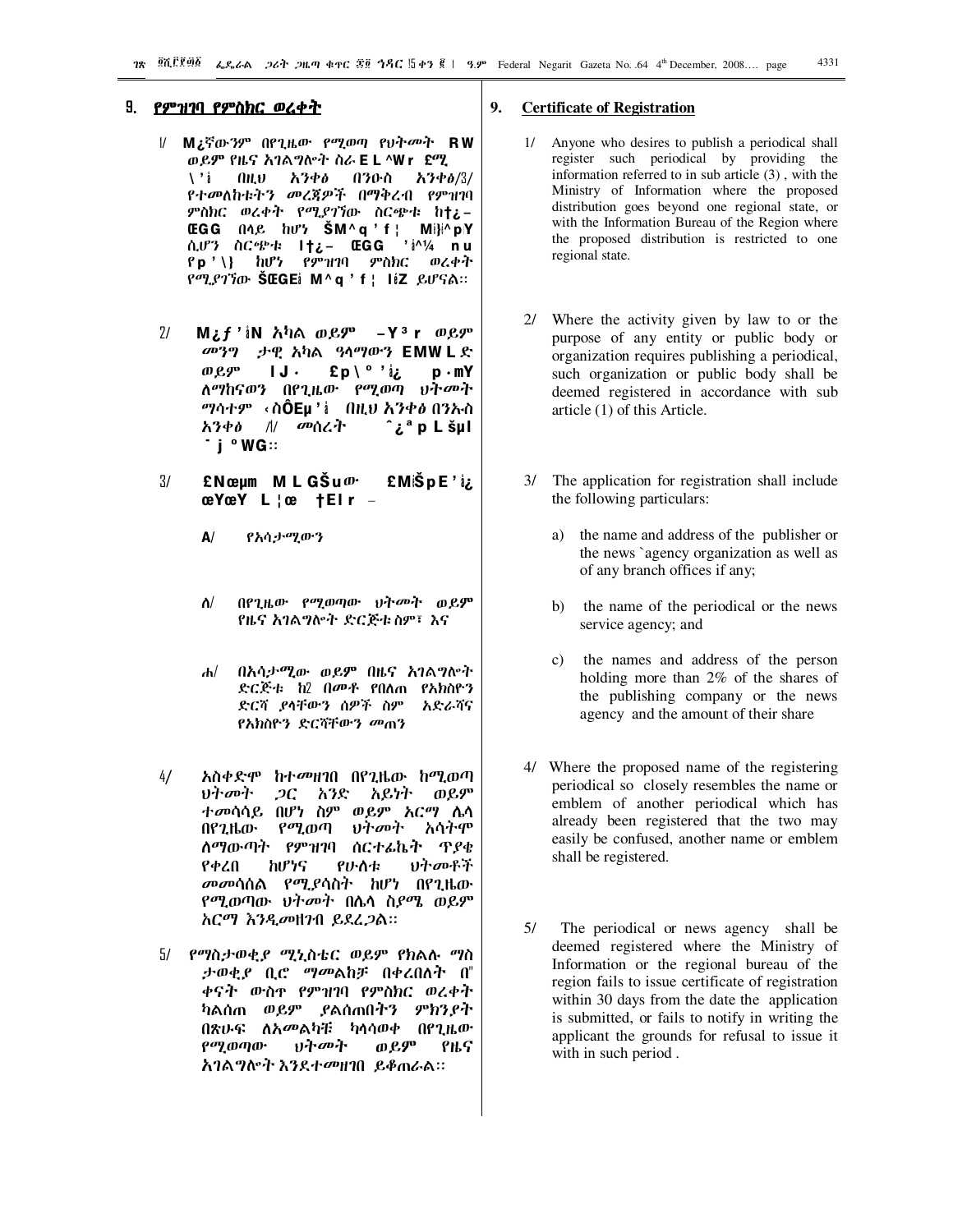$F/$ ብዚህ አንቀፅ I¿–ቅ^ †¿dÎ ଃ በተዘረዘሩት ሁኔታዎች ሳይ E'∛⁄4 ∖éªT⋅ Ոየጊዜው የሚወጣ ሕትመት አሳ*ታሚ* ወይም የዜና አገልግሎቱ ድርጅት ለውጡ በተከሰተ በ‼ ቀናት ውስ**ኖ ለ***መዝጋ***ቢው †‹**G የተደረገውን *NO<sup>.</sup>T* MA'i **|Elr** ::

7/ የምዝገባ <u>ስርተፊኬት</u> ሊሰረዝ የሚችለው፡-

- በየጊዜው የሚወጣ ህትመት ወይም  $U$ / የዜና አገልግሎት ስራ ሲሆን አሳታ ሚው ወይም ድርጅቱ ስራውን ማቆ ሙን በጽሁፍ ሲያሳውቅ ወይም
- በየጊዜው ለሚወጣ ሕትመት ወይም የዜና ለ/ አገልግሎት ስራ የምዝገባ የምስክር ወረ ቀት የተሰጠው ሰው ከተመዘገበበት ጊዜ ጀምሮ ባለው አንድ አመት ጊዜ ውስዋ ህትመቱን ማውጣት ያልጀመረ ወይም የዜና አገልግሎት ስራውን ያልጀመረ እንደሆነ ነው።
- 87 \_የዚህ አንቀ*ፅ የን*ዑስ አንቀ*ፅ |ገ*/\_\_ድን*ጋ*ጌ እንደአግባቡ በዚህ አንቀፅ በንዑስ አንቀፅ /2/ Fይም ተሬፃሚ ይሆናል።

### <u>በ. በህትመት ላይ የሚገለፁ ነገሮች እና ያለ ክፍያ</u> የሚሰጡ ቅጅዎች

- // ማንኛውም አይነት በየጊዜው የሚወጣ ህትመት በ *ያንጻንዱ* እትም ላይ የአሳታሚውን፣ የአታሚ ውን፣ የዋና አዘ*ጋ*ጁን ስምና አድራሻ፣ የህትመቱን ቅፅ፣ ቁ**ዋር፣ ህት**መቱ የሚወጣበትን ጊዜ እና ታትሞ የወጣበትን ቀን፣ ወርና አመተ ምህረት በግልጽ በሚታይ ቦታ ላይ ማስፌር አለበት።
- 2/ ማንኛውም ብሮድካስተር በ ያንዳንዱ ፕሮግ ራም መጀመሪያና ማብቂያ ላይ የጣብያውን ስምና ፕሮግራም፣ የፕሮግራሙን መሪ መግ ለፅ ይኖርበታል ።
- 3/ ማንኛውም በአዲስ አበባ የሚሰራጭ ወይም አገር አቀፍ ስርጭት ያለው በየ ዜው የሚወጣ ህት መት ታትሞ በወጣ ከሀይ አራት ስአት ባልበለጠ ጊዜ ውስዋ የእያንዳንዱን እትም ሁለት ቅጂዎች *ያ*ለክፍ*ያ* ለብሄራዊ ቤተ *መ*ዛግብትና ቤተ መፃህፍት ኤጀንሲ መስጠት አስበት።
- 4/ በየጊዜው የሚወጣው ህት*መ*ት ስርጭት በአ *ን*ድ ክልል ብቻ የተወሰነ ከሆነ *ታ*ትሞ በወጣ ከሀያ አራት ስ ት ባልበለጠ ጊዜ ውስጥ የእ ያንዳንዱን እትም ሁለት ቅጂዎች ያለክፍያ ለክልሉ ቤተመዛግብት ወይም ማስታወቂያ ቢሮ መስጠት አለበት።
- 6/ Any changes to the information provided under sub-article (3) of this Article shall be reported by the publisher company or the news agency to the registering body within fifteen days.
- 7/ Certificate of registration shall lapse where:
	- the publisher or the news agency a) provides written notification of the discontinuance of the publication or its operation ; or
	- b) the registered periodical or news agency fails to commence publication or rendrering its service within one year of registration.
- 8/ The provisions of sub-article (7) of this apply, mutatis mutandis, to Article shall sub-article(2) of this Article.

#### **Imprint and Gratuitous Copies** 10.

- 1/ Periodicals shall, on each publication, carry the name of the publisher, printer and editorin-chief, and the volume and number of the periodical periodicity and date of publication in a descenible manner.
- 2/ Broadcasters shall indicate the station name at the beginning and end of each programme, along with the name of the producer.
- 3/ Periodicals with national distribution or based in Addis Ababa shall, within twenty four hours of dissemination, deposit two gratuitous copies of every volume with the Agency of the National Archives and Libraries.
- 4/ Where the circulation of periodical is confined within the bounds of a riginal state two gratuitous copies of every volume shall be deposited within twenty four hours of dissemination, either with state public library or to the state cultural bureau.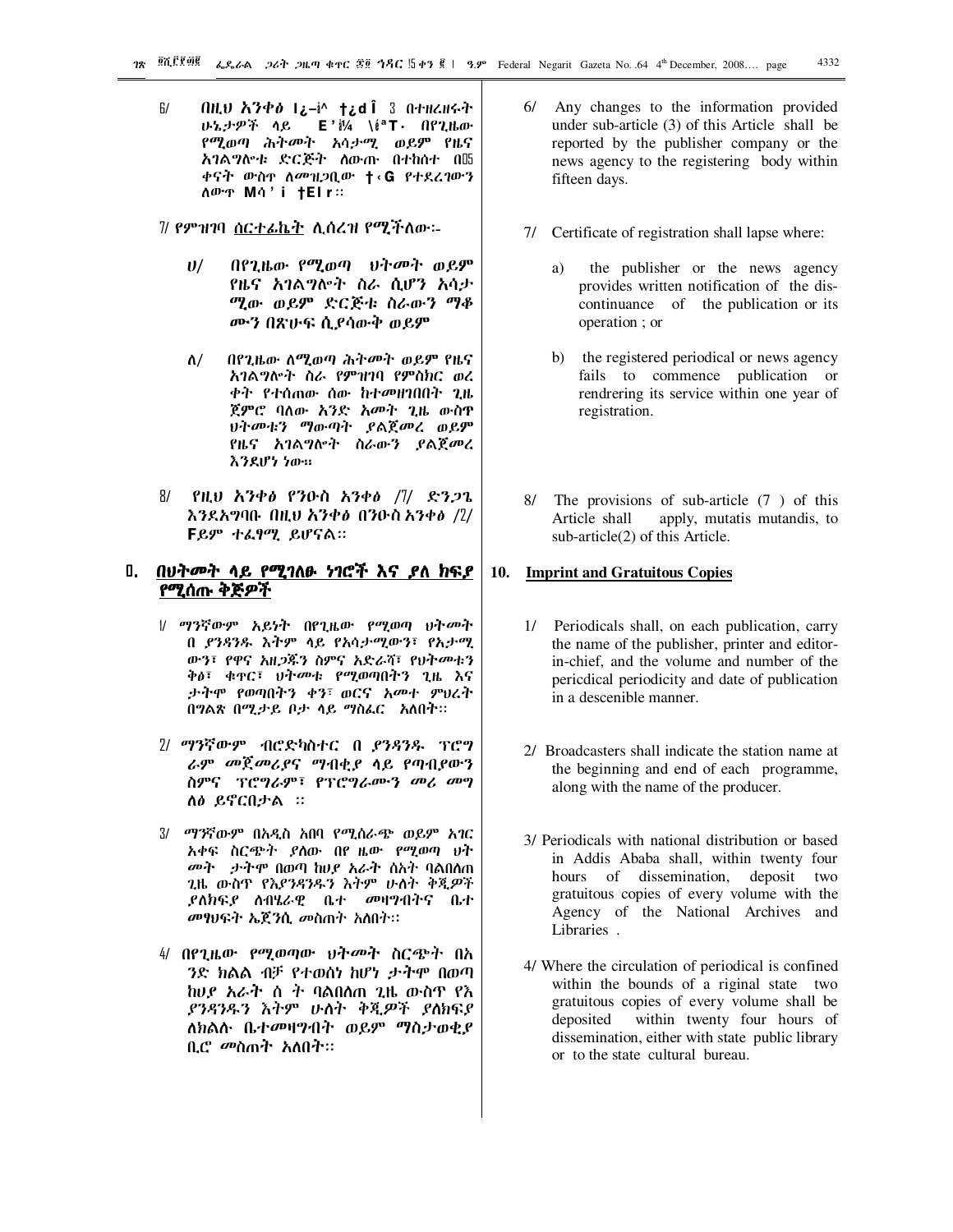### <u>ክፍል ሶስት</u> መረጀ የማግኘት መብት

### <u>በ. አላሚ</u>

ል የተደነገጉ ድንጋጌዎች፡-

- 1/ ተነፃፃሪ የህዝብና የግለሰብ ዋቅሞችን ለማስጠ በቅ የወጡ ተገቢ ገደቦች እንደተጠበቁ ሆኖ ከማንኛውም መንግስታዊ አካል ዜጎች መረ *ጃን ስመጠየቅ፣ ስማግኘት እና ስማስተሳ*ስፍ ያሳቸውን መብት ተፈፃሚ የማድረግ፣
- 2/ መረጃ ፌሳጊዎች መረጃዎችን በተቻለ መጠን በፍጥነትና በዝቅተኛ ወጪ ሳይደክሙ የሚ *ያገኙ*በትን እስራርና ስነ ስረአተ በመመስረተ መብቱን ተፈፃሚ የማድረግ፣ እና
- 3/ የህዝብ ተሳትፎን የስልጣን ባለቤትነትን የማረጋገዮ እና እንዲሁም የአስራር ግልፅነት፣ ተጠያቂነትና ውጤታማነት የሰፌነበት የመንግስት አሰራርንና መልካም አስተዳደርን የማጠናከር፣ አሳማ አሳቸው።

### <u>02. መረጃ ጠይቆ የማግኘት መብተ</u>

- # በዚህ አዋጅ በተሰየ ሁኔታ ካልተደነገገ በስ ተቀር ማንኛውም ሰው ከማንኛውም መንግ ስታዊ አካል *መ*ረጃን የመጠየቅ፣ የማግኘትና *የማ*ስተሳስፍ *መ*ብት አለው።
- $2/$  በዚህ እንቀፅ በንዑስ አንቀፅ  $\frac{1}{2}$  የተመሰ ከተው መብት መረጃውን ወይም የመረጃውን *ምንጭ የያ*ዘ ሰነድ በማንኛውም *መ*ንግስታዊ አካል እጅ የሚገኝ መሆን አለመሆኑን በመጠየቅ የማወቅ መብትንና በመንግሥታዊ አካል እጅ የሚገኘውን ሰነድ፡-
	- ሀ/ የመመልከት ወይም ማስታወሻዎችን የመው
	- ለ/ ጉዳዩ በሚመለከተው መንግስታዊ አካል የተ *ትክክ*ለኛ *ግ*ልባጭ የመውሰድ፣ ረጋገጠ ወይም
	- ሐ/ በዲስኬቶች፣ በፍሎፒዎች፣ በሌሳ በማንኛ ውም አይነት የኤሌክትሮኒክስ ዘዴ አማካይ ነት የመውሰድ ወይም ሰነዱ በኮምፕዩተር ወይም በሌሳ መሳሪያ የሚገኝ ከሆነ ከዚሁ መሳሪያ ታትመው የወጡ ቅጂዎችን የመውሰድ፣ መብትን ያካትታል ፡፡
- 3/ ይህ አዋጅ *የመንግ*ስት አካሳት በአዋጁ ከተደ *ነገጉት ስርአቶች ውጭ መረጃን የመ*ስጠት ስልጣናቸውን እንደሚገድብ ተደር*ጎ ሙ*ተ ርጎም አይኖርበትም።

### **PART THREE Access to Information**

### 11. Objectives

The objectives of this part of the Proclamation are:

- 1/ to give effect to the right of citizens to access, receive and import information held by public bodies, subject to justifiable limits based on overriding public and private interests:
- $2/$ to establish mechanisms and procedures to give effect to that right in a manner which enables persons to obtain information as quickly, inexpensively and effortlessly as is reasonably possible; and
- 3/ to encourage and promote public participation, public empowerment, to foster a culture of transparecy, accountablity and effecincy in the functions of public bodies and to encourage and promote good governance.

### 12. Right of Access to Information

- 1/ All persons have the right to seek, obtain and communicate any information held by public bodies, except as expressly provided for by this Proclamation.
- 2/ The right referred to under sub-article  $(1)$  of this Article shall include the right to be informed whether or not the public body holds a record containing the requested information and to obtain information from any public body by means of;
	- a) inspection, taking extracts and notes;
	- b) certified copies of any records of such public authority;
	- diskettes, floppies or any other electronic  $c)$ mode or through print-outs where such information is stored in a computer or in any other device.
- 3/ Nothing in this Proclamation shall be understood as limiting the power of public bodies to provide access to information on an informal basis.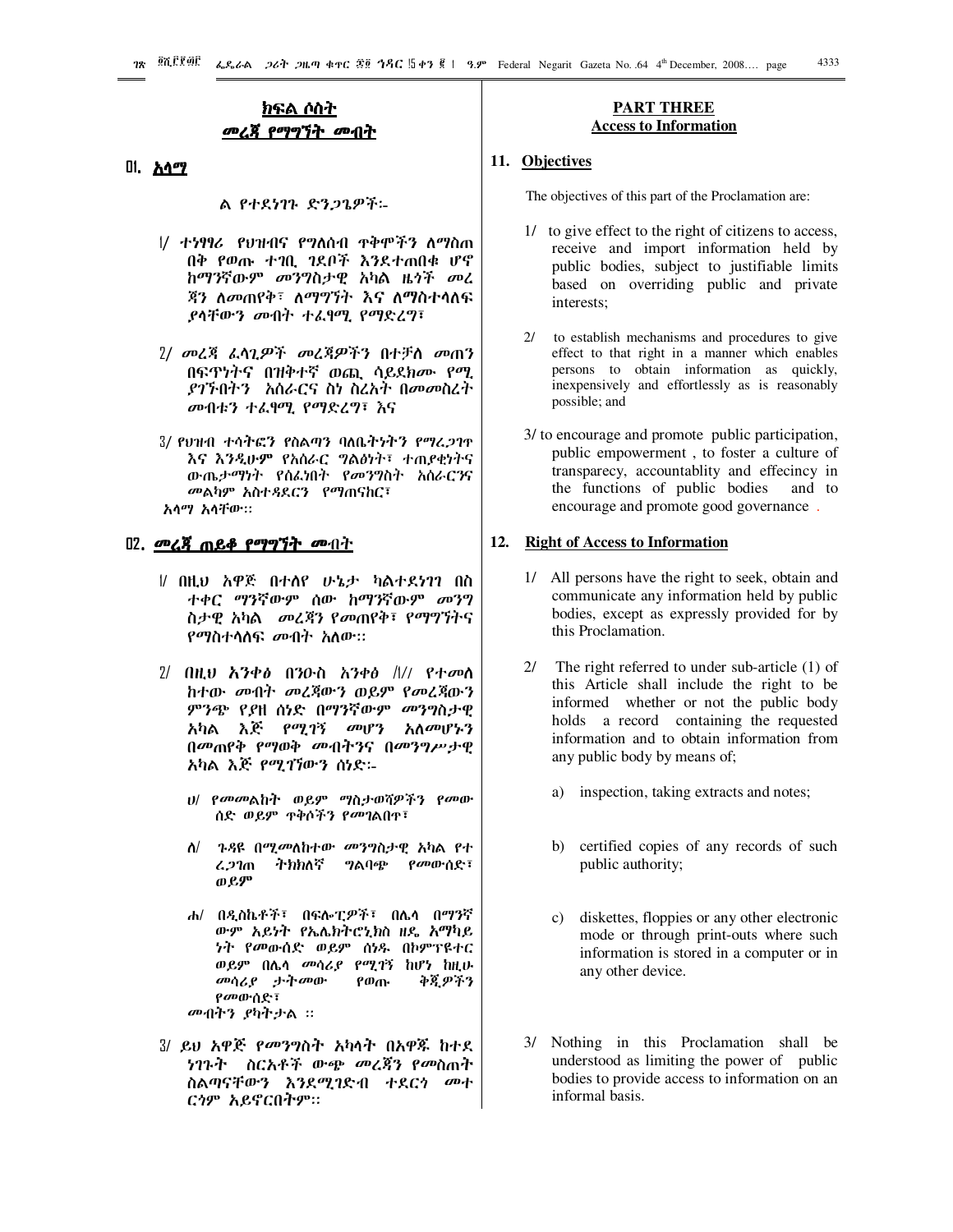### <u>በ3. አትሞ የማውጣት ግዴታ</u>

- 1/ ማንኛውም መንግስታዊ አካል፡-
	- *ህ/ ስለመስሪያ* ቤቱ መዋቅር፣ አደረጃጀት፣ ስለ ዋና ተግባራቱና ኃሳፊነቱ፣
	- ለ/ የኃሳፊዎቹን ስልጣንና ኃሳፊነት እንዲ ሁም በውሳኔ አሰጣዋ ሳይ ተፈጻሚ ስለሚሆነው ሥነ-ሥርአት፣
	- ሐ/ ለሕዝብ ስለሚሰጣቸው አገልግሎቶች ๚Ⴚ๚Ⴚ፣
	- *መ| ለተገ*ል*ጋ*ዩ ሕዝብ ስለተበጀው የቅሬታ አሰማም ሥርዓትና ከሕዝብ ዘወትር ለሚቀርቡ ዋያቄዎች ወይም やんナ *ዎች የመሥሪያ* ቤቱን ምሳሽ የሚያሳዩ አጭር ዘገባዎችን፣
	- *ሡ*/ በእጁ ስለሚገኙ *መ*ዝገቦች አይነትና በመዝገ ቦቹ ውስዋ ስለሚገኙ መረጃዎች ይዘት አጭር ማብራሪያ እንዲሁም መረጃ ለማግ *ኘት የሚ*ፌልጉ ሰዎች የመረጃ ተያቄዎች አቀራረብ ሥነ ስርአት ዝርዝር ማብራሪያ ዎችን፣
	- ረ/ የመሥሪያ ቤቱ መተዳደሪያ ደንብ የመ ስሪያ ቤቱ ልዩ ልዩ አካላት ሥራዎች የሚመሩባቸውን ደንቦች፣ ፖሊሲዎች፣ መመሪያዎች፣ ማንዋሎች えろえいダ የተሻሻሉ ወይም የተሻሩ መመሪያዎች *የሚገኙ*ባቸው*ን መ*ዝገቦች ዝርዝር፣
	- የድርጅቱ ሰራተኞች የሚሰሩባቸውን ሰ/ መመሪያዎች፣ ደንቦች፣ ማብራሪያዎችና ሌሎች ሰነዶች፣
	- ሽ/ የሕዝብ ግንኙነት ኃሳፊው ስም እና አድራሻ፣ እና
	- ቀ/ ሌሎች ዝርዝሮችን፤
	- አትሞ ያወጣል።
- 2/ ማንኛውም የመንግሥት አካል አስፌሳጊ የሆነ ለውዋ ሲኖር የተለወጡ ነገሮች የታከሉበትን እና በዚህ አንቀል በንዑስ አንቀጽ /l/ የተመለከተው ህትመት ቢ*ያን*ስ በአመት አንድ ጊዜ በማውጣት ለማንኛውም ጠያቂ ወዲያውኑ የሕትመቱን ቅጂ መስጠት ወይም እንዲመለከት ማድረግ አለበት። ሆኖም እ*ያንጻንዱ የመንግ*ስት አካል በእነዚህ ህትመቶቹ ውስዋ በዚህ አዋጅ ክፍል ሶስት የማይገለፁ መረጃዎችን በሚመለከቱ ደንጋጌዎች *መ*ሰረ*ት መገ*ለ∂ የሌለባቸውን ነገሮች ማካተተ የለበትም'

### 13. Duty to Publish

- 1/ Any public body shall publish information concerning:
	- a) its organizational structure, main duties and responsibilities;
	- $b)$ the power and responsibilities of the officials as well as decision-making procedures;
	- $\mathbf{c}$ description of the services it provides for the public;
	- $\mathbf{d}$ brief descriptions of the complaint hearing mechanism available to the public and the public body's response to frequently asked questions by the public;
	- $e)$ a description of the type of the records under its possession, a brief description of the contents of its records and the detailed explanation of the procedures to be followed by persons who wish to access this information:
	- $f$ ) a description of its regulations, directives, policies, guidelines and manuals, which govern the operation and activities of its various organs, along with a description of any amendment or repeal of such provisions;
	- its directives, regulations, guidelines g) and other documents which governs the activities of the employees of the organization;
	- $h)$ the name and address of the public relation officer; and
	- $\mathbf{i}$ other particulars.
- 2/ Whenever essential changes pertaining to information provided in the above provision occur, public bodies shall update at least once a year the publication referred to in subarticle (1) of this Article and shall provide a copy of the publication or make available for view to any requester. Provided, that no public body may include any matter exempted under Part Three of this Proclamation.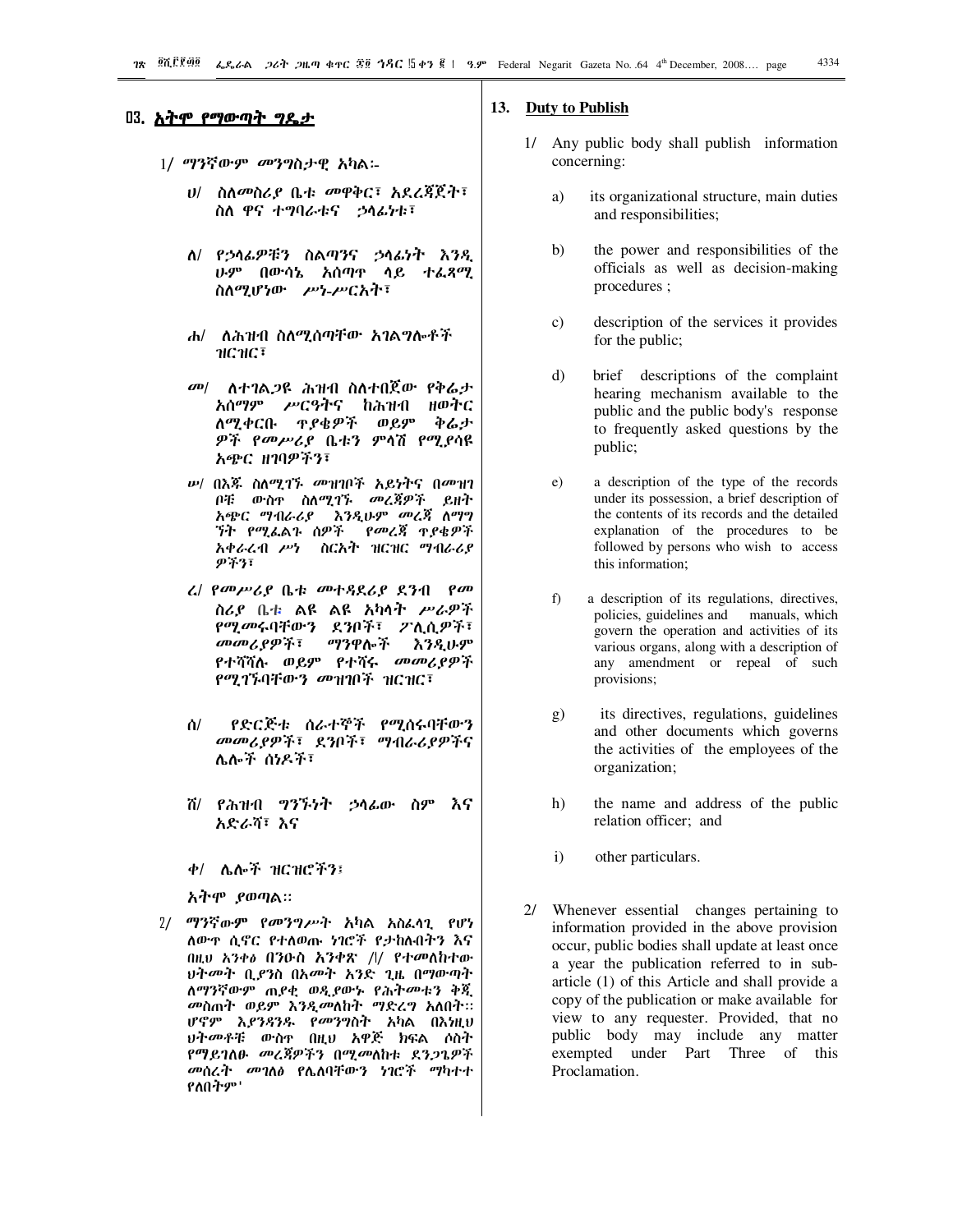- $3/$ *ማን*ኛውም *የመንግ*ስት አካል፡-
	- ሀ/ የህዝብን ጥቅም የሚ*መ*ለከቱ ጠ.ቃሚ ፖሊሲዎችና ውሳኔዎችን ይፋ በሚያ ደርግበት ጊዜ ከውሳኔዎቹ *ጋ*ር የተ*ያያ*ዙ *መረጃዎችን* በሙሉ አትሞ ማውጣት አለበት።
	- ለ/ የአስተዳደራዊ፣ የዳኝነትም ሆነ የዳኝነት ነክ ውሳኔዎችን ሲሰዋ የሃሳብ ልዩነት ከነልዩነቱ ለማንኛውም ካለም መረጃ የሕትመቱን ቅጂ መስጠት ጠያቂ ወይም እ*ንዲመ*ለከተው ማድረግ አለበት።
	- ሐ/ በግልጽነትና ተጠያቂነት መርሆዎች መሰረት ማንኛውንም አይነት ፕሮጀክት ተግባራዊ ከማድረጉ በራት ለጠቅሳሳው ሕዝብ ወይም **ዋቅማቸው ለተነካባቸው ወይም ሊነካባቸው** ለሚችሉ ወገኖች ከንሮጀክቱ ጋር የተያያዙ ፍሬ ነገሮችን አትሞ ማውጣት ወይም ማሳወቅ ይኖርበታል።

### <u>በ4. መረጃ ለማግኘት ስለሚቀርቡ ተያቄዎች</u>

- # መረጃ ለማግኘት የሚፌልግ ማንኛውም ሰው፣ *የሚሌ*ልገው*ን መረጃ* ለይቶ በ*መግ*ለጽ <u>ዋ</u>ደ ቄውን በጽሁፍ ወይም ሊነበብ በሚቻል የኤሌክትሮኒክስ ዘዴ አማካይነት **AH.U** *ዓ*ላማ በየ*መሥሪ*ያ ቤቱ የተዘ*ጋ*ጀውን የ*መ*ጠ *የቂያ ፎርም በመ*ሙሳት ለሚመለከተው የሕዝብ ግንኙነት ኃሳፊ ማቅረብ አለበት፡ መረጃ ጠያቂው ማንበብና መጻፌ የማይችል ከሆነ ወይም በአካል ጉዳት ምክንያት ተያ ቁውን በጽሑፍ ማቅረብ ካልቻለ የሕዝብ *ግንኙነት ኃ*ላፊው በተዘ*ጋ*ጀው ፎርም ላይ በመሙላት መተባበር አለበት።
- *የመረጃ ጉያቄ ያቀረ*በ ማንኛውም መረጃ  $2/$ መረጃውን የፌለገበትን ፌሳጊ ምክንያት መጠየቅ የለበትም።
- 3/ በዚህ አንቀ*ፅ* በንኡስ አንቀ*ፅ /\/ መ*ሥረተ *የመረጃ ጥያቄ የ*ደረሰው የሕዝብ *ግንኙነት* ኃሳፊ በተቻለ ፍተነት ሆኖም በማንኛውም ሁኔታ ከ" የስራ ቀናት ባልበለጠ ጊዜ ውስዋ *የተጠየቀውን መረጃ በክፍያ ለአመ*ልካቹ መስጠት ወይም በዚህ አዋጅ ምዕራፍ ሦስት ክልከላን በተመለከተ የተደነገኑትን ምክንያ ቶች በመዋቀስ የመረጃ ዋያቄውን ያልተቀ በለው መሆኑንና ይግባኝ የማቅረብ መብት ያለው መሆኑን በመግለፅ ምሳሹን በፅሁፍ መስጠት አለበት።
- 3/ Any public body shall:
	- publish all relevant facts concerning a) important decisions and policies that affect the public not latter than the time at which such decisions and policies are announced:
	- $b)$ give reasons for its decisions, including dissenting opinions, if any, whether administrative, judicial or quasi judicial in nature and shall provide a copy or allow inspections of such decisions for any person who has made a request for the information;
	- c) before initiating any project publish, on the principle of transparency and accountably or communicate to the public generally or the persons affected or likely to be affected by the project in particular, the relevant facts available to it or to which it has reasonable access.

### 14. Requests to Obtain Information

- 1/ Any person who desires to obtain information shall present his request to the concerned public relations officer in writing, or through electronics device, clearly identifying the information he seeks. Where the requester owing to illiteracy or physical incapacity is unable to present his request in witting, the public relation officer has a duty to assist the requester by reducing his request in writing in the prescribed form.
- $2l$ In presenting a request for information, no one shall be required to provide reasons for the request.
- 3/ Upon receiving request for information, the public relation officer, in accordance with sub-article (1): of this Article shall as expeditiously as possible either provide the information requested up on payment of the prescribed fee, or provide a written response stating the reasons for rejecting the request on any of the grounds specified under Chapter Three of this Proclamation notifying the requester his rights of appeal. However the response shall in any case be made not more than thirty working days, of the receipt of the request.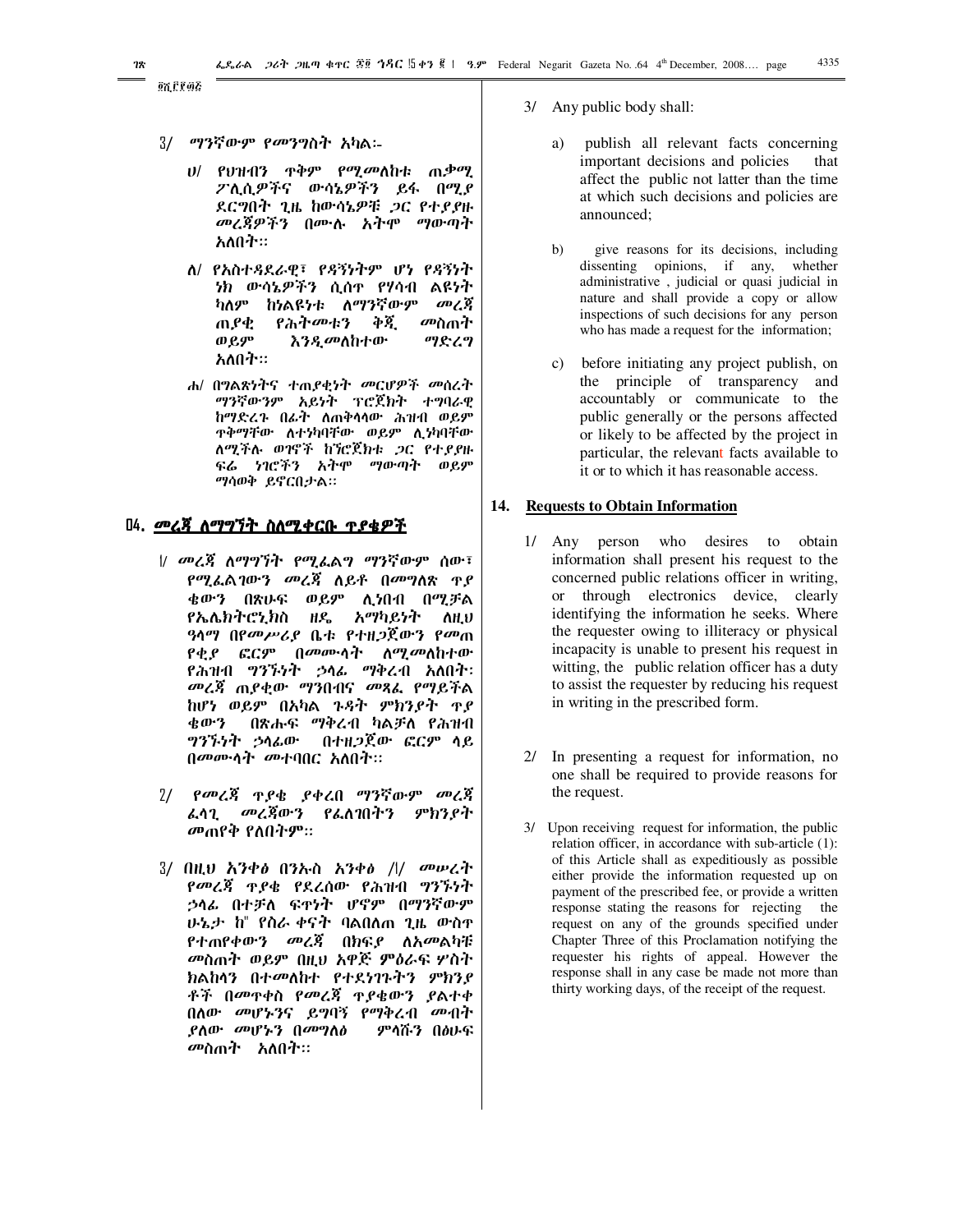**QALPOL** 

- $4/$ የሕዝብ ツツブシオ ኃሳፊው አመልካቹ *የተተመነ*ውን ክፍ*ያ* በመክፌል መረጀውን ጠያቂው እንዲወስድ ከተወሰነ ለመረጃ የክፍ የውን መጠንና የአከፋፌሉን ሁኔታ нсие በጽሑፍ ማሳ ወቅ አለበት። *ግ*ስታወቂ ያው በተላከበትና ክፍያው በተ*ሌ*ጸመበት ቀን መካከል ያለው ጊዜ በሳይኛው ንዑስ አንቀጽ በተመለከተው የ" የሥራ ቀን ጊዜ ውስዋ አይካተትም።
- 5/ በንዑስ አንቀጽ /3/ በተ*መ*ለከተው ጊዜ ውስዋ አለ*መ*ስጠት ለመረጃ **T** ያቁው ምሳሽ ዋይ ውን እንዳለመቀበል ተደርጎ ይወሰዳል።
- 6/ *የመንግ*ስት አካልን የሰውና የቁሳቁስ ኃይል መደበኛ ያለአግባብ እንዲባክን ወይም ተግባሩን የሚያስት ወይም ለመዝገቡ የተበቃ ደህንነት አስጊ ካልሆነ በስተቀር መረጃው መሰጠት ያለበት ጠያቂው ይሰጠኝ ባለበት አይነት ፎርም ነው።
- ማንኛውም የመስሪያ ቤቱ ሃሳፊ ወይም  $7/$ ሰራተኛ በፀዝብ ግንኙነት ኃላፊው የመረጀ ዋ የቁ ሲቀርብለት የመተባበር ግዴታ አለበት።
- 8/ በመስሪያ ቤቱ ሰነድ ውስዋ የሚገኝ መረጃን ለማግኘት **T. P& P&COAT PATH 97** *ኙነት ኃ*ላፊ፣ በዚህ አንቀ*ፅ* በንዑስ አንቀ*ፅ* /3/ የተመለከተውን የሰሳሳ ቀን  $2<sub>th</sub>$ ለተጨማሪ " የስራ ቀናት ሳልበለጠ ጊዜ ሲያራዝም የሚችለው፡-
	- $11/$ መስሪያ ቤቱ በበርካታ ተመሳሳይ *የመረጃ ጥያቄዎች የተ*ዋለቀለቀ ከሆነ እና የተጠየቀውን *መ*ረጃ  $\rho_{\mu\nu}$ ቀናት ውስ<u>ኖ ለመስ</u>ጠት የማይቻል hư½፣
	- ለ/ *መረጃ*ውን በተወሰነው ጊዜ ለመስጠት በርካታ ሰነዶችን ማገላበዋ የሚያስ ፌልግ በመሆኑ ምክንያት የመንግስት የቁሳቁስ አካሉ የሰው ኃይልና አጠቃቀም የሚያዛባ ከሆነ፣
	- <u>የተጠየቀውን መረጃ የመፌስጉ ወይም</u> *dv/* የማሰባሰቡ ወይም የማጠናቀሩ ሥራ በተለያዩ ከተሞች ውስዋ ከሚገኙ ቅርን ጫፍ መሥሪያ ቤቶች የሚገኙ በርካታ መዛግብትን መመልከትን የሚጠይቅ ከሆነ  $\overline{\mathbf{t}}$
- 4/ Where it is decided to provide the information on payment of such fee as may be prescribed, the public relation officer shall notify the requester in writing the amount of the fees, the manner of payment and request him to pay the fee. The period intervening between the dispatch of the said notification and payment of the fees shall be excluded for the purpose of calculating the period of thirty days referred to in sub article (2).
- 5/ Failure to respond to a request within the period refered to in sub- article (3) shall be deemed to be a refusal to grant the request.
- $6/$ Information shall ordinarily be provided in the form in which it is sought unless it would disproportionately diverts the resources of the public body or would be detrimental to the safety or preservation of the record in question.
- 7/ Any official or employee of the public body shall have a duty to cooperate when a request for information is made to him by the public relations officer.
- 8/ The public relation officer to whom a request for access to a public record is made may extend the period of thirty days referred to in sub article (3) for a further period of not more than 30 working days if
	- a) the office is congested with many similar requests and the information sought cannot reasonably be provided within the 30 working days; or
	- b) the information required to be retrieved or processed would involve the review of large number of documents and compliance with the request within the prescribed time would unreasonably divert the resources of the public body.
	- c) the request requires a search for records in or collection thereof from, branch offices of a public body located at different cities as a result it can not reasonably be completed within 30 working days; or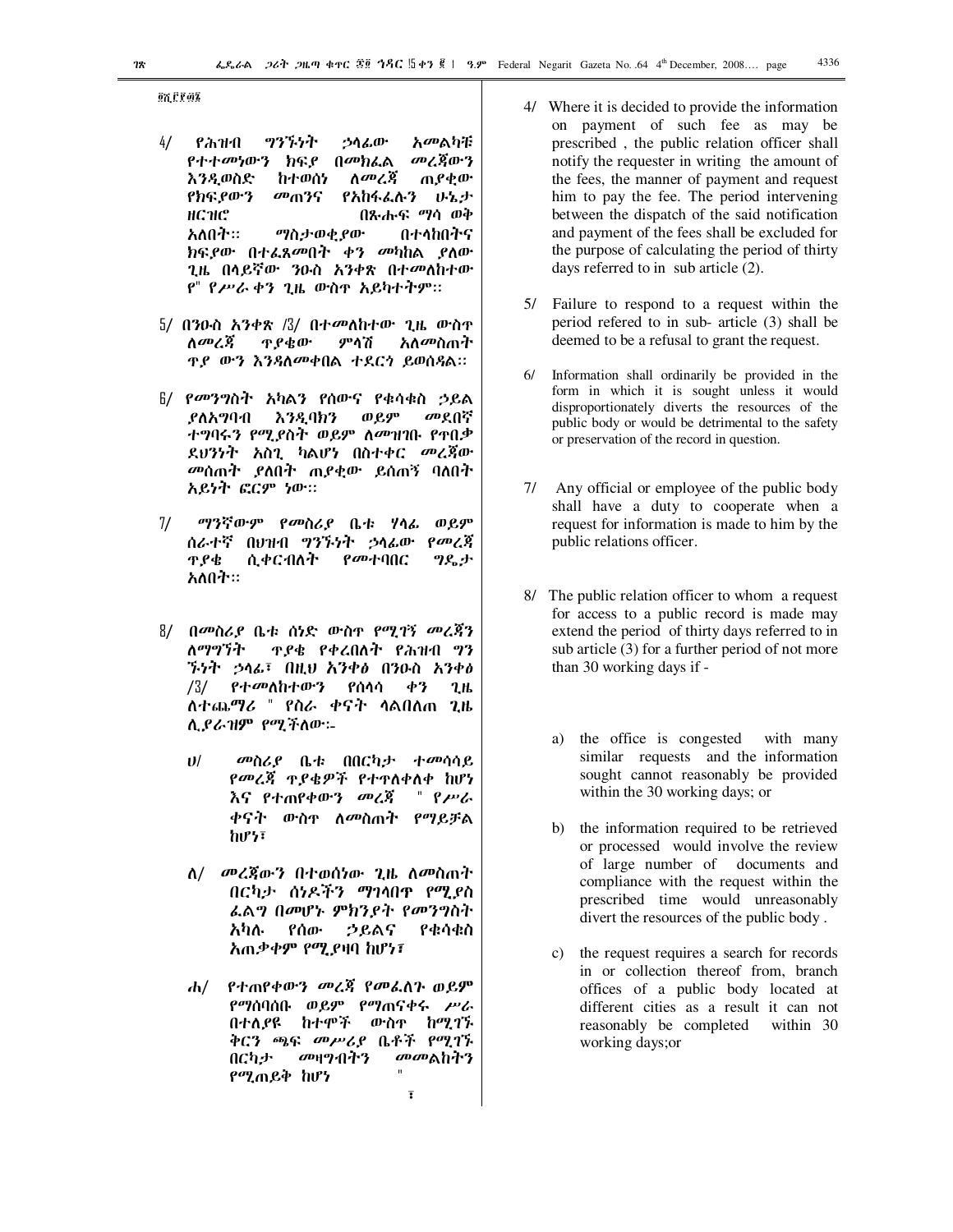- *የተፌስገውን መረጃ ስመስ*ጠት ከ*መንግ*ስት  $d^{p}$ አካሉ ልዩ ልዩ አካሎች ወይም ክፍሎች ወይም ከሌሎች መንግስታዊ አካሳት ጋር መመካከሩ ተገቢ ወይም አስፌሳጊ ከሆነ መረጃውን በ" የስራ እና በዚህ የተነሳ ቀናት ውስዋ ለመስጠት የማይቻል ከሆነ፣ ወይም
- ሥ/ ጠ*ያ*ቂው ራሱ ጊዜው ቢራዘም ፌቃደኛ መሆኑን በጸሐፍ የገለጸ ከሆነ፣  $50$ .
- $9/$  በዚህ እንፅ በንዑስ አንቀፅ / $3/$  የተመለከተው ቢኖርም ማንኛውም የመንግሥት አካል ለሆነ አጣዳፊ ጉዳይ የመረጃ ዋ የቄ ሲቀርብለት እጅግ ቢዘገይ ከአስር የስራ *ቀናት* ባልበለጠ ጊዜ ውስዋ ምሳሽ *መ*ስጠት አለበት።
- ]/ በመንግሥታዊ አካላት አጣጻፊ ወይም አስቸኳይ ተብለው በመመሪያ የሚወሰኑ ሌሎች ጉዳዮች እንደተጠበቁ ሆኖ፣ አጣዳፊ ወይም አስቸኳይ ጉዳይ እንዳለ የሚቆጠረው፡-
	- *ህ/ የተ*ጠየቀው *መ*ረጃ ባ ስቸካይ ካልተሰጠ በሰው ሕይወት ወይም አካላዊ ደህንነት ሳይ የቅርብ ጊዜ አደ*ጋን* ሊያስከትል ይችላል የሚደሰኝ ተጨባጭ ምክንደት *መ*ኖሩን የሚያሳይ ማመልከቻ ያቀረበ እንደሆነ፣ ወይም
	- ለ/ *መሬጃን* ለህዝብ ማሰራጨት ዋሃኛ ተግባሩ በሆነ አመልካች በ*መንግ*ስት አካል ተከናውኗል የሚባልና ህዝብ በአስቸኳይ ሊያ ቀው ይገባል የሚያሰኘ ተጨባጭ ምክንያታዊ *መነ*ሻ ያለው **ዋያቄ የቀረበ እንደሆ**ነ፣  $b$ <sup>-1</sup>
- $\mathbb{I}$ / የህዝብ ግንኙነት ሃሳፊው በዚህ አንቀ $\boldsymbol{\theta}$ በንኡስ አንቀ*ፅ /* $\frac{1}{2}$  */v/ እና /ለ/ መ*ሰረት የቀረበው የመረጃ ዋያቄ አጣጻፊ አይደለም ብሎ *ካመነ አመ*ልካቹ አስተ*ጻ*ደራዊ ይግባኝ ሊያቀርብ የሚችል መሆኑን በመገለፅ ምሳ ሹን በንኡስ አንቀ*ፅ* /9/ በተመለከተው ጊዜ ውስ<u>ዋ መስ</u>ጠተ *ያ*ለበት ሲሆን፤ ፍርድ ቤት በዚህ መሰረት ምሳሽ የተሰጠበትን ጉዳይ በይግባኘ ሊመሬምር አይችልም።
- Ⅱ2/ በዚህ አንቀጽ ንኡስ አንቀ∂ 4 መሰረት መረጃ ለማግኘት የሚከፌለው ክፍ*ያ መረጃ*ውን የ*ያ*ዘ ውን ሰነድ ለመፌለግ፤ ለማሰባሰብና ለማባዛት ከሚያስፌልገው ወጪ *መብ*ስጥ የለበት የግል *መ*ረጃን ለማግኘት <u>ዋያቄ የሚያቀርቡ አመ</u> ልካቾች ወይ**ም** የመክፌል አቅም-የሌሳቸው ጠያቂዎች እንዲከፍሉ መደረግ የለባቸውም።
- d) consulation among the different organs or divisions of the public body or with other public bodies is necessary to decide upon the request and that can not reasonably be completed within 30 working days ;or
- the requester declares his agreement in e) witting for such extension.
- 9/ Notwithstanding the provisions of sub $article(3)$  of this Article, any public body to whom a request for access to information regarding a matter deemed urgent is made shall provide the requested information within, a period of not more than ten working days.
- 10/ Without prejudice to other matters stipulated to be deemed urgent by public bodies, matters are deemed to be urgent if;
	- a) an application which reasonably demonstrates that failure to provide an information urgently would pose an immediate risk of danger to the life or physical well being of a person is lodged; or
	- b) an applicant, whose main engagement is dissemination of information in the mass media, made a request which reasonably demonstrates that an action taken or about to be taken by the public body should be released to the public immediately.
- 11/ Where the public relation officer deems that request made in accordance with sub article  $(10)$  (a) and (b) of this Article is not an urgent request that requires an expedited access ,he shall communicate his decision along with a statement indicating the requester's right to make an administrative appeal within the time limit referred to in sub-article (9) of this Article No court may review on appeal such a decision.
- 12/ The fees payable for access to information in accordance with sub-article (2) of this Article shall not exceed the actual cost of searching, collecting and duplicating the record containing the information provided that no fee shall be charged for requests of personal information or for requests from those who cannot afford to pay.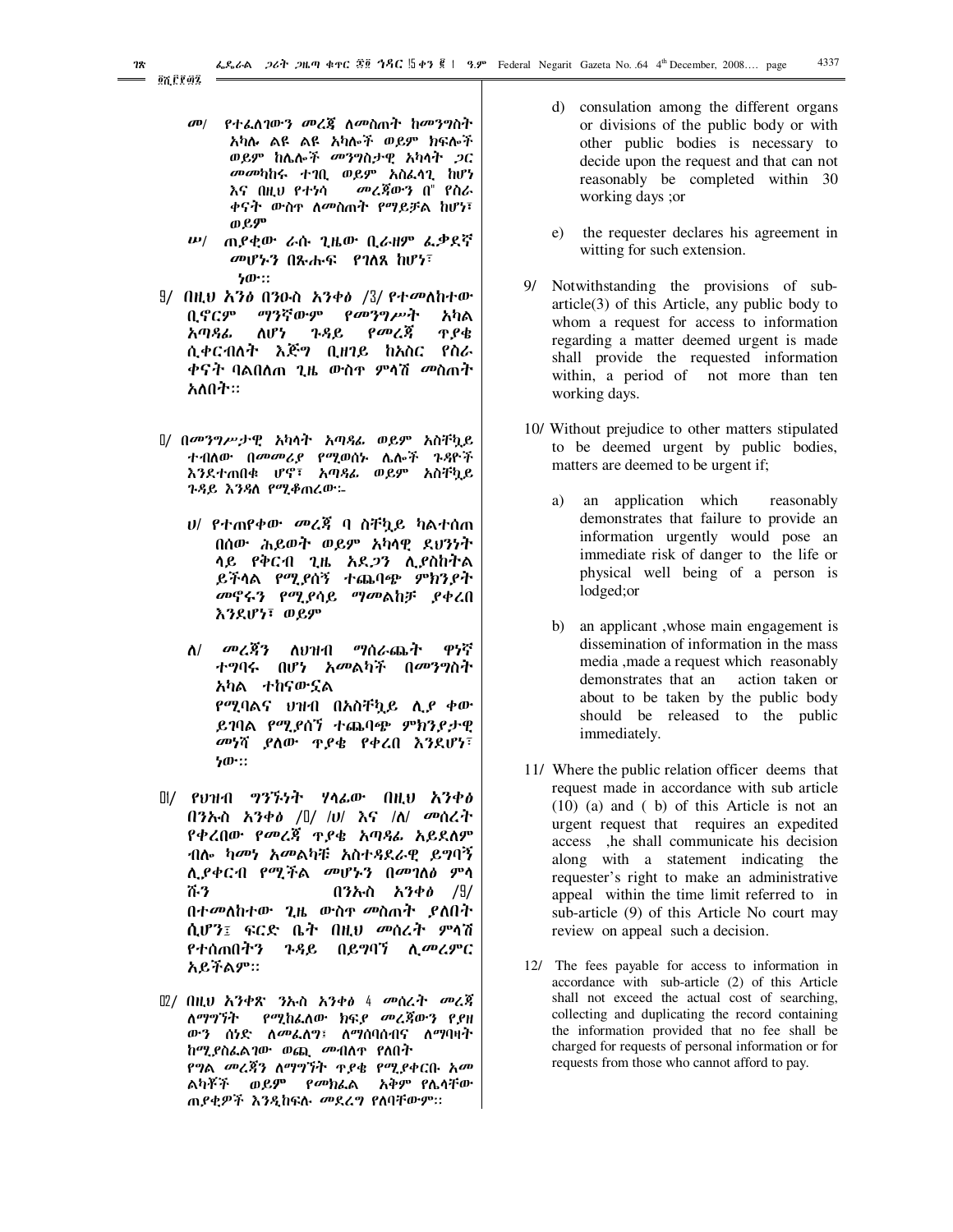**QYLERAS** 

### 05. PTE

- *የማግኘት መብት* በዚህ ክፍል ስር በተደ*ነገ*ጉ ገደቦች ካልሆነ በስተቀር መረጃ እንዳይገለፅ በሚከለክሉ ማንኛቸውም የህግ ክልከላዎች ሲገደብ አይችልም።
- $2/$  በዚህ ክፍል ስር በተደነገጉ የማይገለፁ መረጃዎች ውስዋ የማይሽፌን ማንኛውም *መረጃ* በአስተዳደራዊ ውሳኔ ምስጢር ነው ተብሎ በመፌረጅ 11ヂ (11.V አዋጅ *የተሬጋገ*ጠው*ን መረጃ የማግኘት* መብት አፌፃፀም ሲያስቀር አይችልም።

### 

- $\frac{1}{2}$ ከሞተ ! *ዓመት* ያልሞሳውን ሰው ጨምሮ የሦስተኛ ወገንን የግል ሕይወት *የሚመ*ለከቱ መረጀዎች ይለበቂ ምክንያት እንዲገለፁ የሚያደርግ ከሆነ የቀረበውን የመረጃ ዋያቄ ውድቅ ለማድረግ ይችላል።
- $71$ በንዑስ አንቀ $\theta$  /l/ መሠረት ሦስተኛ ወገንን የሚመለከተውን መረጃ ለመከልከል የማይቻለው:-
	- $11/$ በአንቀል <u> በ9 መሰረት</u> ሦስተኛው ወገን *የመረጀ*ውን *መገ*ለ<del>ል</del> ያልተ*ቃወመ* ከሆነ ወይም መረጃውን ለጠየቀው ሰው እንዲገለፅ ፌቃደኝነቱን በጽሁፍ የገለጸ ከሆነ፣
	- ለ/ መረጃውን የሰጠው ሶስተኛ ወገን መረጃውን በተቀበለው *የመንግሥት አካ*ል ወይም በርሱ ስም መረጃውን በተቀበለው ሌሳ ወገን አማካይነት የሚሰጠው መረጃ ለሕዝብ ግልጽ የሚደረግ መሆ ኑን ወይም ግልፅ ሲደረግ የሚችል መሆኑን አስቀድሞ እንዲያውቀው ተደርጎ ከሆነ፣
	- መረጃው አስቀድሞ  $\mathbf{H}$ ለሕዝብ ግልጽ ተደርጎ ከሆነ ፣
	- $\boldsymbol{\sigma}$ መረጃው የግለሰብን የአእምሮና የአካል うらす ወይም ደህንነት *የሚመ*ለከት መረጃው *የሚመ*ለከተው ከሆነና ሰው በመረጃ ጠያቂው ሞግዚትነት ስር የሚተ ዳደር ከሆነ፣ አስራ ስምንት አመት ያልሞሳው ከሆነ ወይም የተያቄውን ፀባይ ለመሬዳት የማይችል ከሆነና መረጃውን መስጠቱ ለሦስተኛው ወገን ዋቅም

### 15. Exempted Information

- 1/ The right of access provided in Article 12 of this Proclamation applies to the exclusion of any provision of other legislation that prohibits or restricts the disclosure of information, provided that this right takes effect subject to the exceptions provided in this Part.
- 2/ The mere fact that a record has been administratively classified as confidential does not ,of it self, override the right of access established by this Proclamation unless it falls within the scope of an exception set out in this Part.

### 16. Information Relating to Third Party

- 1/ Any public relation officer, must reject a request for access to a record of the public body if its disclosure would involve the unreasonable disclosure  $\sigma$ personal information about a third party, including a deceased individual who has passed away before 20 years.
- $2/$  A request referred to in sub-article(1) of this Article may not be refused if the record consists of information:
	- with respect to which the third party has not  $a)$ protested against disclosure under Article 19 of this Proclamation or has consented in writing to its disclosure to the person who has made the request;
	- that was submitted to the public body by the  $b)$ individual to whom it relates and the individual was informed by or on behalf of the public body, before it had been submitted , that the information belongs to a class of information that would or might be made available to the public;
	- c) that has already been publicly available;
	- about an individual's physical or mental d) health, or well- being, who is under the care of the requestor or under the age of 18 years or incapable of understanding the nature of the request, and giving access would be in the individual's best interests;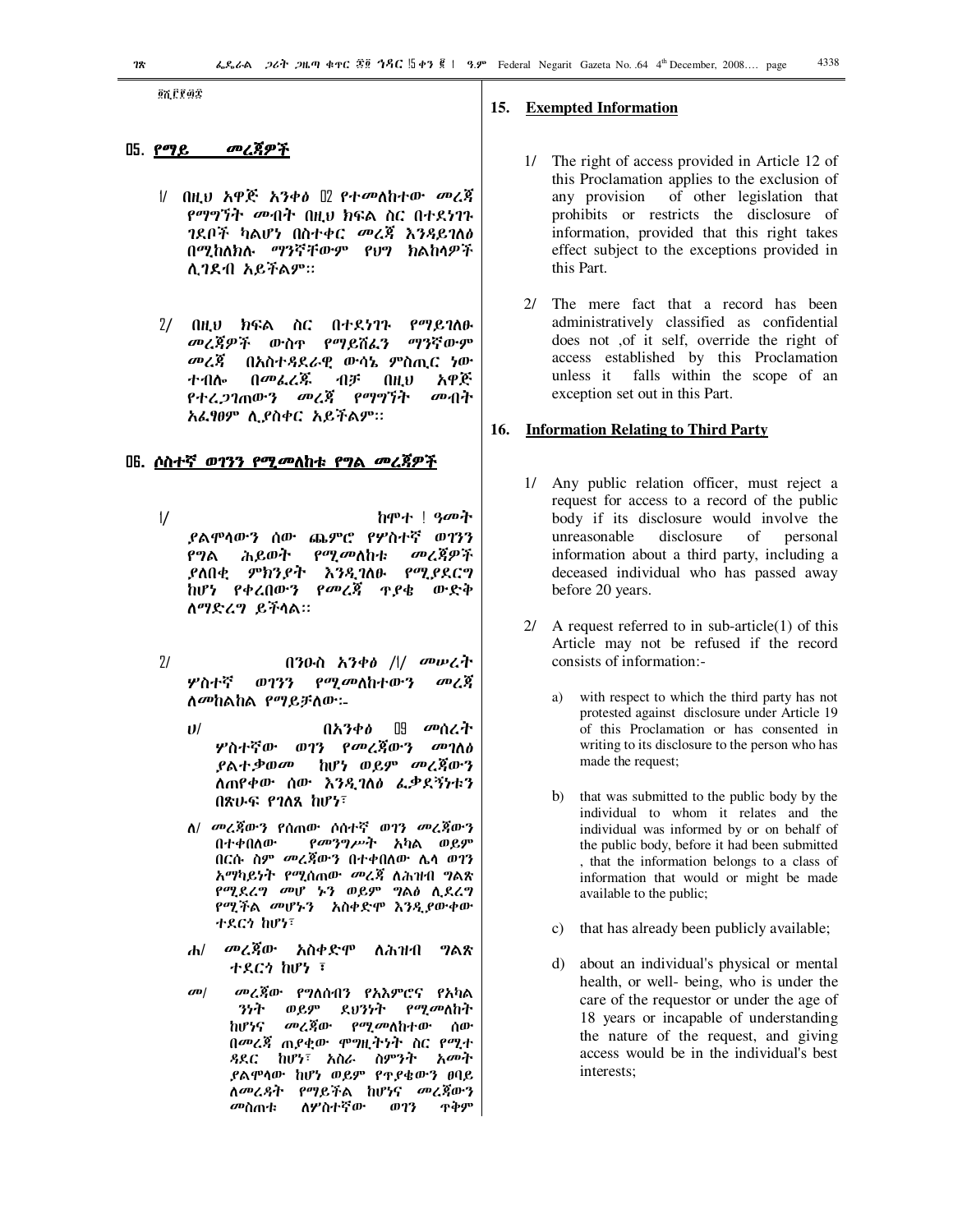### አስፌሳጊ ከሆነ፣

<u>ến Crou</u>

- መረጃው በሀይወት የሌለ የሦስተኛ ወገንን  $\boldsymbol{\mu}$ የሚመለከት ከሆነና የሟቹ የቅርብ የሥጋ ዘመድ በሆነ ሰው መረጃው እንዲገለጽ ከተጠየቀ ወይም የማቹን የስጋ ዘመድ የጽሁፍ ፌቃድ ቢያዘ ሰው አማካይነት መረጃው እንዲገለጽ ዋያቄ የቀረበ ከሆነ ወይም
- የተጠየቀው መረጃ በመንግሥት መሥሪያ  $\mathcal{L}$ ቤት የሚሰራን ወይም ይሰራ የነበረን ሰው የሥራ ኃሳፊነትና ደረጃን ጨምሮ ግዕሪጉን፣የሥራ አድራሻውን፣ የመሥሪያ ስልክና ተመሳሳይ нснс ቤት አድራሻውን፣  $\rho_{\mu\nu}$  $\omega$ e  $0.37$ ደመወዙንና ሌሎች ክፍያዎቹን፣ ወይም የግለሰቡን የሥራ ኃሳፊነ ቶችና፣ በሥራው ላይ ያከናወናቸውን ተግባሮች ወይም **ግለሰቡ ራሱ በም ላው መ**ዝገብ ላይ ደሰፌሬውን ስሙን የሚመለከት ከሆነ፣

ነው።

### <u>በ7. የሦስተኛ ወገንን የንግድ መረጃዎች ስለመጠበቅ</u>

- $\frac{1}{2}$ የሕዝብ ግንኙነት ኃሳፊው የተጠየቀው መረጃ፡-
	- የሦስተኛ ወገን የንግድ ምስጢር የያዘ  $11/$ hi<sup>7</sup>
	- ለ/ የንግድ ምስጢር ባይሆንም የሦስተኛ ወገንን የፋይናንስ፣ የንግድ፣ የሳይንሳዊ ወይም ቴክ ኒካዊ *መረጃዎችን የሚመ*ለከት ከሆነና *የመ*ረ *ጀዎቹ መገ*ለጽ በሦስተኛው ወገን የፋይናንስ የንግድ ዋቅሞች ሳይ ጉዳትን የማስከተል ውጤት የሚኖረው ከሆነ ፣ወይም
	- ሐ/ ለሌሳ እንደማይገለጽበት በማመን በሦስተኛው ወገን በእምነት የተሰጠ መረጃን የያዘ ከሆነና *የመረጃ*ው *መገ*ለፅ በውል ወይም በሌሎች ድርድሮች ላይ ሦስተኛውን ወገን ተገቢ ሳልሆ*ነ ጉዳት ሲያጋ*ልጠው ይችሳ**ል** ወይም ሶስተኛውን ወገን በንግድ ውድድር ሊጎዳው ይችሳል የሚል ምክንያታዊ ግምት ያለ ከሆነ፣ የመረጃ ዋያቄውን ውድቅ ማድረግ አለበት።
- $21$ በንዑስ አንቀጽ /l/ *መ*ሰረት መረጃ ሊከለከል የማይችለው አንድ መረጃው፡
	- υ/ ለሕዝብ ግልጽ እንዲሆን ተደርጎ ከሆነ፣
	- ለ/ ሶስተኛው ወገን በአንቀጽ ‼ መሠረት ፌቃደኛነቱን ወይም  $P100$ hv<sup>1</sup> ሦስተኛው ወገን በሌሳ አካኋን *መረጃ*ው
- about an individual who is deceased and  $e$ ) the requester is the individual's next of kin or the requester has secured the written consent of the individual's next of kin: or
- f) about an individual who is or was an employee of a public body and which relates to the position of functions of the individual, including: the position or status of the individual, the title, work address, office phone number and other similar addreses of the individual, the classification, salary scale, remuneration and responsibilities of the position held or services performed by the individual and the name of the individual on a record prepared by the individual in the course of employment.

#### **Commercial Information of a third Party** 17.

- 1/ The public relation officer shall refuse a request for information if the requested information contains;
	- a) trade secrets of a third party;
	- b) financial, commercial, scientific or technical information, other than trade secrets, of a third party, the disclosure of which would likely to cause harm to the commercial or financial interests of that third party; or
	- c) information supplied in confidence by a third party the disclosure of which could reasonably be expected to put that third party at disadvantage in contractual or other negotiations; or to prejudice that third party in commercial competition.
- 2/ A record may not be refused in terms of subarticle  $(1)$  of this Article insofar as it consists of information:
	- a) already publicly available;
	- b) in relation to which a third party did not object to the disclosure under Article 19 has consented in writing to its  $\alpha$ disclosure to the requester concerned; or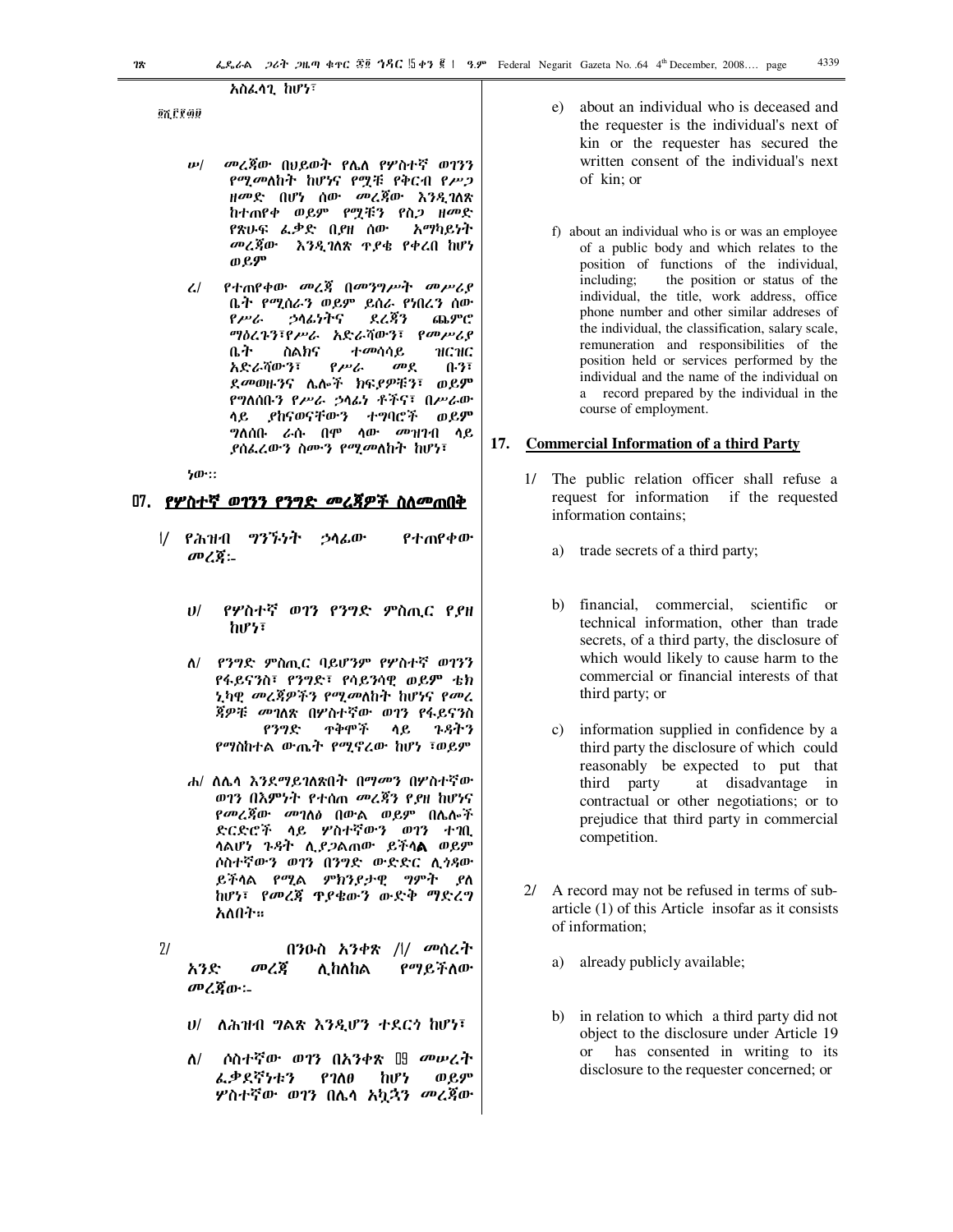#### ስጠያቀው እንዲሰዋ በፅሁፍ የፌቀደ እንደሆነ፣ ወይም

<u>ጀሽርያ</u>

- በሦስተኛው ወገን በራሱ  $\mathbf{h}$ ወይም በሦስተኛ ወገን ስም ማንኛውም የተመረተ ነገርን ወይም የአካባቢ ደህንነትን *አስመ* ልክቶ የተከናወነ ሙከራ ወይም የምርምር ሥራን *የሚመ*ለከት ከሆነና *የመረጃ*ው *መገ*ለፅ በሕዝብ ደህንነት ወይም በአካባቢ ደህንነት ሳይ ሊደርስ የሚችል አደ*ጋን ለማሳወቅ አስ*ፌሳጊ የሆነ እንደሆነ፣ ነው።
- $3/$ በንዑስ አንቀጽ /2/ /ሐ/ የተመ ለከተው *መረጃ* የሙከራ ወይም የምር*መ*ራ ዘዴዎችን ለማዳበር የተደረጉ ቅድ*መ* ሙከራ ዎችን ወይም ሌሎች ምር*መራዎችን የሚመ* ለከቱ *መረጃዎችን አያካትትም።*

### <u> 08 በእምነት የተሰጠ የሦስተኛ ወገን መረጃን ስለመጠ</u> **Q**

- l/ የህዝብ ግንኙነት ኃሳፊው የተጠየቀው መረጀ፡-
	- ሀ/ *የመንግ*ስት አካል መገለጽ የሌለበት መረጃ ልውውዋን በሚመለከት ያደረገ ውን የውል *ግ*ዴታ እ*ንዲያ*ፌርስ በማድ ረግ በተዋዋዩ ወገን ክስ ሊያስመሰ ርትበት የሚችል ከሆነ ወይም፣
	- ሦስተኛ ወገን አይገለጽም ብሎ በማ*መ*ን  $\Lambda$ / የሰጠው*ን መረጃ የሚመ*ለከት ሆኖ የመረ *ጀው መገ*ለጽ ወደፊት ከተመሳሳይ ምንጭ *የሚገኙ ተመ*ሳሳይ *መረጃዎችን መቀ*በልን ሲያስተጓጉል የሚችል ከሆነ እና፣ የመንግ *ሥት አ*ካል ለሕዝብ ዋቅም ሲባል *መረጃዎ* በየጊዜው መቀበል ያለበት ከሆነ፣ ボツ የመረጃ ዋ የቁውን ውድቅ ማድረግ ይኖርበታል።
- $2/$  የንዑስ አንቀጽ // /υ/ ድንጋጌ ቢኖርም ሶስተኛው ወገን *መረጀ*ው ለመረጃ ጠያቂው እንዲሰዋ በጽሁፍ ከፌቀደ የሀዝብ ግንኙነት ኃሳፊው መረጃውን መስጠት ይኖርበታል።

### 

የሕዝብ *ግንኙነት ኃ*ላፊው በዚህ አዋጅ *መ*ሥረት የቀረበለት የመረጃ ጥያቄ ሦስተኛ ወገንን የሚ *መ*ለከት ከሆነና *መ*ረጃውን ስጠ *ያቂው ለመ*ስጠት ካሰበ ዋ*ያቄው* በደረሰው በ‼ ቀናት ውሰዋ *መረ ፮*ውን የጠየቀውን ሰው ስም፣ የተጠ የቀውን መረጃ ይዘት፣ እንዲሁም መረጃው *መገ*ለጽ ይኖ ርበታል የሚልበትን ምክንያት በመዘርዘር መረ *ጀው የሚመ*ለከተው ሦስተኛ ወገን ተ*ቃ*ውሞ ካለው ይህንኑ ማስታወቂያው በወጣ በ $5$  ቀናት ውስተ አንዲያቀርብ በጽሁፍ ማሳወቅ አለበት።

- c) about the results of any product or environmental testing  $\hbox{or}\hskip 1pt$ other investigation supplied by a third party or the result of any such testing or investigation carried out by or on behalf of a third party and its disclosure reveals a serious public safety or environmental risk.
- $3/$ The information referred to in sub-article  $(2)/c$  of this Article may not include the results of preliminary testing of other investigation conducted for the purpose of developing methods of testing or other investigation.

#### 18. Protection of Confidential Information of **Third Party**

- The public relation officer shall refuse a request for access to a record of the public body if;
	- a) the disclosure of the record would constitute an action for breach of a duty of confidence owed to a third party in terms of an agreement and would likely result a legal action againinst it; or
	- b) the record consists of information that was supplied in confidence by a third party and if disclosure would be likely to prejudice the future supply of similar information from the similar source and where there is a public interest in the continued supply of such information.
- 2/ Notwithstanding the provisions of sub article  $/1/$  (a) the public relation officer shall disclose the information if the third party has consented in writing to it's disclosure to the person who has made the request.

### 19. Third Party Notification and Intervention

Where a pubic relation officer intends to disclose any information or record, or part thereof, on a request made under this Proclamation which relates to, or has been supplied by a third party and has been treated as confidential by the third party, he shall, within 15 days from the receipt of a request, give written notice to such third party of the request and of the fact that he intends to disclose the information or record or part thereof unless he make his protest against the proposed disclosure within 15 days from the date of the issuance of the notice. Any failure to lodge such an objection shall result in bringing about the effects of Article  $15(2)$  (b) and Article  $16(2)$  (b) of this Proclamation.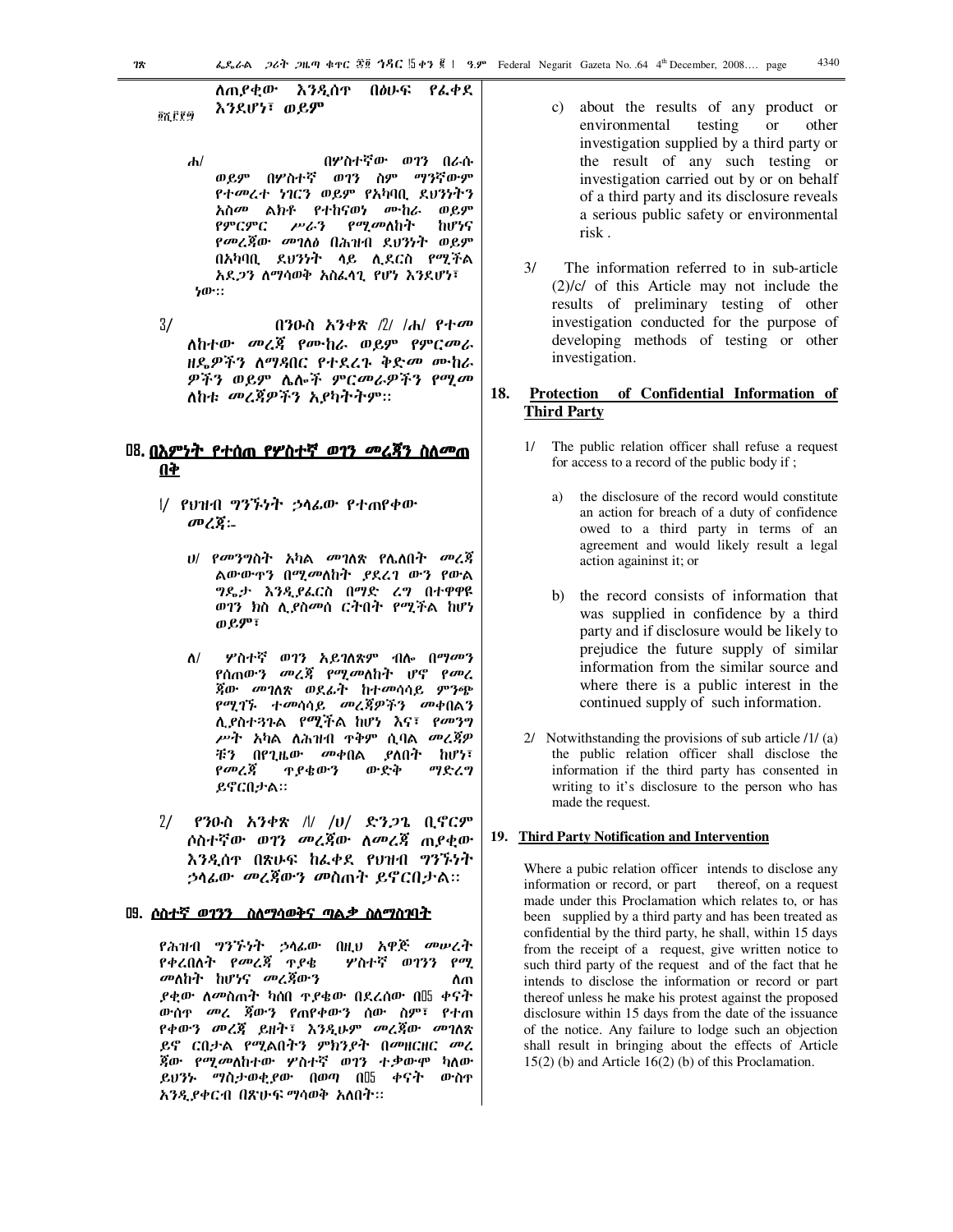በተጠየቀው መሰረት ተ.ቃውሞ አለማቅረብ የዚህ አዋጅ አንቀፅ  $\mathbb{B}$  (2) (ለ) እና አንቀፅ  $\mathbb{I}$  (2) (ለ) ፝*ች ውጤትን ያ*ስከተሳል። <u>ጀጅያሽ ክል</u>

### <u>!. የግለሰቦችንና የንብረት ደህንነትን ስለመጠበቅ</u>

ት ኃሳፊው የተጠየቀው መረጃ የሕዝብ ግን  $0.700 -$ 

- 1/ የግለሰብን ሕይወት ወይም አካላዊ ደህንነት ለጉዳት ሊደጋልተ የሚችል ከሆነ፣
- $2/$ የሕንፃን፣ ወይም የኮምፒዩተርና የሌሳ መገናኛ መሣሪያን፣ ወይም የሕዝብ የማመ ሳለሻ አገልግሎትን& ማንኛ የሌሳ ውንም አይነት የንብረት መዋቅርን ወይም አሰራርን ደህንነት - ሲያሰናክል ወይም ሲያ ደናቅፍ ይችላል የሚል ምክንያታዊ ግምት ካለ፣ ወይም
- ፕሮግራም የሚሽፌን 3/ በ**ምስክሮ**ች ዋበቃ **ግለሰብን ወይም የጠቅሳሳውን ሕዝብ ወይም** የአንድ የተወሰነ የሕዝብ ክፍልን ደኅንነት ለ*መ*ጠበቅ የተበጁ ስልቶችን፣ እቅዶችንና አሥራሮችን ሲያደናቅፍ ወይም ሲያሰናክል የሚችል ከሆነ፣

*መረጃ*ውን *መግ*ለጽ የለበትም።

### <u>‼. ይሕግ አስከባሪና የፍርድ ምርመራ ስራዎች ተበቃ</u>

- $\frac{1}{2}$ የህዝብ *ግንኙነት ኃ*ላፊው እንዲሰዋ የተጠ  $P \phi \omega$ መረጀ ወይም መኖሩ ወይም አለመኖሩን እንዲያረጋገዋ የተጠየቀው  $\omega$  /  $\zeta$  $\overline{t}$ የተፈጸመን ወ ይም <u>ለ ፈ</u>ጸም መመርመርያ፣ የሚችል የሕግ ተሰተን መከታተያ፣ መግቻ ወይም መከላከያ ዘዴዎችን፤ ቴክኒኮችን፣ የአሥራር  $\mu$ <sup>1</sup> ሥርአቶችን ወይም የተግባር መመሪያዎችን የ*ሚ* መለከት hư½S የመረጃው  $\omega$ *n* ለወንጀል አፌጻጸም ምቹ ሁኔታን በመፍጠር ውጤታማነታቸውን ሊያሰናክል ወይም ከሀግ የሚችል ማምለዋን ሊ የስከትል իՄን የመረጃ ዋያቄውን ሲከለክል ይችላል።
- $71$ የህዝብ ግንኙነት ኃሳፊው የተጠየቀው መረጃ *የሚመ*ለከተው የወንጀል ተጠርጣሪ ክስ ገና በዝግጅት ላይ ያለ ከሆነ ወይም ዝግጅቱ ቢጠ ናቀቅም ክሱ ገና ያልተጀመረ ከሆነ ወይም ክሱ በመታየት ላይ ያለ ከሆነና የተጠየቀው መረጃ *መገ*ለፅ ወይም *መረጃ*ው መኖሩን ወይም አለመኖሩን ማረጋገዋ፡-

 $U$  ክሱን ሊያሰናክል  $A^{\overline{i}}$ 

ለ/ የፍትሕ መጨናገፍን ሊያስከትል  $A^{\bar{i}}$ 

### 20. Protection of Safety of Individuals and Property

The public relation officer shall refuse a request for access to information if disclosure of the requested information;

- 1/ would be likely to endanger the life or physical safety of an individual.
- 2/ would reasonably be expected to prejudice or impair the security of building structure or system, including computer communication system, a means of transport or any other property structure or system; or.
- $3/$ would be likely to prejudice or impair methods, plans or procedures for the safety of the public or any part of the public or for the protection of individual under witness protection scheme.

### 21. Protection of Proceedings of Law Enforcement and Legal Investigation

- The public relation officer may refuse a request  $1/\sqrt{2}$ for access to a record or a request to conform or deny the existence or non existence of any information if the record contains methods, techniques, procedures or guideline for the prevention, detection, curtailment or investigation of a contravention or possible contravention of the law, or the prosecution of alleged offenders; and when the disclosure of such information would be likely to prejudice the effectiveness of those methods, techniques, procedures or guidelines or lead to the circumvention of the law or facilitate the commission of an offence
- $2l$ A public relation officer may refuse a request for information relating to an alleged offender whose prosecution is under preparation or even though the prepration is completed the prosecution is not yet instituted or whos prosecution is pending and the disclosure or assuring the existence or non existence of the requested information would instituted likely to:
	- impede the prosecution; a)
	- b) result in a miscarriage of justice; or

 $28$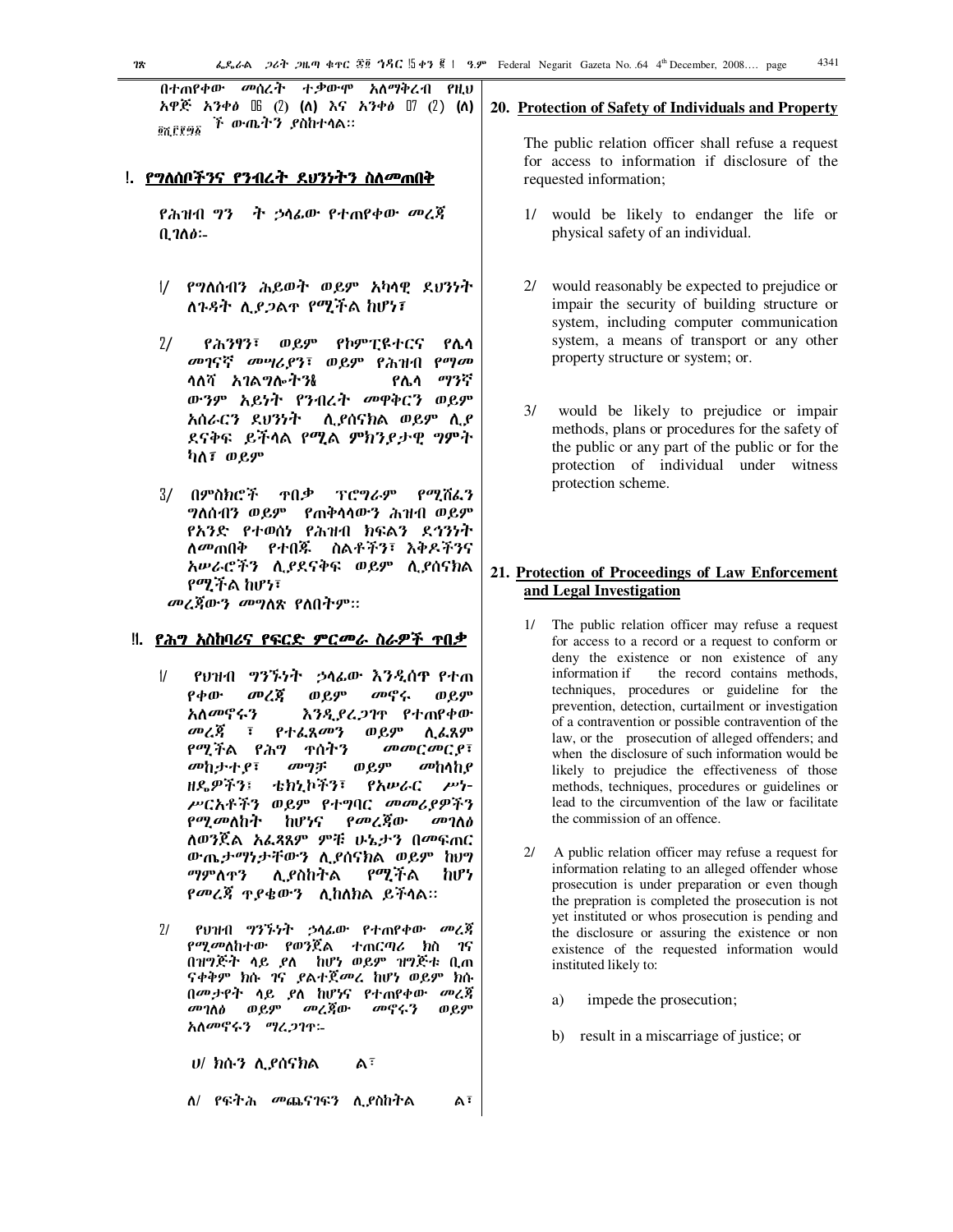ወ የ.ም

<u>ଉ</u>ନ୍ମ ମୁକ୍ରାହ

- የፍርድ ሂደቱን ሚዛናዊነት ወይም  $\mathbf{H}$ *ገ*ለልተኝነት ሊያዛባ የሚችል ከሆነ የተጠየቀውመረጃ መግለጽ አይኖርበትም።
- 3/ የሀዝብ ግንኙነት ኃሳፌው የተጠየቀው ሰነድ በቁዋዋር ሥር ስሳሉ ወይም በሕግ ዋበቃ ሥር ስሳሉ ሰዎች አጠቃሳይ የተበቃ ሁኔታ የሚመለከቱ መረጃዎችን ብቻ የያዘ የመረጃ ዋያቄውን በዚህ አንቀጽ իՄ*Կ* መሰረት ውድቅ ሲያደረግ አይችልም ፡፡

#### $12.$ በፍርድ *ምርመራ* ተበቃ <u>ስለሚደረግሳቸው መረጀዎች</u>

የሕዝብ *ግንኙነት ኃ*ላፊው *የመንግሥት እ*ካልን ሰነድ ለማግኘት የቀረበው ዋያቄ በክስ ክርክር ላይ ተከራካሪ የሆነው ወገን ለሌሳኛው ወገን እንዲገልጽ በህግ የማይገደድባቸውን መረጃዎች ለማግኘት የቀረ የዚህ ልዩ *መብት ተ*ጠ*ቃሚ* የሆነው ሰው በመብቴ አልጠቀምበትም ካሳለ በስተቀር መፍቀድ የለበትም።

- !3. ስለ*መከላከያ፤ የደህንነትና አለም አቀፍ* <u>ግንኙነቶች</u>
	- $\frac{1}{2}$ የሕዝብ *ግንኙነት ኃ*ላፊው እንዲሰዋ የተ ጠየቀው ወይም መኖር አለመኖሩ እንዲ መረጃ የተጠየቀው መገለጽ ረጋገዋ ወይም መረጋገዋ የሀገሪ ቱን መከላከያ፣ SVIC3 θዋታና えりንንት ወይም አለምአቀፋዊ *ግንኙነትን* ሊ*ጎጻ* የሚችል hi<sup>p</sup> ዋያቄውን ውድቅ ማድረግ አለበት።
	- $2/$ የዚህ አንቀፅ የንዑስ አንቀፅ /l/ አጠቃሳይ አነጋገር እንደተጠበቀ ሆኖ በንዑስ አን የተመለከተው መረጃ፡- $\boldsymbol{\phi}$ 
		- $11/$ የጠሳትን እንቅስቃሴ ወይም ፀብ አጫሪ ተግባር ስመቋቋም ከሚደረግ ዝግጅት ወይም የአማፅያንን ወይም የጠሳትን እንቅስቃሰዎች ከመከታተል፣ ከመከላከል፣ ወይም ከመግታት ጋር የተያያዙ ግዳጆች ወይም ወታደራዊ ልምምዶች ወይም ወታደራዊ ታክቲኮች ወይም ስትራቴጂዎች ጋር የተያያዙ መረጃዎ  $+3.5$
		- የአማፂ*ያንን ወይ*ም የጠሳትን እንቅስቃሴ  $\Lambda$ / *ዎች ለመከታተ*ል፣ ለ*መከ*ሳከል፣ ወይም ለመምታት ወይም ለማንበርከክ ወይም ለመግታት የሚያገለግሉ የጦር መሣሪያ ዎችን ወይም ሌሎች አይነት መሳሪያዎችን ወይም ስጦር መሳሪያነት ወይም ስተመሳሳይ ተግባር እንዲያገለግሉ ታስበው የተነደፉ፣ የተበጁ፣ የዳበሩ፣ የተመረቱ ማንኛቸውንም ነገሮች ብዛት፣ አይነት፣ አቅም፣ ጉልበት፣ ደካማ ኈን፣ አሥራር፣ ብቃት፣ ዝግጁነት
- c) prejudice or impair the fairness or impartiality of a trial.
- 3/ The public relation officer may not refuse a request to access a record under this Article insofar as it contains information about the general condition of detention of persons in custody.

#### **Protection of Records Privileged From**  $22.$ **Production in Legal Proceedings**

The public relation officer shall refuse a request for access to a record of the public body if the record is privileged from production in legal proceedings unless the person entitled to the privilege has waived the privilege.

#### Defense, Security and International Relation;  $23/$

- 1/ The public relation officer may refuse a request to access information or a request to conform the existance or non existence of an information, if the disclosure or confirmation of the requested information would be likely to cause prejudice to the security, defense and international relations of the country.
- 2/ Without prejudice to the provisions of sub article (1) of this Article, the information provided under the same sub article includes information:
	- a) relating to military operation, exercises, military tactics or stratery undertaken in preparation of hostilities or in connection detection, with the prevention, suppression or curtailment of subversive or hastile activities.
	- $b)$ relating to the quantity, characteristics, copacity, power, vulnerabilities or function or capability or deployment or utility of weapons or any other equipment used for the detecting, preventing or supressing or curtailing of subversive or hostile activities or any thing being designed, developed, produced or considered for use as weapons or such other equipment;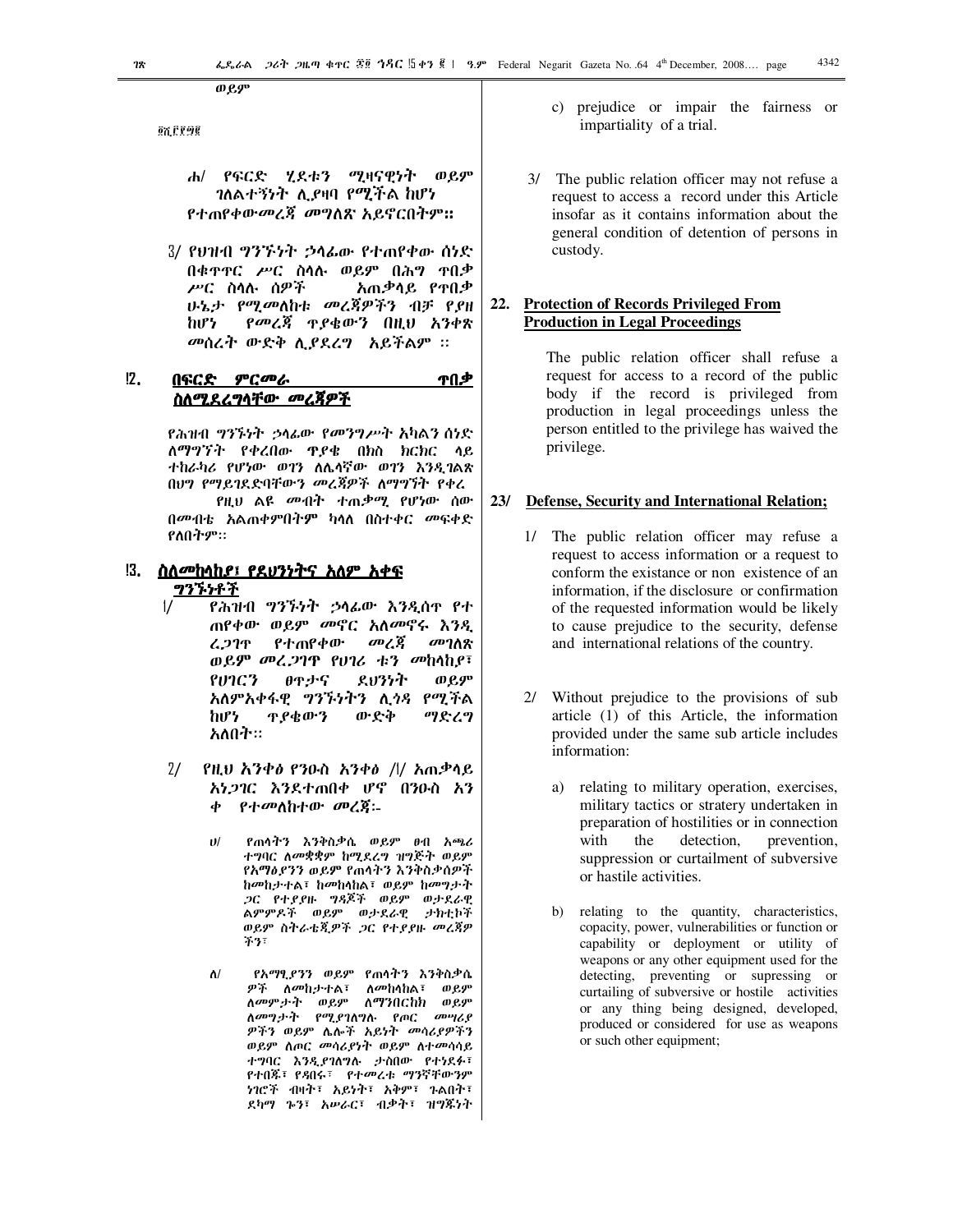እንቅስቃሴ ወይም አጠቃቀምን የሚ*መ*ለከቱ መረጃዎ ችን፣

<u>ጀቪሮ</u> የማይ

- $\mathbf{d}$ የማንኛውንም ሥራዊት ወይም የሥራዊት ክፍል ወይም ወይም የአማ ጽደንን ወይም የጠሳትን እንቅስቃሴዎች የመከታተል፣ የመቆጣጠር፣ ወይም የመ ツナヤ *;*ኃሳፊነት የተጣለበትን የማንኛ ውንም ሰው፣ ባህሪይ፣ ብቃት፣ ደካማ ኈን፣ ተግባራት፣ እምቅ ችሎታ፣ ስምራት ወይም እንቅስቃሴ የሚመለከት መረጃን፣
- *መ| በዚህ ን*ዑስ *ኢንቀፅ (ህ)፣ (ለ)፣ (ሐ) እና* መረጃዎችን  $(2)$ የተመለከቱ መገምገም ያና *መ*ሰብሰብ የ፣ መ የዣ ዘዴዎችን ወይም ለዚሁ አገልግሎት የሚውሉ ሳይ ንሳዊ ወይም ቴክኒካዊ መሳሪያዎችን፣
- $w/$  በዚህ ንዑስ አንቀፅ በፌደል /ሀ/ የተመለከቱ መረጃዎች ምንጭ የሆኑ *የምስጢር መረጃ አቀ ባ*ዮችን እና *የማን*ኛውም ሌላ *የመረጃ ምን*ጭን ማንነት የሚመለከቱ መረጃዎችን፣
- $\mathcal{L}$ የሀገር መከላከያን ወይም የአማዕያንን ወይም የጠሳትን እንቅስቃሴዎች ከመከታተል፣ ከመከላከል፣ ከማንበ ርከክ ወይም ከመግታት ጋር የተያያዙ <u>የሌሳ ሀገር መንግስትን ወይም ዓለም</u> አቀፍ ድርጅቶችን የሚመለከት ወይም በሀገሪቱ ወይም በሀገሪቷ ስም በዓለም አቀፋዊ ምክክሮችና ውይይቶች ሳይ **ዋቅም ሳይ የሚውልን የፀ**ዋታ መረጃ (ኢንተለጄንስን) የሚመለከት መረጃን፣
- $\Delta$ / በአለም አቀፍ ስምምነት ወይም ድርድር መሰረት ጉዳዩ በምስጢር እንዲጠበቅለት ለሚፌል*ግ* አለም ድርጅት ወይም አቀፍ ሌሳ መንግስት በሀገሪቱ ወይም በሀገሪቷ ስም የተሰጠ *መረጃ*፣
- ሽ/ በአለም አቀፍ ስምምነት ወይም በአለም አቀፍ ልማዳዊ ህግ መሰረት በምስ ጢር *መ*ጠበቅ *ያ*ለበትን መረጃ፣
- $\phi$ / በሀገሪቱ ወይም በሌሳ መንግስት ወይም አለም አቀፋዊ ድርጅት እየተደረጉ ባሉ- ወይም ወደፊት በሚደረጉ አለም በመንግስት አቀፍ ድርድሮች ሳይ ወይም በሌሳ የውጭ ሀገር መንግስት ወይም አለም አቀፋዊ ድርጅት የተያዙ ወይም የሚያዙ አቋሞችን የሚመሰ ከት መረጃን፣ ወይም
- ከሌሳ *መንግ*ስት ወይም አለም አቀፍ  $\mathbf{u}$ ድርጅት ጋር የተደረጉ ዲፕሎማሲያዊ የመልእክት ልውውጦችን ወይም ከሀገ
- c) relating to the characteristics capabilities vulnerability ,potential ,deployment or function of any military force, unit or personnel or any body or person entrusted with the task of detecting, preventing ,suppressing or curtailing hostile or subversive activities or
- d) on methods of, and scientific or technical equipment for, collecting, assessing or handling information referred to in this sub article under  $(a)$ , $(b)$ , $(c)$  and $(f)$
- on the identity of a confidential source  $e)$ and any other source of information referred to in this sub-article under (f); or
- $f$ ) held for the purpose of intelegence relating to the national defence or relating to the detection, defence, suppression or curtailment of subversive or hostile activities or relating another state or an international to organization or used by or on behalf of the country in the process of deliberation and consultation in the conduct of international affairs
- $g)$ information supplied by or on behalf of the country to another state or an international organization in terms of an international agreement or arrangement with that state or organization which requires the information to be held in confidence; or
- h) required to be held in confidence by an international agreement or international customary law; or
- $i)$ on the positions adopted or to be adopted by the country, another state or an for international organization the purpose of present or future international negotiations; or
- that constitutes diplomatic correspond- $\ddot{1}$ exchanged with another ence with state  $\alpha$ an international organization or official correspondence exchanged with diplomatic missions or consular posts of the country.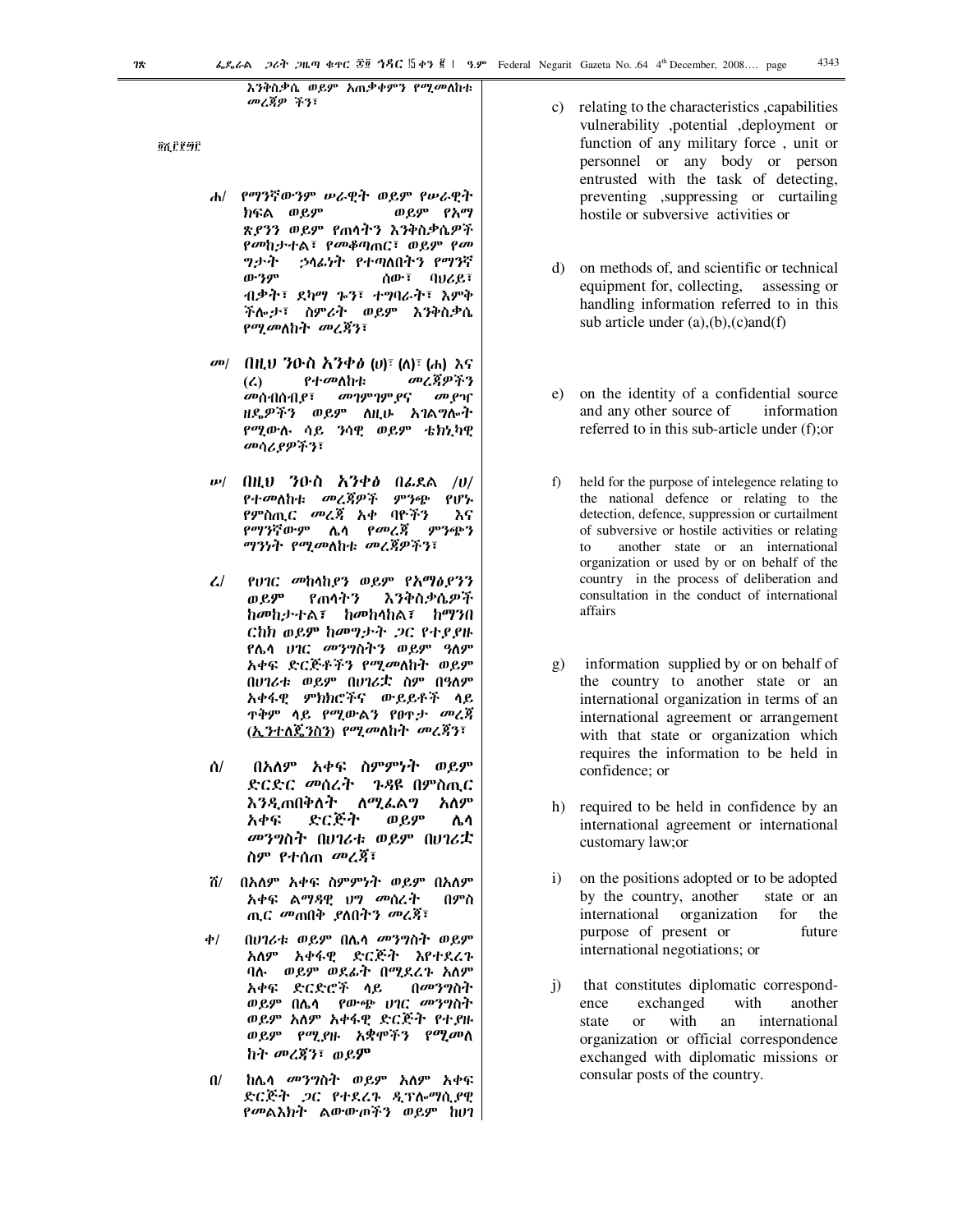*ሪ*ቱ *ዲፕ*ሎ*ማቲክ ሚ*ስዮን ወይም ቆን ቤቶች ጋር የተደረጉ ይፋዊ ስሳ *የመ*ልእክት ልውው ጦችን የሚመለከቱ መረጃዎችን፣

### 14.

**QX CP90** 

 $\ddot{\mathbf{z}}$ 

- / የሕዝብ ግንኙነት ኃሳፊው ው ለህዝብ መረጃዎች በይፋ እንዲገለፁ ከወሰናቸው ሰነድ ውስኖ የሚገኝ በስተቀር መረጀን ወይም የመረጀውን ለማግኘት አለመኖር መኖር ወይም ስማሬ.ጋገጥ ማንኛውንም መቀበል የቀረበ ዋ የቴ የለበትም።
- $2/$  *PH.U ኢንቀ*ጽ *ን*ውስ አንቀጽ /l/ እንደተ ጠበቀ ሆኖ የ ሰነድ፡-
	- የተመራ ማንኛውም ሰነድ ወይም  $U/\Lambda$ *መቅረብ የሚገ*ባው በመሆኑ Λ በመንግስት አካል የበላይ ኃላፊ Λ እንዲመራ የተደረገ ሰነድ ፣
	- $\Lambda$ / ይፋዊ ሰነድ ፣
	- ሐ/ በዚህ ንዑስ አንቀጽ // ወይም  $\frac{1}{2}$ የተመለከቱት ሰነዶች ግልባጭ ወይም ቀጅ ወይም አካል የሆነ ከነዚህ ሰነዶች የተወ ሰዱ ኖቅሶችን የያዘ ሰነድን፣ ወይም
- መ/ ቢገለጽ በይፋ ካሳተማቸው ውሳኔ ዎቹ ውጭ ያሉ የካቢኔው ወይም የኮሚ ቴዎቹን ውሳኔዎች ወይም ውይይቶች እን ዲታወቁ የሚያደርግ ሰነድን፣ アካት ታል።

### <u>!5. የሀገሪቱን የኢኮኖሚ ጥቅሞችና የፋይናንስ ደሀን</u> <u>ነትን እንዲሁም የመንግሥት ድርጅቶችን የንግድ</u> <u>እንቅሰቃሴዎች ስለሚመለከቱ </u> <u>መረጃዎች</u>

- 1/ የሕዝብ *ግንኙነት ኃ*ላፊው እንዲሰዋ የተጠየቀው *መረጃ ወይም መ*ኖር ወይም አለመኖሩ እንዲ ረ.2ገዋ የተጠየቀው መረጃ ቢሰዋ ወይም ቢገለጽ የሀገሪቱን ኢኮኖሚያዊ ዋቅሞች ወይም የፋይናንስ ደህንነት ጉዳት ላይ ሊዋል የሚችል ከሆነ ወይም *መንግሥት የህገ*ሪቱን ኢኮኖሚ ለማስተ*ጻ*ደር ያለውን አቅም ሊያዳክም የሚችል ከሆነ መረጃ ውን ስመከልከል ይችሳል።
- 2/ የዚህ አንቀፅ ንዑስ አንቀጽ /l/ እንደተጠበቀ ሆኖ በንዑስ አንቀ የተመለከቱት መረጃ の予:
	- ሀ/ በሥራ ሳይ ባለው ገንዘብ፣ በቅንስናሽ ሳንቲሞች፣ በህጋዊ ጨረታ፣ በውጭ ምንዛሬ *ተመን ወይም በ*ውጭ ኢንቨስት*መን*ት ሳይ

#### **Cabinet Documents** 24.

- $1/$ The public relation officer shall not permit any request for an access to a cabinet record or a request to conform the existence or non existence of information contained in a cabinet record other than those records that are made available to the general public by the decision of the cabinet.
- 2/ Without prejudice to sub article (1) of this Article, a cabinet document shall include:
	- a record that has been submitted to the cabinet for its consideration or is proposed by a head of the public body to be so submitted, being a document that was brought into existence for the purpose of submission for consideration by the cabinet;
	- b) an official document of a cabinet;
	- a document that is a copy of, or a part of,  $c)$ or contains an extract from, the document referred to in sub-article $(a)$  or  $(b)$ ; or
	- $\mathbf{d}$ a record the disclosure of which would involve the disclosure of any deliberation or decision of cabinet, or its committee other than a document by which a decision of the cabinet was officially published.

### 25. Economic Interests and Financial Welfare of the Country and Commercial Activities of **Public Bodies**

- 1/ The public relation officer may refuse a request for access to a record of the body or a request to conform the existence or non existence of any information if its disclosure would likely to jeopardize the economic interests or financial welfare of the nation or the ability of the government to mange the economy of the country.
- 2/ The information referred to in sub-article  $(1)$ includes, without limiting the generality of that sub article, information about:
	- a contemplated change in, or a) maintenance of, a policy substantially affecting the currency, coinage, legal tender, exchange rates or foreign investment;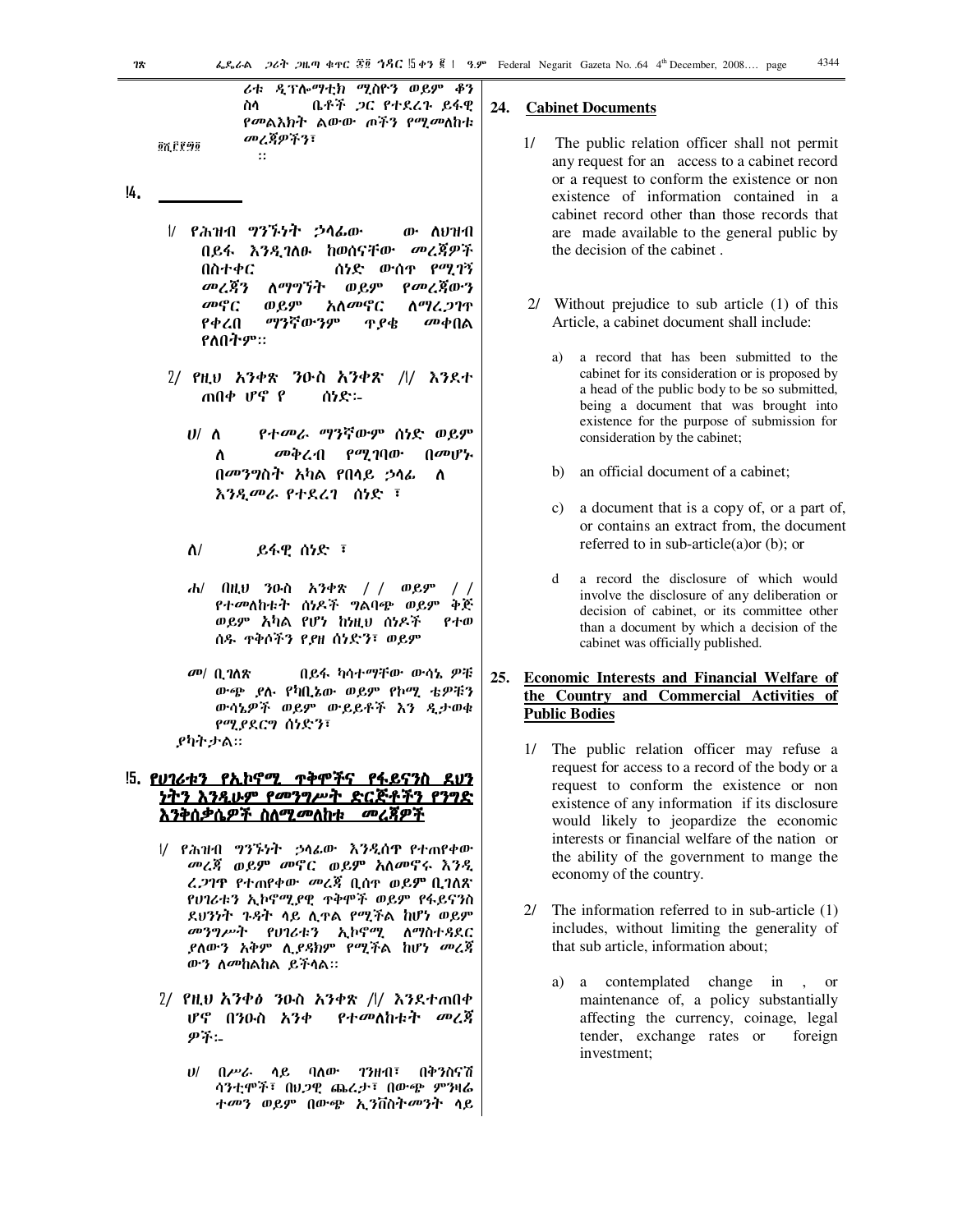የሚችል ተጽእኖ ሊ የስከትል የፖሊሲ ሰውዋ የማድረግ ወይም ያስማድረግ ውዋንን፣

0ሺ ሮ፻፵፩

- ለ/ በስራ ሳይ ያለው የብድር ወይም የወለድ ተመንን፣ የንምሩክ ወይም የኤክሳይዝ ቀረዋን፣ የግብር ወይም ማናቸውም ሌላ የመንግሥት የገቢ ምንጮ ችን የመንግሥት የፋይናንስ ተቋማት ቁዋዋርን ወይም ክትትልን፣ የመንግስት ብድርን፣ የሽቀ ጦች ወይም የአገልግሎቶች ዋጋን፣ ኪራዮችን የደመወዝ ወይም የቀን ክፍያዎችን ወይም ሌሎች ገቢ*ዎችን የሚመ*ለከቱ ቁዋሮችን የመለወዋ ወይም እንዳለ የመቆየት ውሳኔ -ውኖችን ወይም
	- ሐ/ የሚንቀሳቀሱ ወይም የማይንቀሳቀሱ ንብረ ቶችን ሽደጭ ወይም ይዞታን የሚመለከቱ ውዋኖችን ወይም ዓለም አቀፍ የንግድ ስምምነቶችን፣ *ያካትታ*ሉ።
- 3/ የዚህ አንቀ*ፅ* ንኡስ አንቀጽ /2/ /ሐ/ እንደተጠበቀ ሆኖ በንዑስ አንቀፁ የተመለከተው መረጃ በዚህ አዋጅ አንቀፅ 2 //5/ "የመንግስት አካል" ትርጓሜ ውስዮ ለማይካተት ማንኛውም ሰው የመ ንግስት አካልን የአክስዩን ድርሻ ወይም ዋቅም ለማስተሳለፍ የተደረገ ስምምነትን ወይም የተወ ጠነ ስምምነትን ያካትታል።
- $4/$ የሕዝብ ツグチケヤ ኃሳፊው መረጀው አስቀድሞ ለሕዝብ ይፋ ካልተደረገ ወይም መረጀው የሚመለከተው ወይም የመረጀው ባለቤት የሆነ ሌሳ የመ ንግስት አካል መረጀው እንዲገለጽ በጽሁፍ ካለፌቀደ ወይም በመንግስት አካል ወይም በመንግስት አካል ስም የተደረጉ የምርት  $\theta$   $\mathcal{C}$ ውጤቶችን የአካባቢ ሙከራ ወይም ምርመራዎችን የሚመለከት መረጃ ሆኖ ቢገለ∂ በሕዝብ ደህነነት ወይም በአካባቢ ሊደርስ የሚችል ከባድ ደሀንነት ሳይ አደ*ጋን የሚያጋ*ልዋ ካልሆነ በስተቀር የተጠየቀው መረጀ፡-
	- $11/$ የመንግሥትን  $QQQ^{\rm o}$ የመንግሥት አካላትን የንግድ ምስጢሮች የያዘ ከሆነ፣
	- *ከንግድ ምስጢሮች* ባይካተቱም *መገ*ለ ለ/ *የመንግሥት* ወይም የማንኛ ጻቸው ውንም *መንግሥታ*ዊ አካል ጥቅም የፋይናንስ፣ የንግድ ሊ*ጎጻ የሚች*ል ወይም የቴክኒክ ወይም የሳይንስ መረጃዎችን የያዘ ከሆነ፣ ወይም
	- ቢገለፅ ማንኛውም የመንግሥት አካል  $\mathbf{d}$ የሚያደርገውን የንግድ ውድድር ሳዳ ይችሳል ወይም የመንግሥት አካል ከሌ ሎች *ጋ*ር በሚያደር*ጋ*ቸው የውል ወይም
- a contemplated change in or decision not h) credit or interest rates, to change; customs or excise duties, taxes or nay other source of revenue, the regulation or supervision of financial institutions, government borrowing, or the regulation of prices of goods or services, rents or wages, salaries or other incomes; or
- c) a contemplated sale or acquisition of immovable or movable property or a contemplated international trade agreement.
- 3/ The information referred to in sub-article (2) /c/ includes, without limiting the generality of that sub article, information about an agreement, or contemplated agreement, to transfer any interest in or right to shares in the capital of a public body to any person which is not a public body refereed to in article  $(2)$  /4/ of the definition of 'public body
- $4/$ unless the record consists information already publicly available or information about or owned by public body other than the public body to which the request is made, which has consented in writing to its disclosure to the requester, or information about results of any product or environmental testing or other investigations carried out by or on behalf of the public body the disclosure of which would reveal serious public safety or environmental risk, The public relation officer shall refuse access to a record if the record contains:
	- a) trade secrets of the state or a public body;
	- financial, commercial, scientific or  $h$ technical information, other than trade secrets, the disclosure of which would be likely to cause harm to the commercial or financial interests of the state or a public body;
	- c) information, the disclosure of which could reasonably be expected to prejudice a public body in commercial competition or to put a public body at a disadvantage in contractual or other negotiations..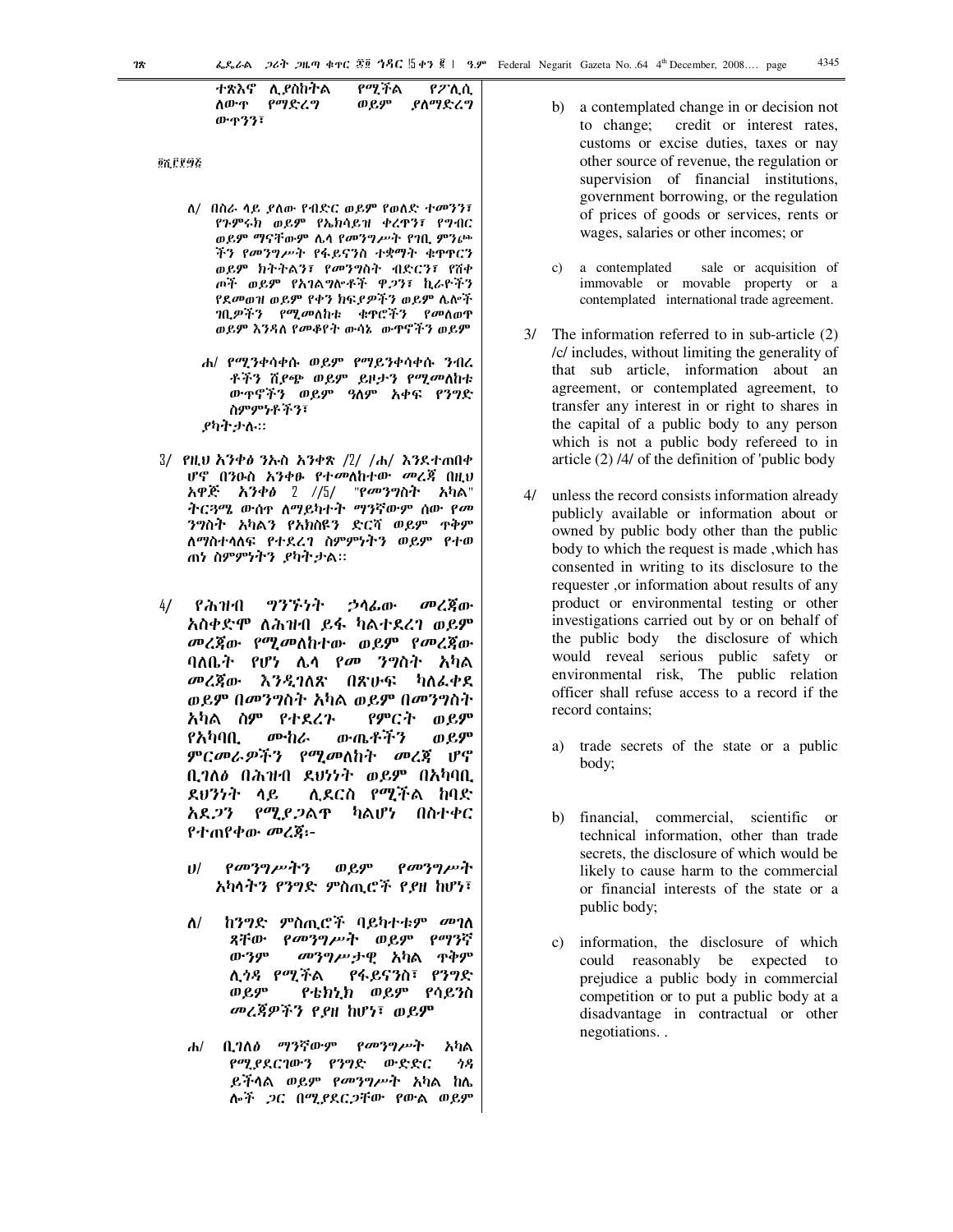ሌሎች ድርድሮች ተጠቃሚ እንዳይሆን ሊያደርግ ይችሳል የሚል ምክንያታዊ ግምት ካለ፣ የመረጃ ዋያቄውን ውድቅ ማድረግ ይኖርበታል።

<u>ወሽ ሮ የ ማኜ</u>

### !6. *የመንግ*ስት የስራ ሰነዶች

- |/ የህዝብ *ግንኙነት ኃ*ሳፊው በ*መረጃ* ፈሳጊው የተጠየቀውን መረጃ የያዘው ሰነድ፡-
	- በሆን የተሰጠን ኃሳፊነት ወይም ግዴታን  $11/$ ለመወጣት፣ የውሳኔ አሰጣዋን ወይም የፖ ሊሲ ቀረፃን ለማገዝ፣ የቀረቡ ወይም የተዘ *ጋጁ አስተያየቶችን*፣ ምክሮችን፣ የውሳኔ ሃሳቦችን ወይም ሪፖርቶችን፣ የስብሰባ ቃለ ጉባኤዎችን ጨምሮ የተደረጉ ምክክሮችን፣ ውይይቶችን ወይም ስብሰባዎችን የሚያትቱ ሌሎች ሰነዶችን የያዘ ከሆነ፣
	- ለ/ ቢገለፅ ግልጽ የሆነ የሃሳብ ልውውዋን፣ ምክክርን ፣ ሪፖርትን፣ የውሳኔ ሃሳብን ወይም ውይይትን በመገደብ በማንኛ ውም *የመንግ*ስት አካል ውስዋ ወይም በተለያዩ የመንግስት አካሳት መሀከል የሚደረገውን የውይይት ወይም የምክ ሃደት  $\bm{h}$  $\bm{c}$

 $\overline{P}$   $\theta$   $\theta$   $\theta$ 

ሐ/ ቢገለፅ በዝግጅት ወይም በውዋን ላይ ያለን ፖሊሲን ያለጊዜው እንዲገለጽ በማድረግ የፖሊሲውን ስኬት የሚያስ ናክል ውጤትን ሊያስከትል ይችሳል የሚል ምክንያታዊ ማምት ከለ፣

ዋያቄውን ውድቅ ሲያደርገው ይችሳል።

2/ የህዝብ ግንኙነት ኃሳፊው የተጠየቀው ሰነድ፡-

- $\boldsymbol{\upsilon}$ / የቁ ዋዋር፣ የምርመራ ወይም የፍተሻ የአዲትል ቴክኒኮችንና ሥነ ሥርዓቶችን የመሳሰሉ የውስዋ አሰራሮችንና *መመሪያዎችን* የ*ያ*ዘ ከሆነና የሰነዱ መገለፅ የመንግስት አካልን የሙከራ፣ የምርመራ ወይም የአዲት አሰራ ሮችንና ዘዴዎችን ውጤታማነት ሊያስተ **37A**
- ለ/ ሰነዱ የግምገማ ሰነድን የያዘ ከሆነና *መረጃ*ውን ያቀረበው ሰው ማንነት በሰ ነዱ ሳይ የተገለፀ ቢሆንም ባይሆንም *የመረጃ*ው *መገ*ለ∂ መረጃውን ለሰጠው ሰው መረጃው እንደማይገለጽ ወይም የመረጀ ሰጭው ማንነት በምስጢር እንደ ሚጠበቅ በቀዋታ ወይም በተዘዋዋሪ የተ ገባውን ቃል የማፍረስ ውጤት የሚያስ ከትል ከሆነ፣ ወይም

### **26.** Operations of Public Bodies

- 1/ The public relation officer shall refuse a request for access to a record of the body if;
	- the record contains an opinion, advice, report a) or recommendation obtained or prepared or an account of a consultation, discussion or deliberation that has occurred, including, but not limited to, minutes of a meeting, for the purpose of assisting to formulate a policy or take a decision in the exercise of a power or performance of a duty conferred or imposed by law; or
	- b) the disclosure of the record could reasonably be expected to frustrate the deliberative process in a public body or between public bodies by inhibiting the candid communication of an opinion, advice, report of recommendation or conduct of a consultation, discussion or deliberation: or
	- the disclosure of the record could, by  $c)$ premature disclosure of a policy or contemplated policy, reasonably be expected to frustrate the success of that policy.
- 2/ The public relation officer may refuse a request for access to a record of the body if;
	- the disclosure of the record could  $a)$ reasonably be expected to jeopardize the effectiveness of a monitoring, auditing examining or testing, procedures or methods used by a public body;
	- b) the record contains evaluative material, whether or not the person who supplied it is identified in the record, and the disclosure of the material would breach an express or implied promise which was made to the person who supplied the material and to the effect that the material or the identity of the person who supplied it, or both, would be held in confidence; or
	- the record contains a notes, preliminary,  $c)$ working or any other draft of an official of a public body.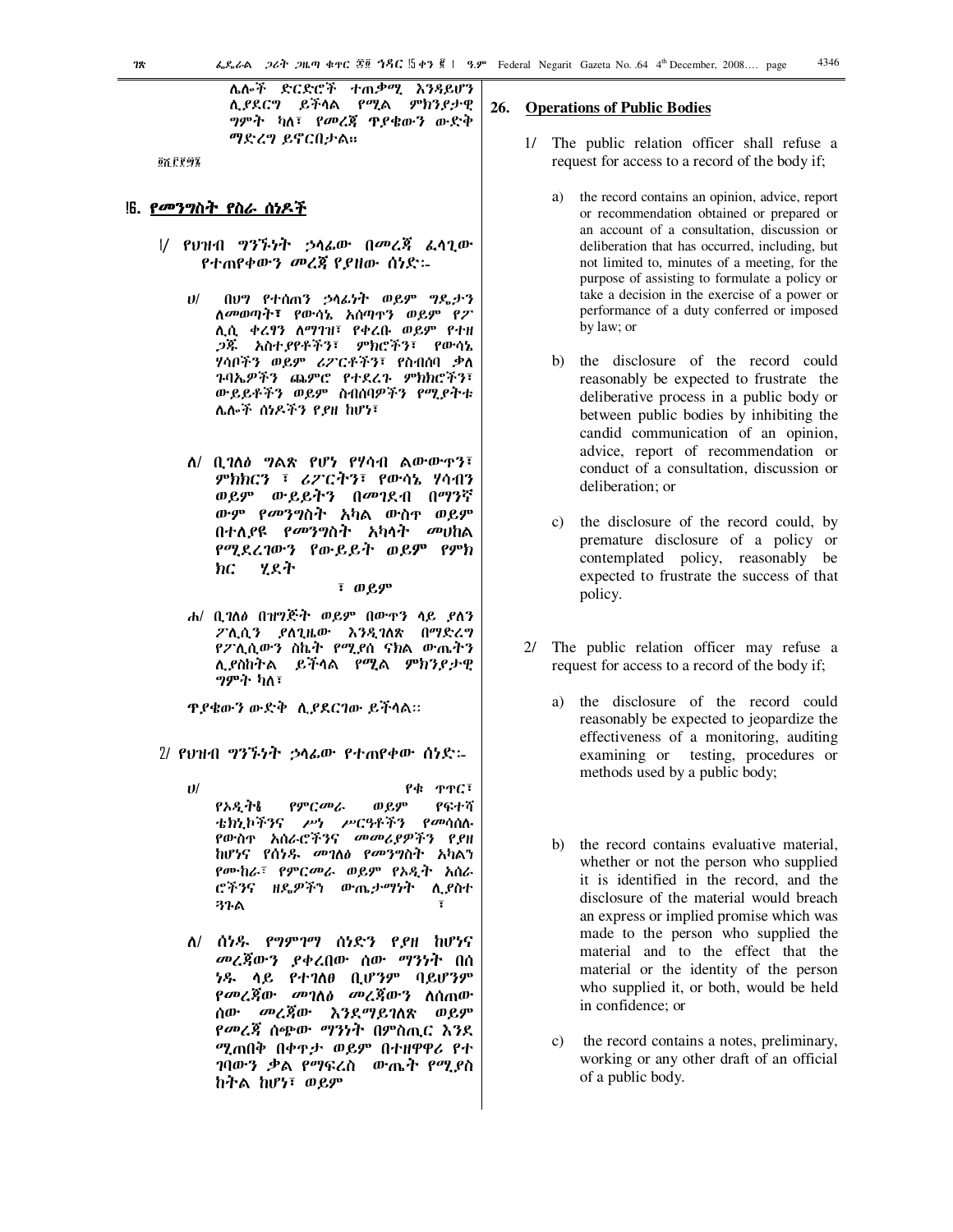ሐ/ ሰነዱ ማንኛውንም የመንግስት አካል ኃላፊን ማስታወሻዎች ወይም የዝግጅት ወይም ሌሎች ማንኛውም ዓይነት ረቀቆችን  $P.H$  hu'z ፼ሺ፫፻፵፯

በውን ዋያቄ ውድቅ ሲያደርገው ይችላል።

- 3/ በዚህ አንቀ*ፅ* በንዑስ አንቀ*ፅ |\|* እና *|*2/ የተ*መ* ለከቱትን መረጃዎች የያዘ ሰነድ በፍርድ ምርመራ ሂደት ሊሰጡ የሚገባቸውን ማብራሪያዎች ወይም ምክን*ያቶች የያ*ዘ እስከሆነ ድረስ መከልከል የለበትም።
- <u> 7. በጥቅሉ የቀረቡ፣ የሰው ኃይልና ቁሳቁስ አጠቃቀምን</u> <u>የሚያዛቡ፣ ወደፊት ታትመው የሚወጡ መረጃዎችን</u> <u>ለማግኘት ስለሚቀርቡ፣ የመረጃ ተያቄዎች</u>

የህዝብ ግንኙነት ኃሳፊው፡-

- |/ ዋ,የቄው በዋቅሉ የቀረበ ከሆነ ወይም ከመጠናቸው ብዛት የተነሳ የተጠየቁትን መረጃዎች የመገልበጡ ወይም የመሰብሰቡ ሥራ የመንግስታዊ አካሉ መደበኛ የሰው ኃይልና የቁሳቁስ አጠቃቀም የሚያዛባ ወይም የመንግስታዊ አካሉን መደበኛ ሥራ የሚያስተጓጉል ከሆነ፣
- 2/ መረጃ ፌሳጊው ተቀባይነት ሊያገኝ በሚያ ስችለው መልክ ያቀረበውን ዋቅል ዋያቄ እንዲያስተካክል የመርዳት ግዴታውን ቢወ ጣም አመልካቹ በተቅሉ የቀረበውን ዋያቄ ደሳስተካከለ ከሆነ፣
- 3/ መረጃው በአንድ በተወሰነ ጊዜ እንዲታተም የሚያዝ አዋጅ፣ ደንብ ፣ መመሪያ ወይም ትዕዛዝ ኖሮ የመረጃ ዋያቄው ከቀረበበት *እ*ለት ጀምሮ በ" ቀናት ውስ<sub>ፕ</sub> መረጃው ሊታተም የሚችል ከሆነ ፣ ወይም
- $4/$ ለጠቅሳሳው ሕዝብ እንዲዳረሱ ታትመው በወጡ ሕትመቶች ውስዋ መረጃው የተካተተ ከሆነ፣ የመረጃ ዋያቄውን ውድቅ ሲያደ ርገው ይችላል።

### <u> !8. የህዝብ ጥቅም ማመዘን</u>

በዚህ አዋጅ ከአንቀጽ ₪ እስከ ‼ የተመለከቱት ድንጋጌዎች ቢኖሩም የሀዝብ ግንኙነት ሃላፊው በመረጀው መገለፅ ዋበቃ በተደረገሳቸው <u> ተቅሞች ላይ የሚደርሰው ጉዳት በመረጃው</u> *መገ*ለፅ ሊ*ገኝ ከሚች*ለው የህዝብ ጥቅም *የሚ*በልዋ ካልሆነ - በስተቀር *መረጅ ለማግኘት* የቀረበ ዋያቄን ውድቅ ማድረግ የለበትም።

### !9. ተ*ነ*ዋሎ ስለሚሰዋ *መረጀ*

በዚህ አዋጅ ድንጋጌዎች መሰረት ሊከለከሉ የሚችሉ ወይም መከልከል ያለባቸውን መረጃዎች አካቶ የያዘን የመንግሥት አካል ሰነድ ለማግኘት ዋያቄ ሲቀርብ

- 3/ A record may not be refused in terms of subarticle  $(1)$  and  $(2)$  in so far as it consists of an account of, or a statement of reasons required to be given in court proceedings.
- 27. Requests that are too broad, likely to divert resources or pertaining to informations to be published in the future

Notwithstanding the provisions of Article 12 of this Proclamation, the public relations officer may reject the request to obtain information where:

- 1) the request is too general or is of such a nature that the information required to be retrieved or processed would involve disproportionate diversion of human and material resources or would adversely interferes with the functioning of such authority;
- 2) the request is insufficiently precise to enable the information sought to be identified, and the requester has failed to reframe his request even though the public relations officer has provided him with assistance to this end
- 3) the request relates to Information that is required by law, regulation, directives or order to be published at a particular time and such information is likely to be published within 30 days of the receipt of such request; or
- 4) the request relates to information contained in published material generally available for the public.

### 28. public interst override

Notwithstanding the exceptions in article 15-25 of this proclamation a public body may not refuse a request for information unless the harm to the protected interest which would be caused by disclosure outweighs the public interest in disclosure.

#### **Severability** 29.

When a request for access is made to a record of a public body containing information which may or shall be refused in terms of any provision of this proclamation, disclosure of that part of the record which does not contain exempted information may be allowed if it can reasonably be severed from any part that contains such information.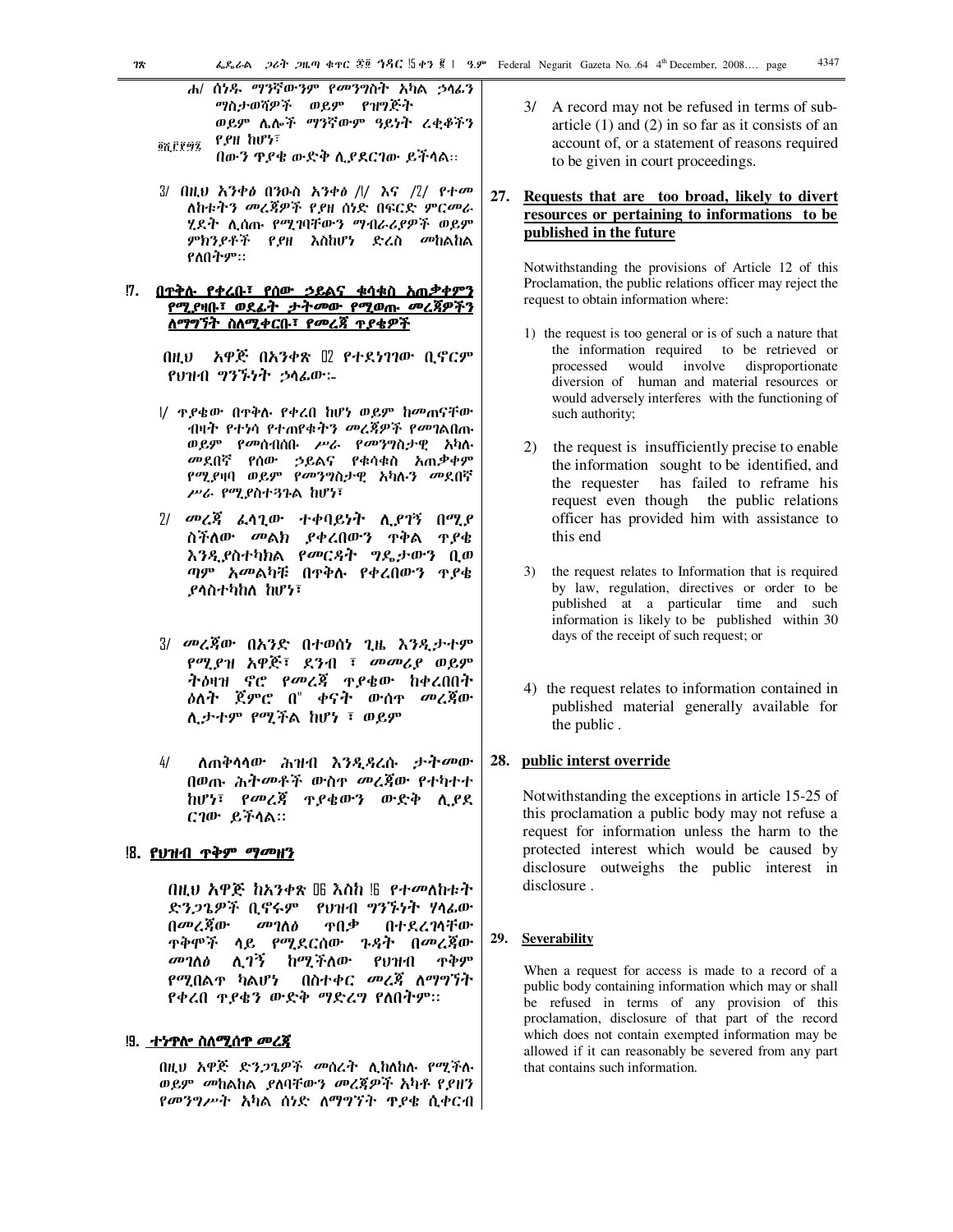መገለፅ የሊለባቸውን የሰነዱን ክፍሎች ወይም ገጾች ክልከላው ከማይመለከታቸው ገጾች ነዋሎ ማውጣቱ አስቸ*ጋሪ* ካልሆነ በስተቀር ክልከላ ያልተደረገባቸው የሰነዱ ክፍሎ*ች መገ*ለጽ አለባቸው። ôሽ ፫፻፵፰

*ስመንግሥት አካ*ል ያቀረበው የመረጃ ጥያቄ የተፌቀደስት አመልካች የጠየቀው *መ*ረጃ፡-

- |/ በመረጠው ቋንቋ የተዘ*ጋ*ጀ ከሆነ መረጃው አመልካቹ በመረጠው ቋንቋ ይሰጠዋል።
- $2/$ መረጃው አመልካቹ በመረጠው ቋንቋ ያልተዘ*ጋ*ጀ ከሆነ መረጃው በተዘ*ጋ*ጀበተ ቋንቋ ለአመልካቹ መሰጠተ አስበተ፡፡

### "l. <u>በመረጃ ክልከላ ላይ ይግባኝ ስለማቅረብ</u>

- 1/ በዚህ ክፍል ስር ባሉ ድን*ጋ*ጌዎች መሰረት በሕዝብ ግንኙነት ኃሳፊው ውሳኔ ቅር የተሰኘ *ማንኛውም* ሰው ውሳኔው ከተሰጠ ጀምሮ ባሉት " ቀናት ውስኖ ለ*መንግሥታ*ዊ አካሉ አቤቱታውን የበሳይ ኃሳፊ ለማቅረብ ይችሳል።
- 2/ አቤት ባዩ ከአቅም በሳይ በሆነ ምክንያት አቤቱታውን በጊዜ ለማቅረብ አለመቻሉን በበቂ ሁኔታ ለማስረዳት ከቻለ ቅሬታ ሰሚው አካል በዚህ እንቀፅ በንኡስ አንቀጽ // የተወሰነው ጊዜ ቢያልፍም የቀረበለትን የቅሬታ አቤቱታ ሊቀበል ይችሳል።
- 3/ አቤቱታው የቀረበለት *መ*ንግስታዊ አካል የበሳይ ሃሳፊ በአስር ቀናት ውስዋ በአቤቱታው ላይ ውሳኔ \_ መ ጠት አለበት።
- $4/$  $\boldsymbol{d}$ ማንኛውም *አመ*ልካች ቅሬታውን ውሳኔ በተሰጠው በ" ቀናት ውስኖ ለሀዝብ ይግባኘ ማቅረብ ለእንባ ጠባቂ ተቋም ይችሳል።

### "2. <u>የህዝብ እንባ ጠባቂ ተቋም ነላፊነቶች</u>

1/ የሕዝብ እንባ ጠባቂ ተቋም በዚህ አዋጅ የክፍል ሶስት ድን*ጋ*ጌዎች ለ*መ*ጠቀም የሚፌልግ ማንኛውም ሰው በቀሳሉ ሲረዳው በሚችል አኳኋን፡-

**U/ PH U3** ክፍል ድንጋጌዎች አላማዎች፣

*የመንግ*ስት  $\Lambda$ / አካ P1) 11-A *ግንኙነት ሃ*ላፊ እና የምክትሉ ሙሉ

#### **30. Language of access**

A requester whose request for access to a record of a public body has been granted may,

- If the record exists in the language that the requester prefers, be given access in that language; or
- 2/ If the record does not exist in the language preferred, be given access in any language the record exists.

### 31. Appeals Against Refusals of Information

- 1/ Any person who is aggrieved by the decision of the public relation officer under this part may lodge his appeal to the concerned head of public body within 30 days from the day the decision is made.
- 2/ If the appellant can prove sufficiently that he could not lodge his appeal due to force major, the head of the public body may accept the appeal after the lapse of period referred to in sub-article (1).
- The head of the public body to which the appeal is lodged shall give a decision with in  $10 \text{ days}$ .
- 4/ Any person who is aggrieved by the decision of the head of the public body may lodge his appeal the to Ombudsman within 30 days of receiving that decision.

### 32 Responsibilities of the Ombudsman

- 1/ The ombudsman shall within 18 months after the commencement of Part Three of this Proclamation compile a guide, in an easily comprehensible form and manner, as may be required by a person who wants to exercise his right under this section, which contains
	- a) the objects of this section;
	- $h$ ) the address of the public relation officer of each public body and the deputy officer;
	- c) the description of the main functions of every public body;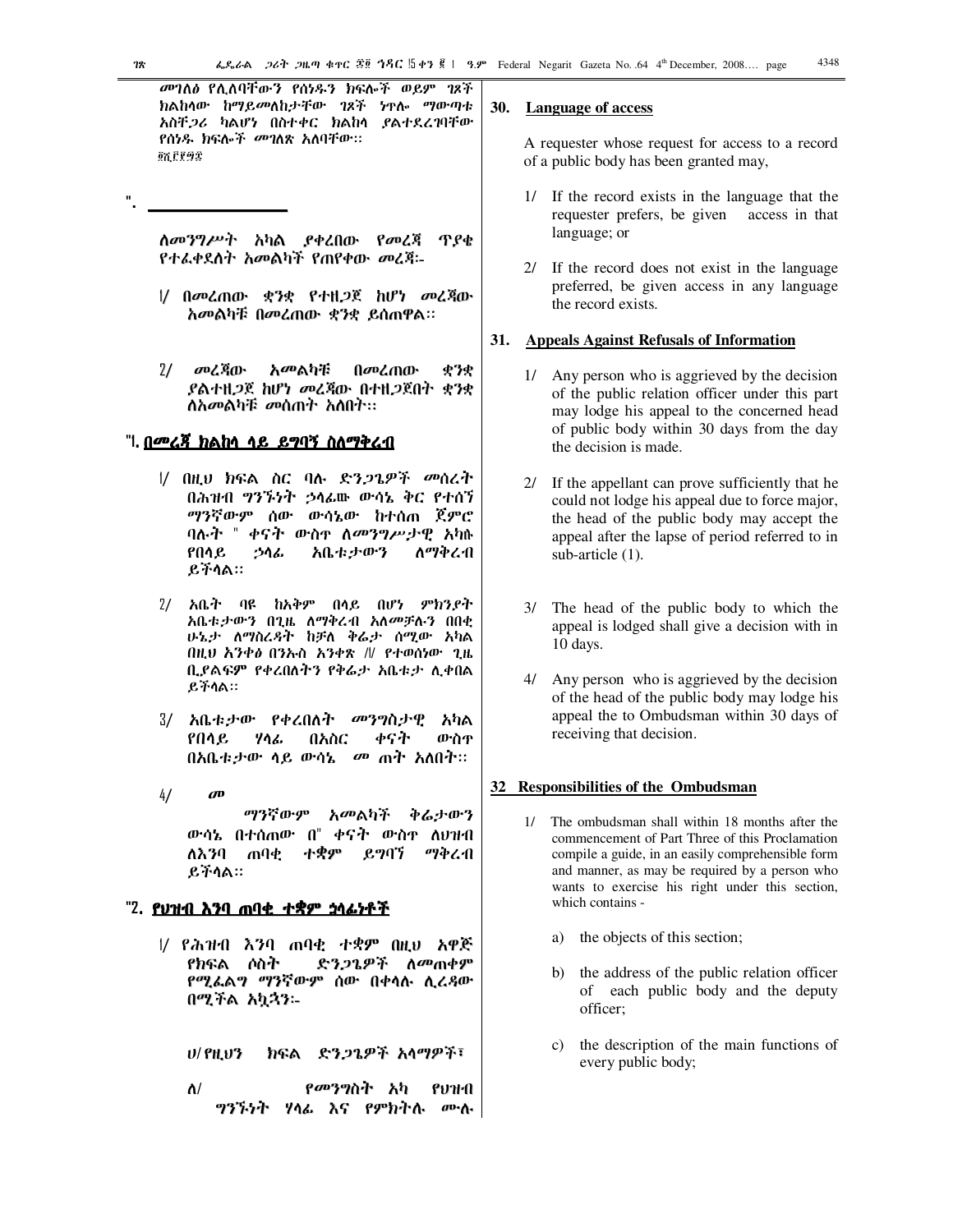ስምና አድራሻ፣

ሐ/ የእ*ያንጻንዱን የመንግ*ስታዊ አካል አብይ የስራ ፀባይ፣ **ON CP9D** 

- ቀርቡ *የመረጃ* ዋ*ያ*ቄዎች የሚቀርቡ በትን ፎርም፣
- *ሡ| መሬጃ* ጠ*ያ*ቂዎች በዚህ አዋጅ ክፍል ሶስት *መ*ሰረት ከሀዝብ ግንኙነት ሃላፊው *ማ* ደረግሳቸው ትብብር ወይም አባልማሎቶች፣
- በዚህ አዋጅ መሰረት ከህዝብ እንባ  $\mathcal{L}$ <u>ለመረጃ</u>  $\theta$ ተቋም ጠያቂዎች ሚሰጠው እገዛ ወይም አገልግሎት፣
- በዚህ አዋጅ በክፍል ሶስት ድንጋጌዎች ሽ/ ተከበሩ ጊዜ በ<mark>አዋጁ የ</mark>ተበጁ *መ*ፍት ሂዎችን፣
- ቀ/ ስለ አስተዳደራዊ ይግባኞች አቀራረብ፣
- በ/ የህዝብ ግንኙነት ወይም የመንግስታዊ ውሳኔ በመቃወም አካላት ሃላፊዎችን ለፍርድ ቤቶች ስለሚቀርቡ የይግባኘ *ማመ*ልከቻዎች፣
- *ተ/* በዚህ ክፍል በ*መንግ*ስት አካላት ታት መው እንዲወጡ ታዘዙ መረጃዎች አነዚህን ለማግኘት
	-
- *ች/ የመረጃ ክ*ፍያ ስለሚከፌልባቸውና ከክ ፍ*ደ በ*ሙሉ ወይም በከፊል *ነ*ፃ ስለሚ ደረጉ ጥያቄዎች፣ ስና
- *ነ*/ የህዝብ ግንኙነት ሃላፊዎች የዚህን ክፍል ድን *ጋጌዎች* በተመሳሳይ መንገድ እንዲፌጽሙ ለማድረግ የሚወጡ የአፌፃፀም *መመሪ*ያዎ ችን እና ማብራሪያዎችን የዚህ አዋጅ ክፍል <u>ሶስት በስራ ላይ ከሚውልበት ቀን ጀምሮ</u> ዜ ውስ<u>ዋ በመን</u>ግስት ባሉት ₪ ወራት ቋንቋዎች የማውጣት አፊሲ የል አትሞ ሃሳፊነት አለበት።
- $2/$ የህዝብ እንባ ጠባቂ ተቋም በዚህ አዋጅ ከተሰጡት ስልጣኖችና ソクムケチチ በተጨማሪ አቅም በፌቀደ መጠን፡-
	- ሀ/ በአንቀጽ "6 (1) የተቀበሳቸውን ሪፖ ርቶች መሰረት በማድረግ የዚህ ክፍል ድንጋጌዎች በመንግስት አካላት መሬፀ ማቸውን የመከታተልና ለሕዝብ ተወ ሪፖርት የማቅረብ፣ ካዮች ምክር
- d) the manner and form of request for information under Article 12 of this Proclamation:
- e) the assistance available from the public relation officer in terms of this proclamation;
- f) the assistance available from the Ombudsman institute in terms of this proclamation:
- legal remedies available regarding  $g)$ failure to comply with a right or duty conferred or imposed by Part Three of this Proclamation;
- h) the manner of lodging administrative appeals;
- $i)$ the manner of lodging appeal with court against a decision by the public information officer or the head of a public body;
- the description of information which public  $i)$ bodies are required to publish by this section of the proclamation and the procedures to be followed to obtain access to these manuals;
- k) requests with respect to which access fees are payable and requests eligible for partial or full exemption from payment;
- $1)$ guidelines and instructions that assist public relation officers of public bodies to implement the provisions of this section in a uniform manner;
- 2/ the Ombudsman in addition to the powers and responsibilities given to it by this proclamation shall, to the extent that resources are available.
	- a) monitor the implementation of of this section on the basis of reports submitted to it under article 36 (1), prepare an annual report to the council of peoples representatives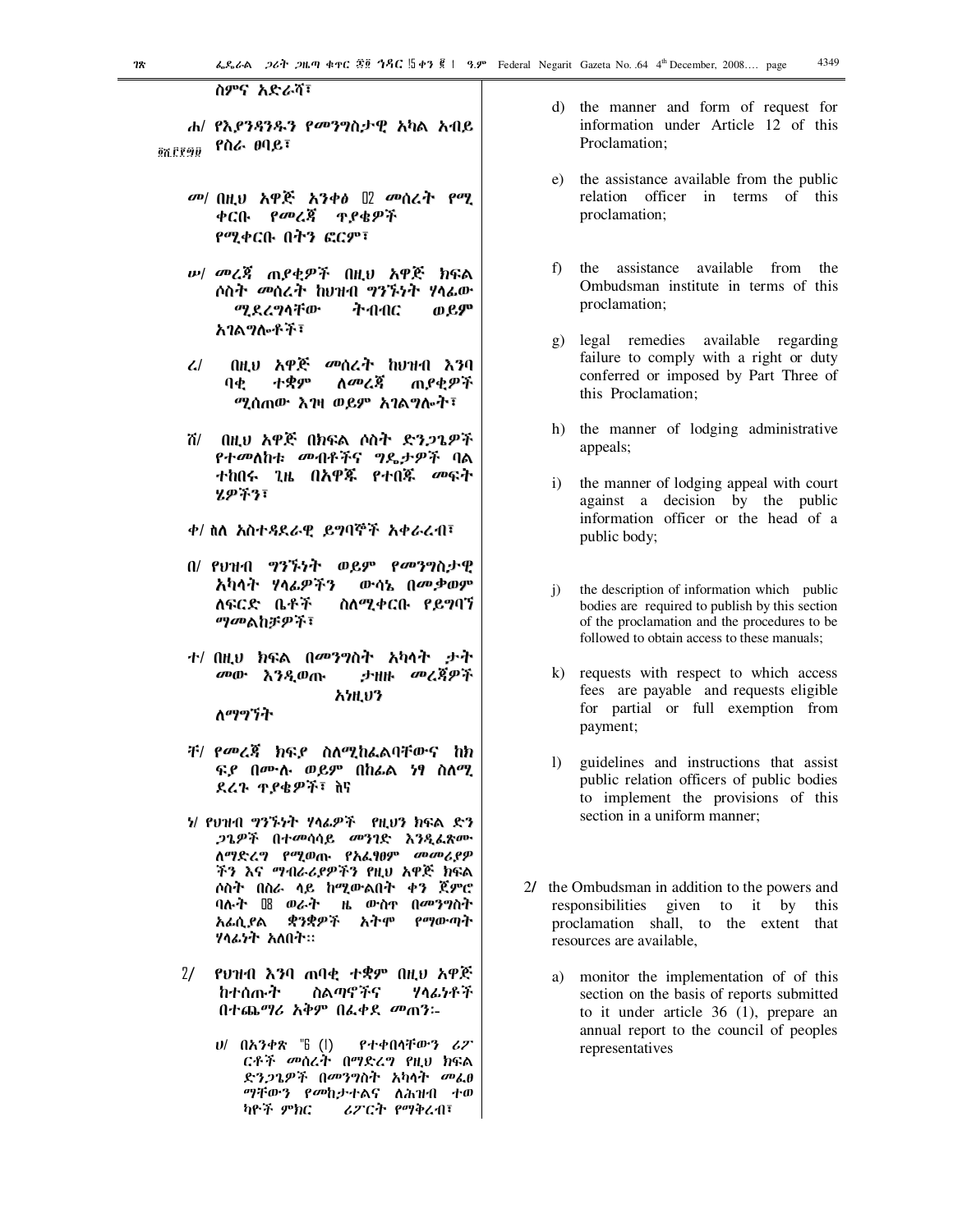27.78

- ለ/ የዚህን ክፍል ድንጋጌዎች አፌፃፀም አስ *መ*ልክቶ አሰራሮችን ለማዳበር እና ለማሻሻል የሚረዱ አጠቃሳይና ወይም ዝርዝር የውሳኔ ሀሳቦችን ለ*መንግ*ስታዊ አካሳት የማቅረብ፣
- ሐ/ መረጃ የማግኘት *መ*ብትንና የዚህን ክፍል ድንጋጌዎች ውጤታማ አፌፃፀም አስመልክቶ ለህዝብ ግንኙነት ሀሳፊዎች ስለጠናዎችን የማዘጋጀት የሚሰጡ ወይም የማገዝ፣
- መ/ በዚህ ክፍል ድንጋጌዎች የሚጠየቁ መስፌርቶችንና ግለሰቦች ያሳቸውን *መብት* ለህዝብ የማሳወቅ
- መው መውጣት ያለባቸውን መረጃዎች በተመለከተ ከስራ ባህሪያቸው የተነሳ በአንድ ህትመት ውስዮ መረጃዎቻቸ ውን አጣምረው ማውጣት ያለባቸውን<br>*የመንግ*ስት አካሳት ወይም የህት*መ*ት ወጪን መጋራት የሚኖርባቸውን የመ *ንግ*ስት አካላት ወይም ወጪ,የቸው በሌሳ የመንግስት አካል ሊሽፌንሳቸው የሚገባ የመንግስት አሳሳትን የሚመ ለከቱ ውሳኔዎችን የመስጠት፣
- የዚህ አዋጅ ክፍል ሶስት ድንጋጌን  $\mathcal{L}$ አጠቃቀም ግልጽ ለማድረግ የሚደግዙ *የማብራሪያ መ*ድብሎችን የማዘ*ጋ*ጀት፣
- ሰ/ የዚህን አዋጅ ድ*ንጋጌዎች* ለማሻሻል፣ ለማጠናከር እና ለማዳበር የሚረዱ የመ ፍትሄ ሃሳቦችን ለህዝብ ተወካዮች ምክር ቤት የማቅረብ፣ ስና
- ለዚህ ክፍል ድንጋጌዎች አፌፃፀም ሽ/ የሚያስፌልጉ ሌሎች ナツリムヤツ የማከናወን፣ ስልጣንና ሃላፌነት አለው ::
- $3/$ የህዝብ እንባ ጠባቂ ተቋም በዚህ አዋጅ የተሰጡትን ተግባራት ለማከናወን የሚ *ያስችለው የተማሳ ስልጣን ያለው ሲሆን* ለስራው የሚስፌልገውን ተጨማሪ በጀ ትም ከህዝብ ተወካዮች ምከር ቤተ ያገኛል።
- $4/$ ዋና እንባ ጠባቂው ለህዝብ ተወካዮች  $\mathcal{P}bC$ ቤት አመታዊ ሪፖርት ያቀርባል።
- b) make recommendations for development, improvement, or reform both of a general nature and directed at specific public bodies
- $c)$ co-operate in the delivery or undertake training activities for public relation officers on the right of access to information and effective implementation of part three of this proclamation;
- $\mathcal{L}$ publicize the requirements of this part and the rights of individuals
- with respect to the duty to publish in  $e)$ terms of Article 13 of this Proclamation, determine public bodies which, owing to the nature of their operation, should compile their manuals together or those public bodies which must share the cost of compilation or whose' cost should be covered by other public bodies. ;
- $f$ ) compile and make widely available a guides and code of practices on how to use this proclamation;
- g) make recommendations to the house of peoples representatives regarding the development, improvement ,reform and or amendment of this proclamation
- $h)$ perform such other acts as may be required for the implementation of this proclamation
- 3/ the Ombudsman shall have powers necessary for it to carry out the tasks and responsibilities given to it under this section and it shall get adequate additional budget necessary for carrying its task from the house of peoples representatives
- 4/ the chief Ombudsman shall submit annual people's the house of report to representatives on his performance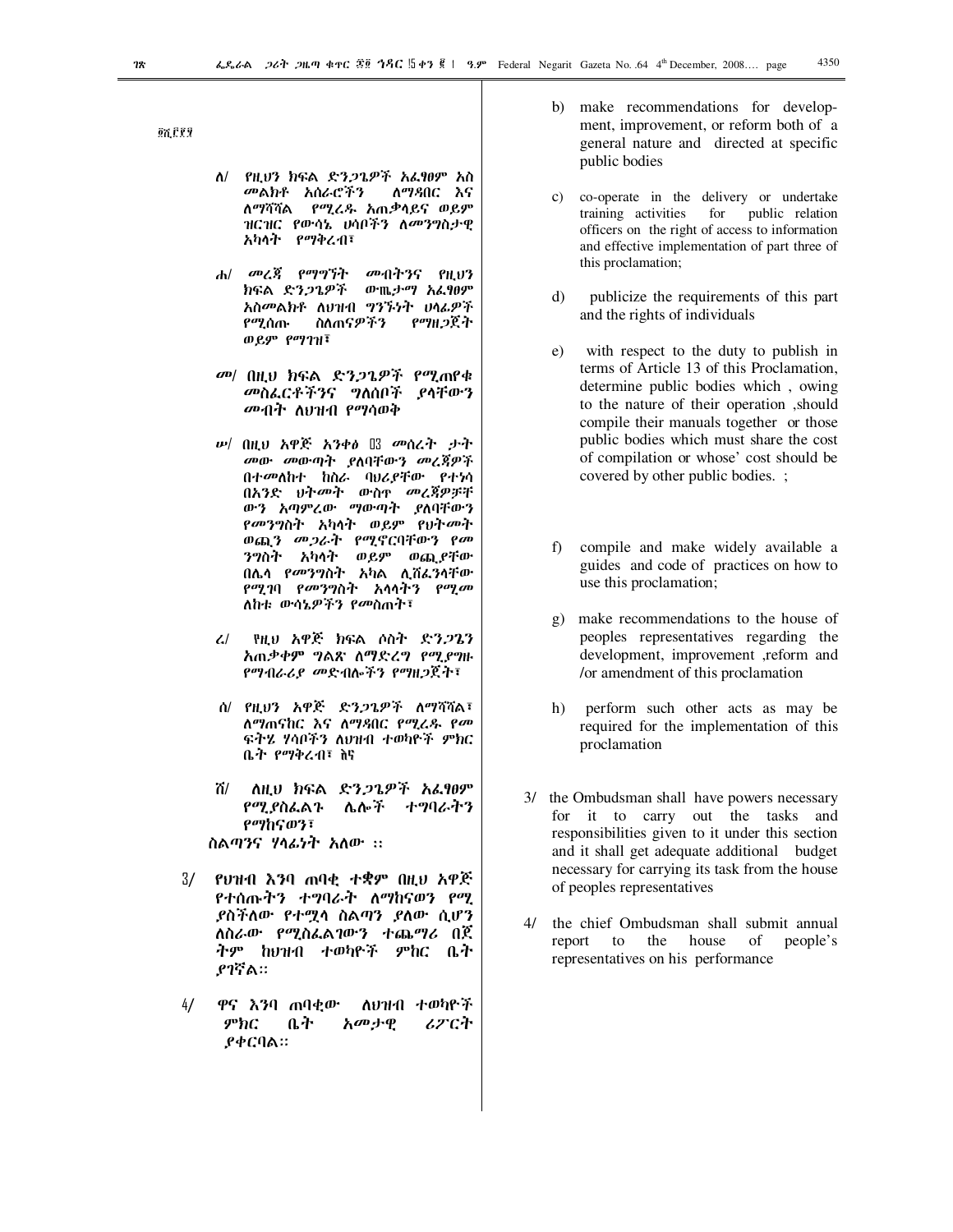**ØN.C.P.96** 

### "3. <u>አስተ*ዳ*ደራዊ ይግባኝ</u>

- 1/ ዋና እንባ ጠባቂው በአንቀፅ "(4) መሰረት የቀ ረቡለትን የይግባኝ ቅሬታዎች ሲመረምር በአንቀፅ "5 መሰረት መገለፅ የሌለባቸው መሆኑን ለማረ 21ዋ ስሬተፊኬት ከተሰጠባቸው ሰነዶች በስተቀር በመንግስት አካላት እጅ የሚገኙ ማንኛቸውንም ሰነዶች አስቀርቦ *መመርመር ይች*ሳል። ዋና እንባ ጠባቂው ይህንን ሲያከናውን በዚህ አዋጅ እንዳ ይገለፁ ክልከሳ የተደረገባቸው መረጃዎች አለመገ ለፃቸውን የማሬጋገዋ ግዴታ አለበት ፡፡
- 2/ ዋናእንባ ጠባቂው በአንቀ∂ "l⑷ መሰረት በቀረ በለት የይግባኝ አቤቱታ ላይ በ" ቀናት ውስተ ውሳኔ መስጠት አለበት።
- 3/ ዋና እንባ ጠባቂው አቤቱታውን ውድቅ የማደረግ ወይም መንግስታዊ አካል የተጠየቀውን መረጃ እን ዲሰዋ የመወሰን ወይም መንግስታዊ አካል በዚህ አዋጅ የተጣሉበትን ግዴታዎች እንዲያሟሳ ለማ ድረግ አስፌሳጊ ሆኖ የገኘውን እርምጃ የመውሰድ ስልጣን አለው ::

### "4. <u>ለፍርድ ቤት የሚቀርብ ይግባኝ</u>

- $\frac{1}{2}$ በዋና እንባ ጠባቂው በተሰጠው ውሳኔ ቅር የተ ሰኘ ማንኛውም ሰው *መረጀ*ው *የ*ፌደራል *የመ*ን *ግ*ስት አካልን የሚመለከት በሆነ ጊዜ ይግባኙን ለፌደራል የመጀመሪያ ደረጃ ፍርድ ቤት፤ - መረ ጃው የክልል የ*መንግ*ስት አካልን የሚመለከት በሆነ ጊዜ ደግሞ ለክልል ከፍተኛ ፍርድ ቤት ይግባኙን በሰሳሳ ቀናት ውስዋ ማቅረብ ይችሳል፡፡
- $2/$ የይግባኝ አቤቱታው የቀረበለት ፍርድ ቤት በአንቀል "5 መሰረት ሰርተፊኬት ከተሰጠባቸው ሰነዶች በስተቀር ማንኛውንም ሰነድ *ሲመርመር* ይችላል። በማንኛውም ምክንያት እነዚህ ሰነዶች ለፍርድ ቤቱ እንዳይቀርቡ ማድረግ አይቻልም።
- $3/$   $6C$ ድ ቤቱ በሚያደርገው የፍርድ ምርመራ፣ በዚህ አዋጅ መሰረት መገለፅ የሌለበትን ማንኛ ውንም መረጃ መግለፅ የለበትም። ፍርድ ቤቱ መረጃዎቹ እንዳይገለፁ ለማድረግ አስፌሳጊ ሆኖ ካገኘው አቤቱታ አቅራቢው ወይም ወኪሉ በለ ለበት ማስረጃ መቀበልም ሆነ ክርክር መስማት ይችሳል።
- 4/ ፍርድ ቤቱ በቀረበለት ይግባኝ ላይ በሰላሳ ቀናት ውስ<u>ም ውሳኔ መስ</u>ጠት አለበት፡፡ ፍርድ ቤቱ በጉዳዩ ላይ ከሚሰጠው ውሳኔ በተጨ*ግሪ* ወጪና ኪ*ግራን* በተ*መ*ለከተ ተገቢ ነው ያለውን ትእዛዝ ሊሰዋ ይችላል።

### 33. Administrative Appeals

- In reviewing any appeal under sub-article  $1/$  $31(4)$ , the Ombudsman may examine any record held by a public body, except documents subject to a certificate issued in accordance with Article 35 but, in doing so, shall ensure that any exempt information under this Proclamation is not disclosed.
- $2l$ The Ombudsman shall decide any appeal under Article  $31(4)$  within thirty days.
- 3/ The ombudsman shall have the power to reject any appeal, or to order any public body to provide the requested information or to take such other action as is appropriate to ensure that the public body meets its obligations under this Proclamation.

### 34. Court Appeals

- $1/\sqrt{2}$ Any person who is aggrieved by a decision of the ombudsman may lodge an appeal against that decision within thirty days to the Federal First Instance Court in the case of federal public bodies or to the Regional High Court in case of regional public bodies.
- 2/ Subject to the provisions of Article 35, a court reviewing an appeal under this article may examine any record of a public body and no such record may be withheld from the court on any ground.
- 3/ The court, in deciding the matter, shall not disclose any exempt information under this Proclamation. the court may, where necessary, receive evidence or hear argument in the absence of the applicant or his representative.
- 4/ The court shall decide upon the appeal within thirty days. In addition to the order it gives on the merits of the case, the court may also order payments of costs or expenses.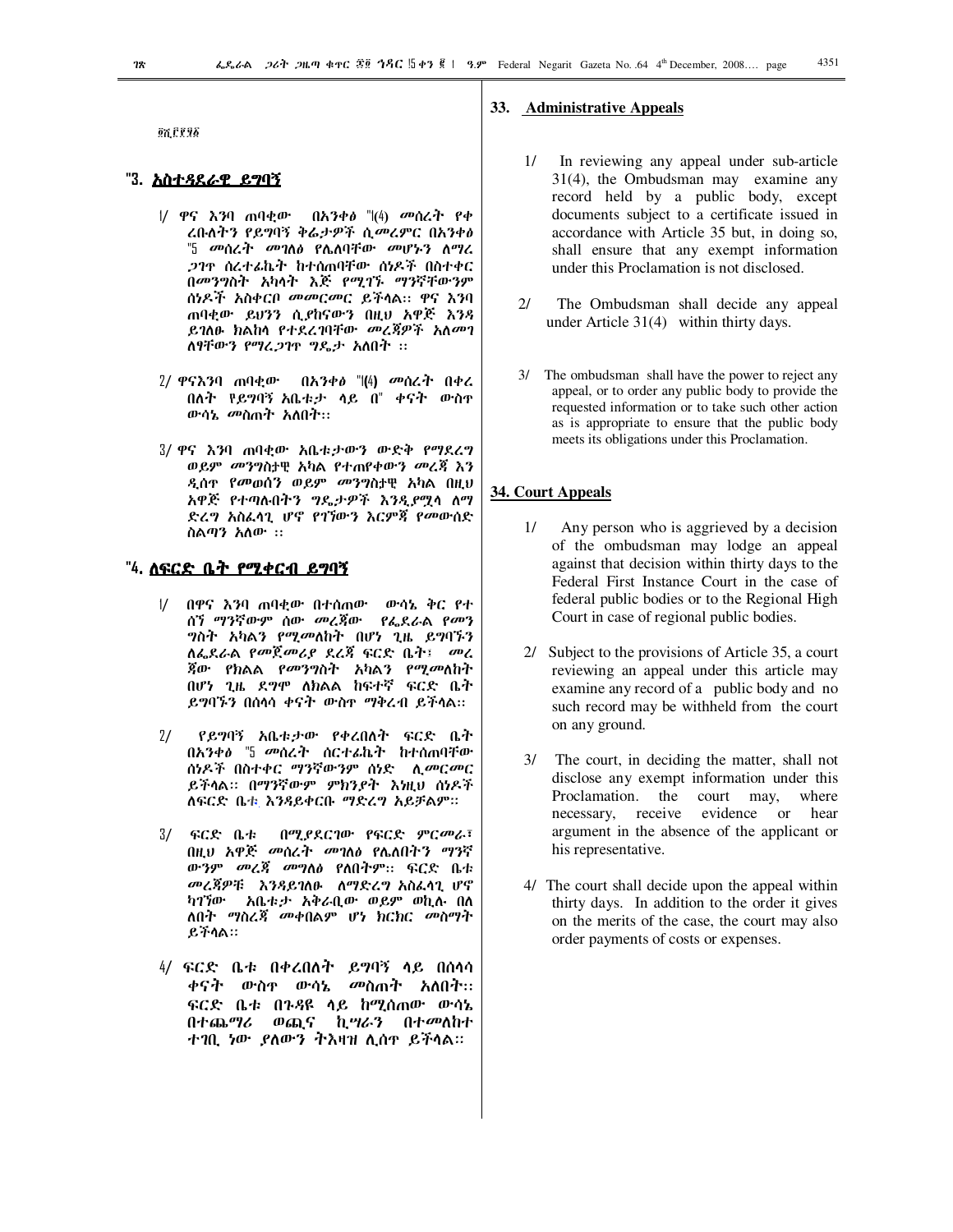**ON CP 98** 

### "5. <u>ስርተፊኬት ስለ<sup>መ</sup>ስጠት</u>

- |/ እንዲሰዋ የተጠየቀው ወይም መኖር አለመኖሩ እንዲረጋገዋ የተጠየቀው መረጀ ብሃ.ራዋ <sub>በጥታን፤</sub> መከላከ*ያን* ወይም አለምአቀም *ግንኙነትን የሚመ*ለከት ሲሆን የመንግስት አካላት የበላይ ኃላፊዎች መረጀው በዚህ አዋጅ አንቀፅ !3 ክልከላዎች የሚሽፌንና የማይራቀድ መረጃ መሆኑንና መረጀው ቢገለፅ በሃገር ደህንነት ላይ እርግጠኛ የሆነ ለ ከሰት የማችል  $\omega_1$   $P'_2$   $P'_3$ አደ ጋ *የሚያሬጋግ*ዋ ሰርተፊኬት ሊሰጡ ይችላሉ።
- 2/ የዚህ ክፍል ድን*ጋ*ጌዎች ቢኖሩም የዋና እንባ ጠባ ቂውም ሆነ ማንኛውም ፍርድ ቤት በዚህ አንቀፅ በንኡስ አንቀጽ /// መሰረት ሰርተፊኬቱ የተሰ ጠው በአማባቡ መሆን አለመሆኑን የመመርመር ስልጣን የሳቸውም።
- $3/$ \_በዚህ አንቀፅ\_ በንኡስ\_ አንቀፅ\_ /// *መ*ሰረት በመንግስት አካል የበሳይ ኃሳፊ የተሰጠ ሰርተፊኬት ትክክለኛ ቅጅ ከተሰጠ ጀምሮ ባለው በሰሳሳ ቀናት ጊዜ ውስዋ ለህዝብ ተወካዮች ምክር ቤት *መላክ* አለበት። የህዝብ ተወካዮች ምክር ቤት ሰርተፊኬቱን የማፅደቅ ወይም የመሰረዝ ስልጣን አለው።

### "Б. <u>ሪፖርት የማቅረብ ግዴታ</u>

- 1/ የእያንዳንዱ የመንግሥታዊ አካል የሕዝብ ግንኘ *-ነት ኃ*ላፊ የዚህን አዋጅ ክፍል ሶስት ለማስፌፀም ያከናወናቸውን ተግባራት አመ ታዊ ሪፖርት ከግንቦት " በፊት ለህዝብ እንባ ጠባቂ ተቋም ማቅረብ ይኖርበታል።
- 2/ በዚህ አንቀፅ በንኡስ አንቀጽ /l/ መሰረተ የሚዘ*ጋ*ጀው *ሪፖርት*፡-
	- *ህ/ ለመንግ*ስታዊ አካሉ የቀረቡ የመረጃ ጥ*ያቂዎችን* ብዛት፣
	- በሙሱ ተቀባይነት ያገኙ  $\Lambda$ / በከፊልና የመረጃ ጥያቄዎች ብዛት፣
	- ሐ/ በከራል ወይም ሙሉ በሙሉ ውድቅ የተደረጉ የመረጃ ጥያቄዎች ብዛት፣
	- መ/ በመንግስታዊ አካሉ የተሰጡ የውስጥ ይግባኝ *መ*ፍትሄ*ዎ*ችና A7H.V መፍትሄዎች መሠረት ተቀባይነተ ያገጉ

### 35 Issuance of Certificates

- 1/ In so far as the information sought to be accessed or the existence or non existence of which is sought to be confirmed relates to national security, national defense or international relations the head of the public body may issue a certificate certifying that the information falls within the scope of exceptions set out in Article 22 and that disclosure of the information would be almost certain to cause serious harm to national security.
- $2l$ Notwithstanding any provision in this Part, neither the Ombudsman nor any court may review a decision under sub-article (1) to issue a certificate.
- 3/ Any certificate under sub-article (1) must be tabled  $\dot{m}$ the House  $\circ$  of Peoples' Representatives within 30 days of its issuance and the House may either approve or rescind the certificate.

#### **36. Duty to Report**

- 1/ As s soon as practicable and not later than  $30<sup>th</sup>$  of May in each year, the public relation officer of each public body shall submit to the ombudsman, a report regarding the activities of the public body in implementing the provisions of chapter three of this proclamation.
- 2/ The report referred to in sub article /1/ of this Article shall consist:
	- the number of requests for access a) received:
	- b) the number of requests for access granted access in full;
	- c) the number of requests for access refused in full and refused partially;
	- $\mathbf{d}$ the number of internal appeals made to the head of the public body and the number of granted requests as a result of these internal appeals;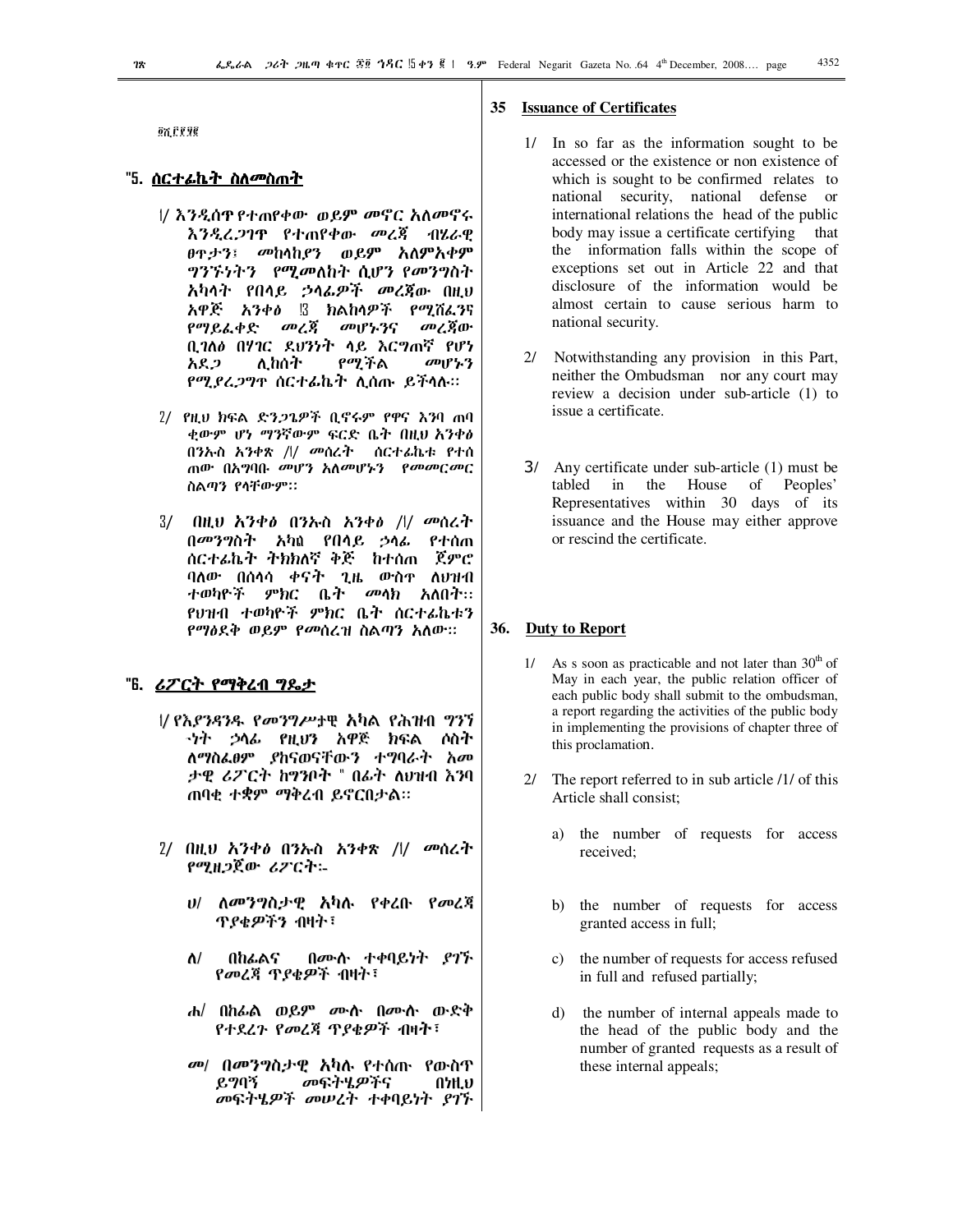<u>የመረጃ ጥያቂዎች ብዛት፣</u>

**QY LEAR** 

- ሥ/ ሰህዝብ እንባ ጠባቂ **ተቋም የቀ**ረቡ ይማባኞችን ብዛትና የውሳኔዎቹን ውጤቶች፣
- *ፈ*/ ፍርድ ቤት የቀረቡ የይግባኝ ጥያቄዎችን ብዛትና የውሳኔዎቹን ውጤቶች፣

ንዳዮችን፣ ሌሎች ስ/ የሚይዝ ይሆናል።

3/ የእ*ያንጻንዱ መንግ*ስታዊ አካል የበላይ ኃላፊ የፌደራል *መ*ንግስታዊ አካል ከሆነ ለሚኒ ስትሮች ምክር ቤት እና ለሀዝብ ተወካዮች ምክር ቤት፣ የክልል የመንግስት አካል ከሆነ ደ*ግ*ሞ ለክልሉ ምክር ቤት እና ለክልል አስተዳደር ምክር ቤት አመታዊ የስራ አፌ ፃፀም ሪፖርቱን በሚያቀርብበት ጊዜ በዚህ አንቀፅ በንኡስ አንቀፅ /l/ የተመለከተውን ሪፖርትም አካቶ ማቅረብ አለበት።

### "7. <u>ደንብ የማውጣት ሥልጣን</u>

የሚኒስትሮች ምክር ቤት፡-

- |/ ለተለያዩ የመረጃ አይነቶች ተሬፃሚ ስለሚሆነው የክፍያ ተመን ስንጠረዥ፣ ክፍያዎች ስለሚቀነ ሱበት ወይም መረጃ በነፃ ስለሚሰተበት ዝርዝር ひとよき
- $2/$ ስለተከለከሉ መረጃዎች አጠባበቅና ምደባ ወይም ሚስዋርነታቸው ስለሚቀርበት ひちよき えろえひダ
- $3/$ በዚህ አዋጅ ክፍል ሶስት ውስዋ የተመ ለከቱ ድንጋጌዎችን አፌጻጸም ለማማሳት ማንኛቸውንም የሚያስፌልጕ ጉዳዮች የሚመለከቱ፣ ደንቦችን ያወጣል።

### "8. <u>ስለ ሰንድ አጠባበቅ</u>

- $\frac{1}{2}$ የህዝብ እንባ ጠባቂ ተቋም *የማ መ*ለከ ታቸውን ወገኖች በማማከር ስለ ሰነዶች አጠባበቅ፣ አስተዳደርና አወጋገድ የተግባር መመሪያ ያወጣል፣ መመሪያውን ከጊዜው *ጋር ለማጣጣምም* በየጊዜው አስፌሳጊ ማስተካከያዎችን ያደርጋል።
- 2/ ማንኛውም *የመንግ*ስት አካል በእ*ጁ የሚገኙ* ሰነዶችን **ዛ.ህ አንቀ**ል በንዑስ አንቀል /l/ በተመለከተው ተግባር መመሪያ መሰረት *የመ*ጠበቅ *ግ*ዴታ አለበት።
- $3/$ ማንኛወም *የመን*ማስት አካል የግል
- e) the number of appeals made to the Ombudsman
- $f$ The number of court appeals; and
- Such other matters as may be prescribed g) by law
- 3/ The head of public body shall include in his annual working report to the council of ministers and peoples representative in the case of federal public bodies or to the national regional government council and national regional council , the report referred to in sub-article (1).

#### $37.$ **Powers to Make Regulations.**

The council of ministers may make regulations regarding;

- 1) Schedules of fees payable for different categories of information and, the conditions under which such fees are reduced or waived:
- 2) The procedures for the custody and classification of information regarded as confidential or declassification of records;
- 3) Any matter which is required for the implementation of the provisions of part three of this proclamation.

#### 38. **Record Maintenance**

- 1/ The Ombudsman shall, after appropriate consultation with interested parties, issue and from time to time update a Code of Practice relating to the custody, management and disposal of records.
- 2/ Every public body is under an obligation to maintain its records in accordance with the Code of Practice stipulated in sub- article (1).
- 3/ Every public body shall ensure that adequate procedures are in place for the correction of personal information.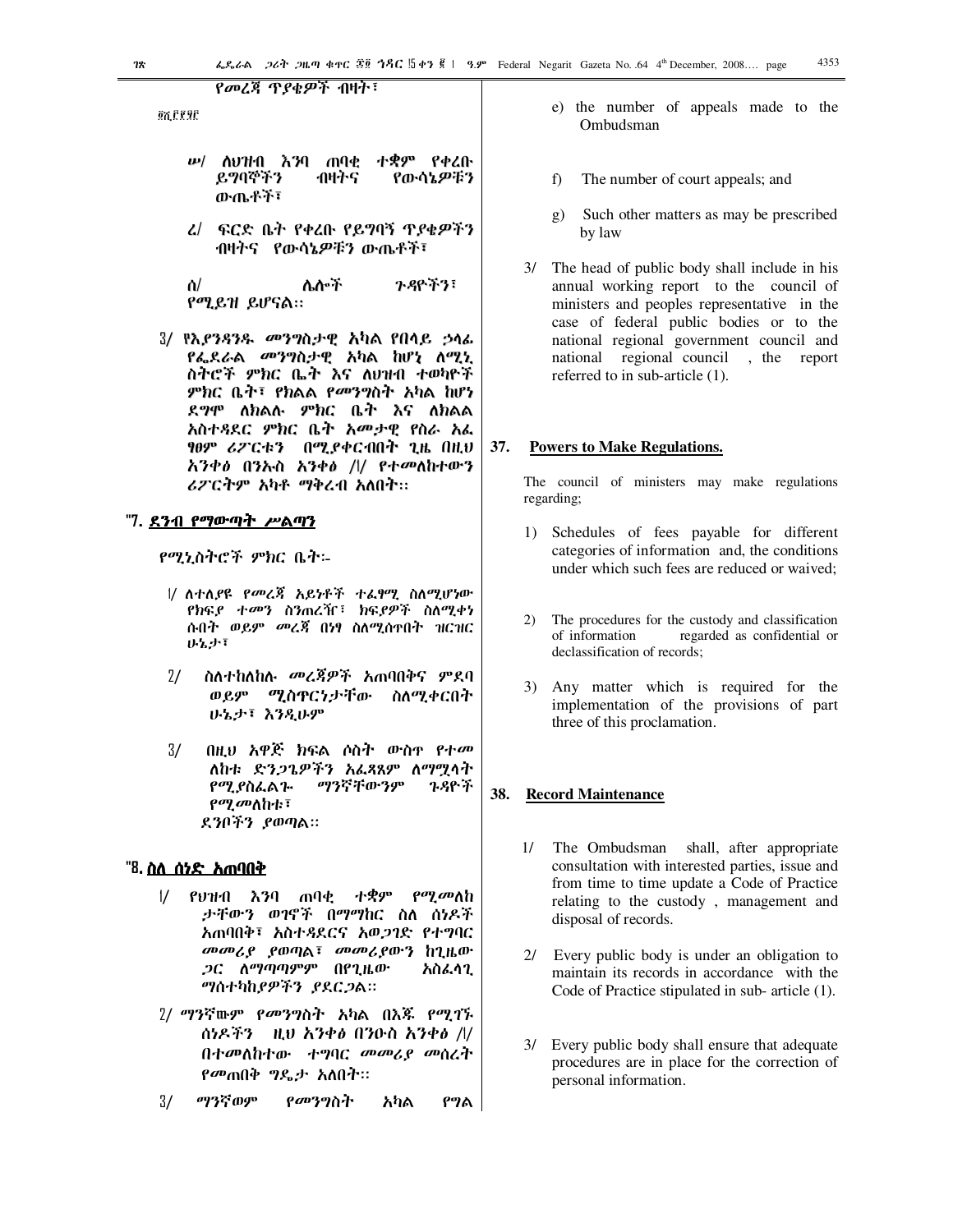*መረጃዎችን ለማ*ስተካከል *የሚያ*ስችል በቂ አሰራር የማዘጋጀት ግዴታ አለበት።

ax Pega

### "9. ልዩ ልዩ <u>ኑዳዩች</u>

- አዋጅ  $\frac{1}{2}$ ውስዋ AH.V ክፍል ሶስት የተመለከቱትን *ግ*ዴታዎችንና ኃሳፊነቶችን በቅን ልቦና ለመፌፀም በተደረገ ማንኛውም ዓይነት ድርጊት በማንኛውም ሰው ሳይ የፍትሀብሔር ወይም የወንጀል うへんりれ አይኖርም።
- 2/ ማንኛውም ሰው የህግ ወይም የስራ ግዴታን በመተሳለፍ ዋፋትን ወይም የ**ህዝብ** ጤን *ነትን፣ ደህንነትን ወይም የአካ*ባቢ*ያ*ዊ ደህን *ነትን ጎጂ የሆነ* ከባድ *አደጋን የሚመ*ለከት መረጃን በመግለፁ ለህጋዊ ወይም አስተዳ ደራዊ ቅጣቶች የማይዳርገው፣ መረጃዎቹ በእርግጥም ዋፋትን ወይም የህዝብ ጤንን ネツミ ደህንነትን ወይም አካባቢ የዊ ደሀንነትን ጎጇ የሆነ ከባድ አደ*ጋ*ን ሊያሳዩ ይችላሉ የሚል ምክንያታዊ እምነት በመያዝ ድርጊቱን በቅን ልቡና የፌፀመው እንደሆነ ብቻ ነው።
- 3/ በዚህ **አ**ንቀ*ፅ ን*ሎስ አንቀ*ፅ /*2/ አሳማ ከማለሰብ ድርጊት  $2C$ ተያያዥነት በኖረውም ባይኖረውም ቀፋት ማለት የወንጀል ድርጊት፣  $PU$ ግዱታን *መ*ተሳለፍ፣ ፍትህ ማዛባት፣ ሙስና፣ *ግጭ*በርበር፣ በስልጣን ያለ አግባብ መጠ ቀም ወይም ከባድ የስነ ምግባር ጉድለት ማለት ነው።
- በዚህ ክፍል ውስዋ የተረ*ጋገ*ጡትን መረጃ  $4/$ የማግኘት መብቶች ለመጣስ በማሰብ ሆን ብሎ ማንኛውንም ሰነድ ፣
	- ደጠፋ፣ ደበሳሽ፣ ወይም የቀየረ  $11/$ ወይም የደለዘ ወይም፣
	- $\Lambda$ / የደበቀ፣ በተንኮል የከለከለ ወይም ፣
	- ሐ/ ያፋለስ ወይም ሃሰተኛ ሰነድ የሰራ፣

ማንኛውም ሰው የወንጀል ዋፋቱ በፍርድ ሲረ*ጋ*ገተበት በገንዘብ ወይም ከሁለት *ዓመት* በማይበል**ተ እስራት ይቀ**ጣል።

5/ የህዝብ ግንኙነት ሃሳፊው በዚህ አዋጅ አንቀጽ በ4 መሠረት ማመልከቻው ከመቅረቡ !5 ዓመት አስቀድሞ የሆነን ፣ የተፌፀመን ፣ የተከሰተን ወይም የተደረገን ነገር

### 39. Miscellaneous

- 1/ No person is criminally or civilly liable for for anything done in good faith in the exercise or performance of any power or duty under this part. of the proclamation.
- 2/ No one may be subject to any legal, administrative **or** employment-related sanction, regardless of any breach of a legal or employment obligation, for releasing information on wrongdoing, or which would disclose a serious threat to health, safety or the environment, as long as he acted in good faith and in the reasonable belief that the information was substantially true and disclosed evidence of wrongdoing or a serious threat to health, safety or the environment.
- $3/$ For purposes of sub-article  $(2)$ , wrongdoing means the commission of a criminal offence, failure to comply with a legal obligation, a miscarriage of justice, corruption or dishonesty, abuse of power or serious misconduct, whether linked to individual wrongdoing or not.
- $4/$ Any person who with intent to deny a right of access to information in terms of this section;
	- destroys, damages or alters a record; a)
	- b) conceals a record;

c) falsifies a record or makes a false record; commits an offence and is liable on conviction to a fine or to imprisonment for a period not exceeding two years.

Information relating to any occurrence, event 5/ or matter which took place, occurred or happened more than twenty-five years before the date on which any request is made under Article 14 shall be provided to any person making a request under that article, provided that this sub-article shall not apply to the exceptions in articles 16, 17, 18 and 23.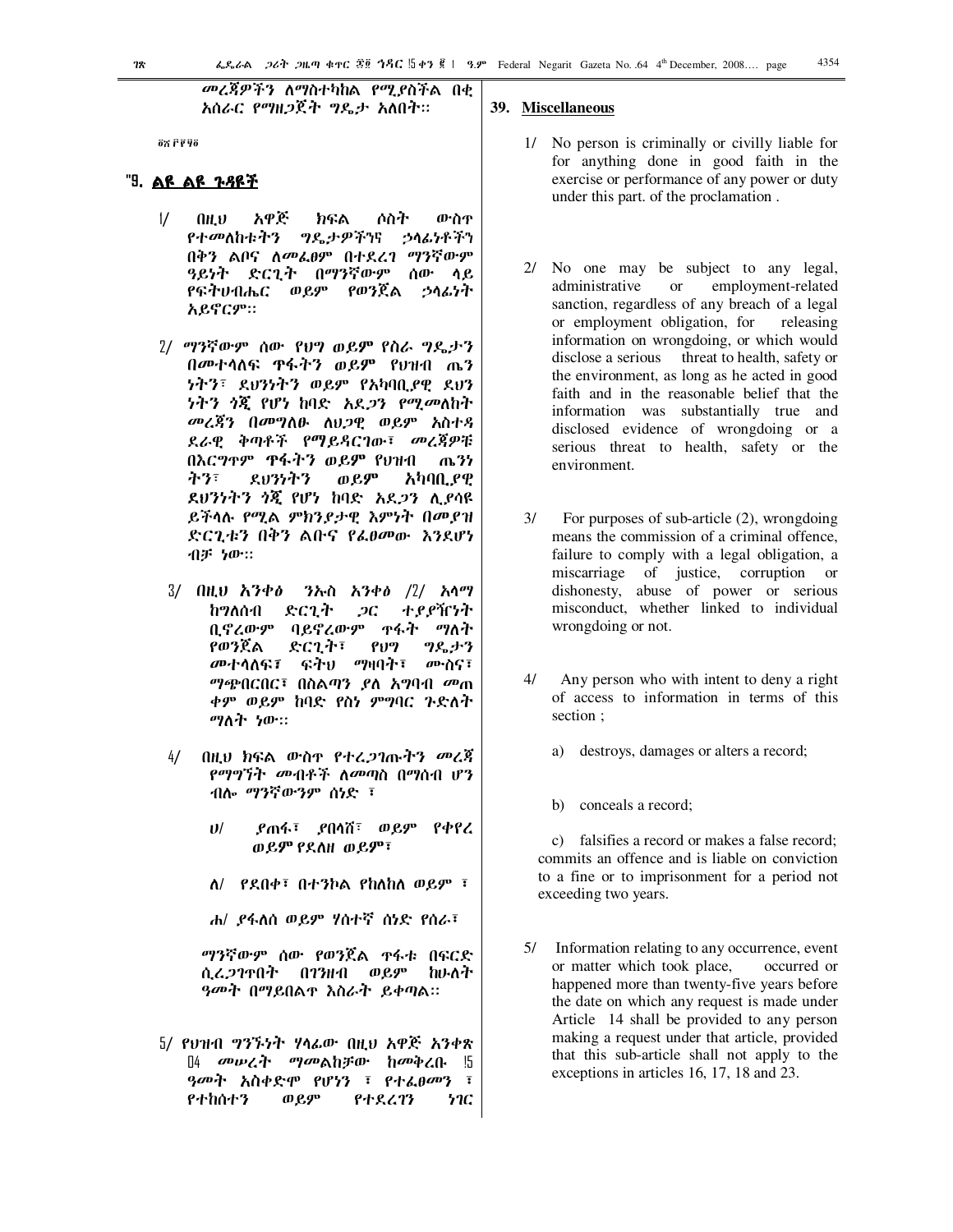የመረጃ *የሚመ*ለከት ዋያቄን ውድቅ ለማድረግ የሚችለው መረጃው በዚህ አዋጅ  $0.6340$   $0.55$   $0.75$   $0.8$   $0.65$   $0.35$ 一 ድንጋጌዎች @CEER P Pማይሸፌን የሆነ እንደሆነ ብቻ ነው።

6/ ሙስናን ወይም ሌሳ ሕገ ወዋ አስራርን ፣ *የሥራ አፌጻጺ*ም ብቃት *ጉ*ድለትን፣ የግለሰብን የድርጅትን ቅሌት ወይም ለመሽፌን ማንኛውንም በምስጢር ሰነድ እንዲያዝ መወሰን ክልክል ነው።

#### <u>ክፍል አራት</u> <u>የመገናኛ ብዙሃን መብቶችና</u> ግደ ታዎች

### #. <u>የእርማት ወይም መልስ የመስጠት መብት</u>

- በመገናኛ ብዙሃን በቀረበ  $\frac{1}{2}$ የፍሬ ነገር ዘገባ *መ*ልካም ስሙና ክብሩ የተ*ጎጻ*በት ማንኛውም ሰው **šµm'**ἱ በቀረበበት *መገ*ናኛ ብዙሃን ላይ : EŒÙ : LG^ £L^º r Lnr tE'i::
	- *ህ/* በየጊዜው የሚወጣው ህትመት tš¶ጅ  $^{\prime}$   $^{\prime}$  N £pFŠ∧r 3 NFb *ዕ*ስ ታዊ *ጋ*ዜጣ SD} I3 d~r  $^{\prime}$   $\frac{1}{4}$   $\frac{1}{4}$   $\frac{1}{4}$   $\frac{1}{4}$ ሳምንታዊ *ጋ*ዜጣ **SD} I9 d~r** 'i^¼ ' N በሌሳ አይነት ህት*መ*ት SD}  $Id \gg f$   $\uparrow$   $f$ ¦E^YMr £M'å»r ·¬q †Elr∷
	- ለ/ ለመልሱ መነሻ የሆነው ዘገባ የተሳለፌው በቴሌቪዥን ወይም በሬዲዮ ፕሮግራም ከሆነ ኃሳፊ የሆነው አዘ*ጋጅ* ምሳሹ ከደረሰበት ቀን ጀምሮ ባሉት በ4 ቀናት ውስዋ በቀጣዩ የፕሮግራሙ ክፍል ወይም በተመሳሳይ ፕሮግራም ያስዕርማት ምሳሹን በነፃ የማስተሳለፍ ግዴታ አለበት።
	- $dA / E$ MidYl' i LG<sup> $\wedge$ </sup> Ššum'i ¶Y V.2Q የተያያዘ፣  $p L \gg g$ ,  $q$ ይዘት *ያ*ለው *መ*ሆን ይኖርበታል::
	- *šμm'* $i$  *£p \W3⁄4'* $i$  *NYÁ IM* $i$ *‹Hî-Ir* ' i r ŠD} በ ንኡሰ አንቀ∂ /l/ (υ) እና (n) £p ° d \ 'i £3 d i £µišî µ ª n ' ª !4 ሰአት፣ የ $\mathbb{I}4$  ቀኑ ገደብ ደ*ግ*ሞ ወደ #8 \—r œ i λ¿<sup>a</sup> p<sup>a</sup> Tµ ˙ j ° WG∷
	- $\mathbf{w}$  *PHU*  $\mathbf{i}$ -i<sup>^</sup> t<sub>i</sub>d  $\mathbf{i}$  // / $\mathbf{w}$  *R3.*22 pÔጻMi}r £Mi T'i *ም*ሳሹ ለመገናኛ ብዙሆኑ £ªT\ 'ἱ ምሳሹ የሚወጣበት ህት*መ*ት ወይም ፕሮግራም ለ*መታተ*ም **ŠLFŠ**ἱ ወይም  $d^a N$ በአየር ከመለቀቁ ስድስት \–ታr  $nEJ \times SD$ } nu }' $i$  ::
- 2/ LG^ £L^°r Lnp¿ £p}Ôμ M¿f 'iN \'i £ሕትመቱ ወይም የ ሮግራሙ

61 It is prohibited to make any document confidential in order to cover corruption, contravention of laws, organizational or personal incompetence, inefficiency or scandals.

### **PART FOUR Rights and Responsibilities of the Media**

#### 40. **Right of Reply or correction**

- 1/ Where any factual information or matter injurious to the honor or reputation of any person is reported in a mass media, such person shall have the right to have his reply inserted, free of charge in publication in which the report appeared;
	- a) The editor or his deputy shall have a duty to publish free of charge and with out correction any reply addressed to him, incase of a daily news paper within three days of receipt or, incase of a weekly news paper within nine days of receipt and in other publications in the next issue appearing after receipt;
	- b) Where the statement which has given rise the reply is made in broadcasted radio or television program, the responsible program editor shall, free of charge and with out correction, insert the reply in the next part of the program or other similar program within fourteen days of receipt;
	- Any reply shall be proportional, relevant  $\mathbf{c})$ to the report that has given rise to it and shall have a lawful content.
	- $\mathbf{d}$ if the report or information is disseminated during the election process, the time limit referred to in sub-article (1)/a/ and /b/ shall be educed ,in the case of the three days limit to twenty four hours, in the case of fourteen days limit to forty eight hours;
	- e) the provisions of sub-article  $(1)/d/$  shall only apply when the reply is submitted to the mass media six hours before the publication goes to print or the program on which it is to appear is on air.
- 2/ Any person whose right of reply is refused may apply to the court to compel the chief editor of the periodical or program to insert the reply in the press.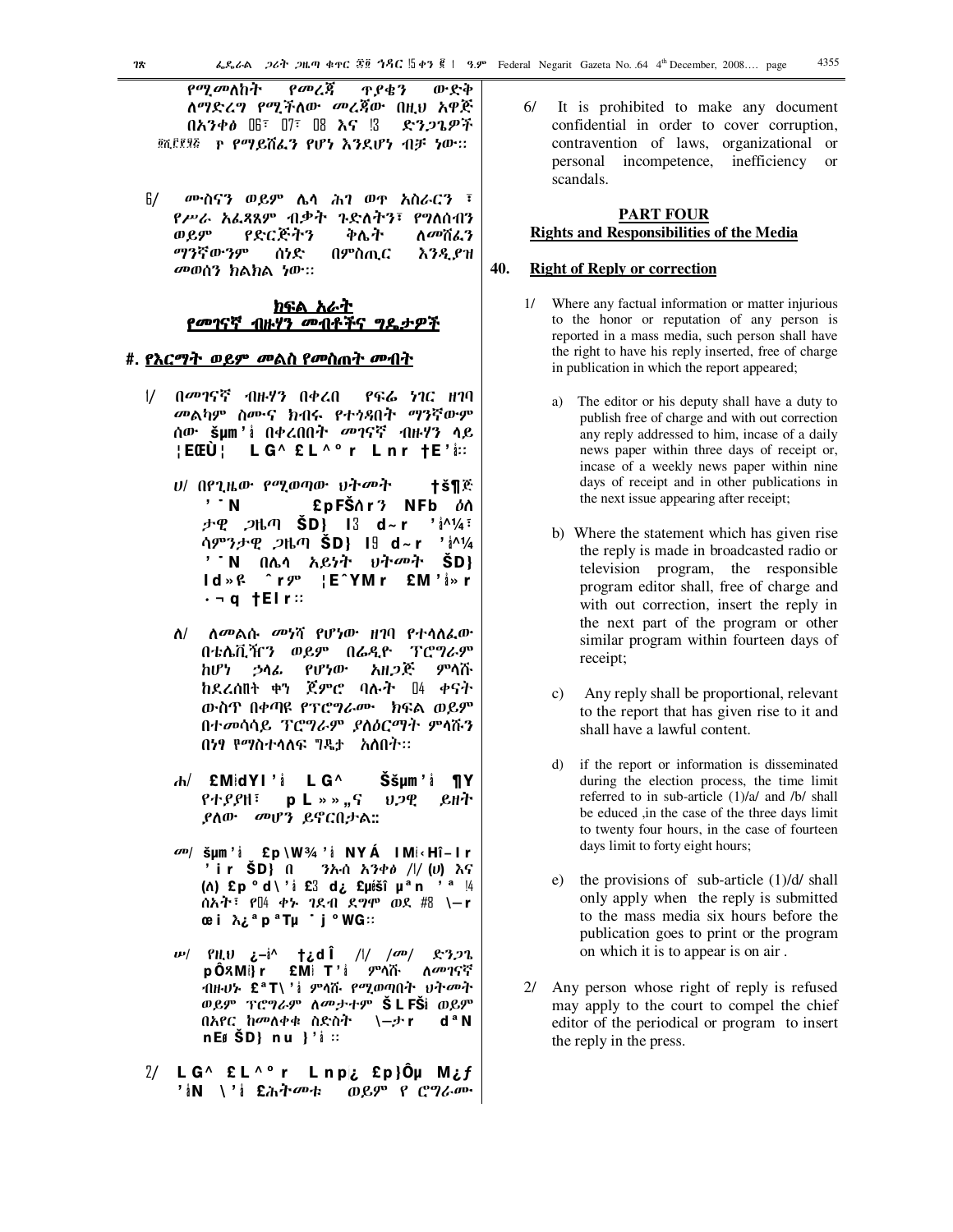**ON FF92** 

- $3/$ MLGŠu'i £dTIEr ÙYlîr 'illi' iz Ill d~r 'i^1/4 L^ºr †Elr:: **D** N ONYÁ 'ir hư<sup>y</sup> ÙY- lîp MLGŠu'i IdTIEr  $1\frac{14}{1}$  \-r 'i<sup>^1</sup>/4 lui«o F<sup>-</sup> 'il}i L^ºr tElr::
- $4/$ በወንጀል ህግ አንቀጽ #3 መሰረት ኃሳፊ የሆነው ሰው *መ*ልሱን ለማውጣት ፌቃደኛ አለመሆኑን ከተረዳ ፍርድ 化す ቅጣት ሊወስንበት ይችላል::
- $E\check{\sigma}$ iC  $\uparrow$   $\chi$  d  $\hat{I}$   $\chi$   $\P$   $\mu$ î $\bullet$  v  $\uparrow$  l Ù r H n Hî Y 5/ J. e¼Y 2ሺ#9 £p L EŠp|r¿ h+ÔÍ  $M$ } r  $\dagger$   $\uparrow$  dUN:
- $5/$  በዚህ አንቀዕ ከንኡስ አንቀዕ (1) እስከ (5) *የተመ*ለከቱት ድን*ጋ*ጌዎች pÔÑMi}r £Mi Wt'i iXq £Ô°T'i ?መገናኛ ብዙሃን ውጤት ከተሰራጨበት ቀን ¯NZ ባለሙ ^r 'Y µéšî ' $i^{1/4}$  መልስ የማውጣት ዋያቄው ለመገናኛ ብዙኅን የቀረበ ከሆነ ብቻ ነው ፡፡
- $7/$ የዚህ አንቀጽ ድንጋጌዎች ማንም ሰው እርሱን *የሚመ*ለከቱና በፍሬ ነገር ይዘ*ታ*ቸው ትክክለኛ *ያ*ልሆኑ የመገናኛ ብዙኅን ዘገባዎች እንዲታረሙ ለት ለማድረግ ባለው መብት ሳይም በተመሳሳይነት ተፌጻሚ ይሆናሉ::

### <u>ክፍል አምስት</u> ህጋዊ እርምጃዎችን ስለመውሰድ

### #l. <u>ስለ ተጠያቂነተ</u>

- በመገናኛ ብዙሃን አማካንት ለሚፌፀም የወን  $\frac{1}{2}$ ጀል ድርጊት ወይም የፍትሃብሄር ጉዳት በወ  $3\tilde{R}$ ል  $0$ ግ አንቀጽ # $3$  በተደነገገው  $\omega$ ሬት ተጠያቂነት ካለበቸው ሰዎች ጋር የመ ገናኛ ብዙሃን ድርጅቱ በተደራቢነት ተጠያቂ ሊሆን ይችሳል።
- መገናኛ ብዙሃን አማካኝነት ለሚደርስ  $2/$ የስም ማዋፋት ጉዳት የፍታብሔር ክስ ከተመሠረተ- እስከ ብር በሺ /አንድ መቶ ሺህ ብር/ የሚደርስ የሀሲና የጉዳት ካሳ ሊወሰን ይችላል።
- $3/$ በዚህ አዋጅ ክፍል አምስት እና ስድስት በተመለከቱ ድንጋጌዎችና በወንጀል ህጉ ድንጋጌዎች መሀከል ግጭት ከተፈጠረ  $P.H.U$ አዋጅ ድንጋጌዎች ተፈፃሚ ይሆናሉ።
- 3/ The court before which the application is lodged shall give its decision within ten days from the day the petition is submitted to it however during election period the court shall pronounce its decision within twenty four hours
- 4) The court may when the responsible person under Article 43 refuses to comply with its order to insert the reply render him liable to punishment..
- 5) The provisions of this article shall not affect the provision of Article 2049 of the civil code.
- 6) The provisions sub article  $(1)$  to  $(5)$  are applicable only if the request for insertion of a reply is made to the mass media within three months from the day the report which has given rise to it was published or went on air.
- 7) The provisions of this article shall mutatis mutandis apply to enforce the right of a person to correct any incorrectly reported factual statement regarding him.

### **PART FIVE Taking lawful easures**

### 41. liability

- 1) The media establishment may incur joint criminal or civil liability with the responsible person under Article 41 of the Penal Code for a criminal offence committed through the mass media or a civil damage caused by the media
- 2) In an action for defamation through the mass media the court may award, having regard to the seriousness of the moral damage, compensation up to 1000,000 birr having regard to the seriousness of the damage.
- $3/$ In case of conflict between the provisions of the Penal Code and the provisions of this Proclamation under Part 5 and 6 the latter shall prevail
- 4/ A claim for damage caused by the mass media may be made even if the criminal prosecution under this Proclamation is barred by the period of limitation or the prosecution is defeated.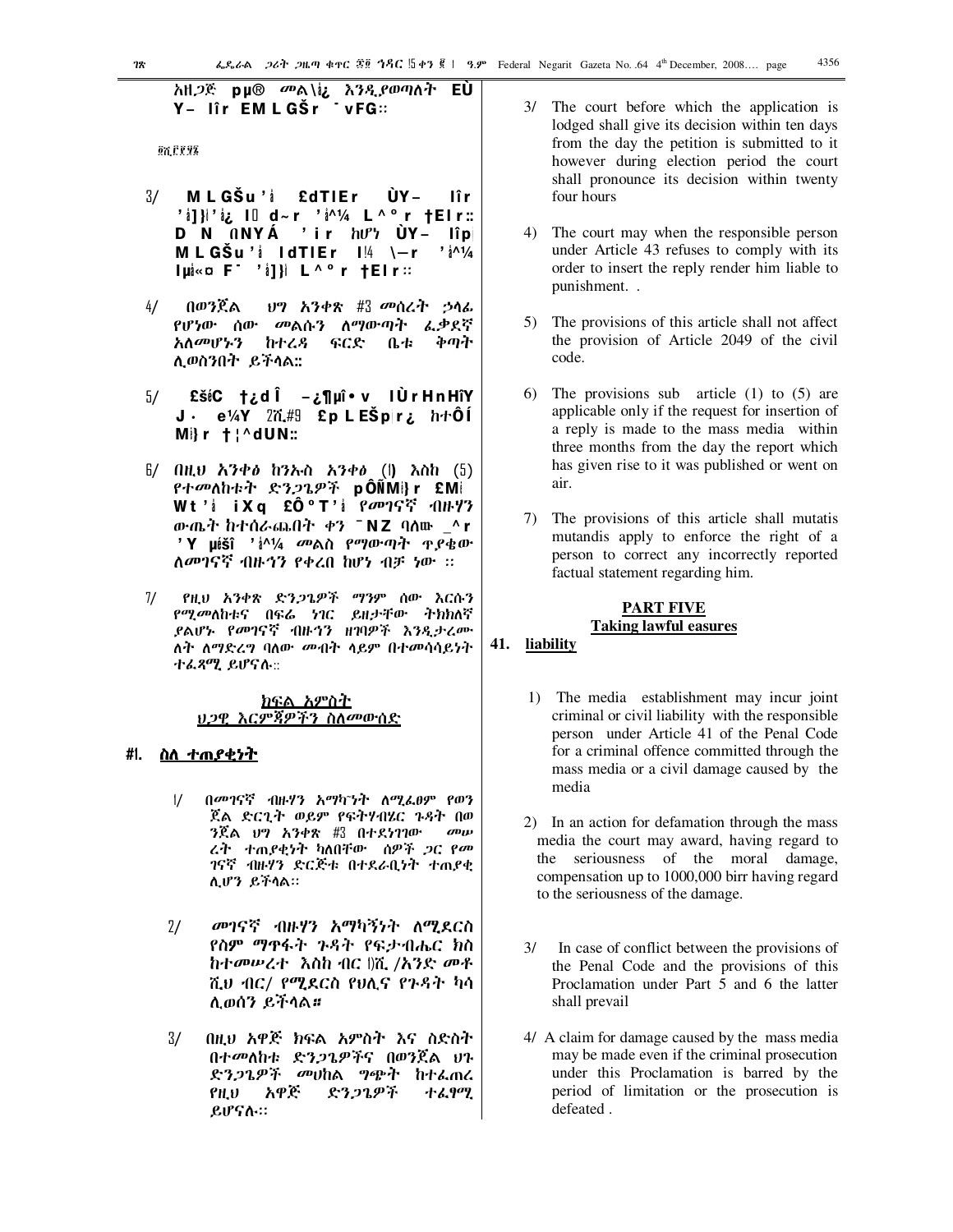የወንጀል ክሱ በይር*ጋ* ቢታገድም ሆነ  $4/$ ውድቅ ቢደረግ እንኳን በመገናኛ ብዙሃን ገማካይነት ለደረሰ *ጉዳት የፍትሐብሔር* <u>on Pega</u> ነስ ሊቀርብ ይችላል።

### #2. <u>የእ*ገዳ እርምጃዎችን ስለመውሰ*ድ</u>

- 1/ በሌሳ ህግ በሌሳ ሁኔታ የተደነገገ ቢኖርም በዚህ አንቀፅ ከተደነገገው ውጭ በየጊዜው የሚወጣ ህትመት ወይም መፅሀፍ ሲታገድ አይችልም::
- $2/$ እንደነገሩ ሁኔታ የፌደራል ወይም የክልል አቃቤ ህግ በብሄራዊ ደህንነት ሳ ይ ከስርጭት በኋላ በማስቀጣት ሊቀለበስ የማይችል ግልጽና ድርስ የሆነ **ከፍ**ተኛ ጉዳት የሚያስከትል በየጊዜው  $\rho$ ay wa ህትመት  $117$ ወዋ ወይም መፅሀፍ መሆኑን  $\Lambda^{q\bar{q}}$ an'} ሊሰራጭ Л¢ *ምክንያት* ሲኖረው የህት*መ*ት ውጤቱ <u>እንዳይሰራጭ</u> ይችሳል።
- $3/$ አቃቤ ሕግ ከነገሩ አጣጻፊነት የተነሳ ጉዳቱን ለመከሳከል የፍርድ ቤት የማገጃ ትእዛዝ በፍተነት ማማኝት ባልቻለ ጊዜ በየጊዜው የሚወጣው መስሀፍ ህት*መት* ወደም እንዲታገድ ትእዘዝ መሰጠት ይችላል። ሆኖም አቃቤ ሕግ አንድን በየጊዜው የሚወጣ ህትመት ወይም መስሀፍ ከስርጭት እንዲታገድ ውሳኔ ሲሰዋ ውሳኔው በተሰጠ በ#8 ሰዓት ውስዋ ለፍርድ ቤት ማስታወቅ አለበት። ፍርድ ቤቱ የአቃቤ ሕጉ የእገዳ *ማ*ስታወቂ*ያ* ከደረሰው ጊዜ ጀምሮ በ!4 ሰአት ውስዋ የስገጻ እርምጃውን የሚያፀድቅ  $\omega_1$ rz አለመሆኑን በውሳኔ ማሳወቅ አለበት።
- $4/$ ፍርድ  $0.4$ በየጊዜው  $\rho$ *a* $\rho$  and  $\rho$ ህት*መ*ት ወይም መፅሀፍ እንዲታገድ በአቃቤ የተሰጠው ሕግ ትእዛዝ ሲቀርብለት፡-
	- በየጊዜው የሚወጣው ህትመት ወይም  $11/$ ጉዳት ህገወዋና ከፍተኛ *a***p** and የሚያስከትል ሆኖ ካገኘው የአቃቤ ህጉን ትእዛዝ በማዕደቅ አቃቤ ሕጉ የማገድ እርምጃ ከወሰደበት ጊዜ ጀምሮ ባለው የሁለት ሳምንት ጊዜ ውስዋ ክሱን **እንዲመ**ሥርት ወይም ふትሙቱ እንዲያቀርብ እንዳወረስ *ማመ*ልከቻ *ግ*ዘዝ አለበት። አቃቤ ሕግ በተሰጠው ትእዛዝ *መሠ*ረት ካልፌጸ*መ* ፍርድ ቤቱ በየጊዜው የሚወጣው ህትመት ወይም መልበፍ እንዲያዝና ስርጭቱም እንዲቋረዋ የሰጠውን ትእዛዝ ያነሳል።
	- በየጊዜው የሚወጣው ህትመት ወይም  $\Lambda$ / መፅሀፍ ሕግን የማይተሳለፍና ከፍተኛ *ጉዳትን የማያ*ስከትል ሆኖ ካገኘው

### 42. Impounding

- 1/ Notwithstanding any contrary provision in any other law, no periodical or book shall be impounded except as provided for in this article.
- $21$ where The Federal or Regional public prosecutor ,as the case may be, has sufficient reason to believe that a periodical or a book which is about to be disseminated contains illegal matter which would, if disseminated, lead to a clear and present grave danger to the national security which could not otherwise be averted through a subsequent imposition sanctions, may issue an order to of impound the periodical.
- 3/ In cases of extreme emergency, where it is not possible to obtain a court order in time to prevent the harm, the public prosecutor may order the periodical or the book to be impounded, provided that he shall notify a court of the order within 48 hours and the court shall determine within 24 hours whether or not the prosecutors order shall be upheld.
- 4/ the court to which the an order to impound a periodical or a book issued by a public prosecutor, is submitted may:
	- a) if it deems that periodical or the book contains unlawful matter that is likely to cause serious danger, uphold the public prosecutors measure and order that criminal proceedings be instituted, or application for confiscation of the printed matter be submitted, within two weeks from the date on which the court pronounced its decision. if the public prosecution fails to take such action, the court shall revoke the order to seize the periodical or the book and bar its dissemination
	- b) if it deems that the content of a periodical or a book is lawful and not likely to cause any damage , revoke the impoundment order issued by the public prosecutor and may order the the release of the publication. Unless otherwise the a stay of execution is issued by an appellate court the order shall be executed after the lapse of 72 hours.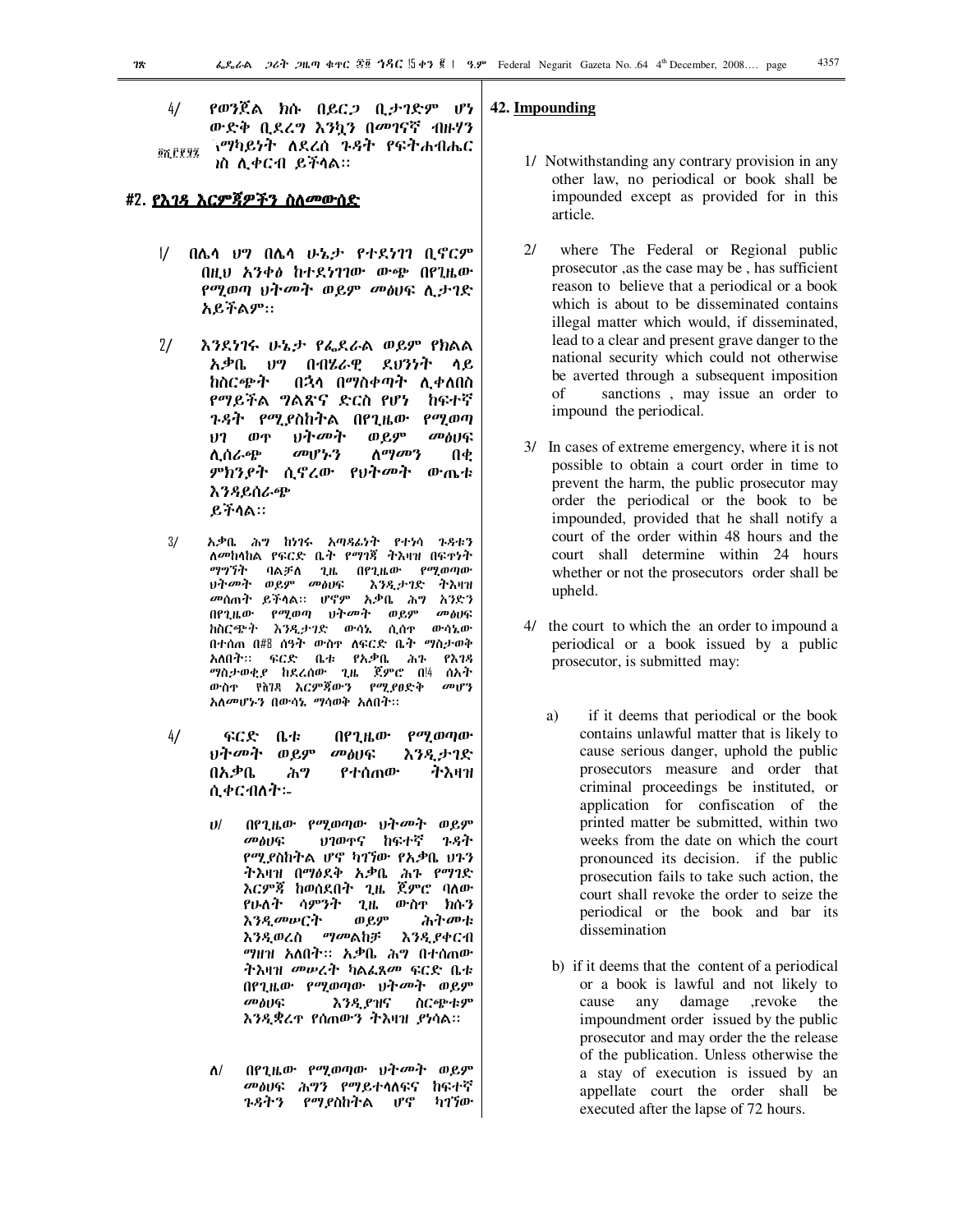በአቃቤ ሀን የተሰጠውን የእገጻ ተእዛዝ ውድቅ በማድረግ የታገደው ህትመት እንዲለቀቅ ትእዛዝ ሊሰዋ ይችላል። ፍርድ ቤቱ የሰጠው ትእዛዝ በይግባኝ ሰማ ድቤት ካልታገደ በስተቀር ትእዛዙ በተሰጠ 87,679 <sub>፡-</sub> ሰአት ጊዜ ውስዋ ይፌθማል።

- $5/$ በየገዜው የማወጣ ህትመት ወይም መስሀፍ ላይ የወንጀል ክስ ከተመሰረተ ወይም ውጤቱ እንዲወረስ ማመልከቻ ከቀረበ ፍርድ ቤቱ ሕትመቱ እንዲያዝና እንደአስፌሳጊነቱ ቀጣይ እትሞችን ከማውጣት እንዲታገድ ወይም የህትመት ስራው እንዲወረስ ሊወስን ወይም በዚህ አንቀፅ በንኩስ አንቀጽ / $3/$  መሠረት የህትመቱ ስርጭት እንዲታገድ የሰጠውን ውሳኔ ለመሰረዝ ይችላል።
- $6/$ አማካይነት ወንጀል ከተፌ ፀመና በወንጀስ ህግ መሰረት ኃሳፊ የሚሆነው ሰው ካልተገኘ የግል ተበዳዩ ወይም አቃቤ ህጉ *የወን*ጀል ክስ ከሚ*መ*ሰረት <del>ህትመ</del>ቱ እን ዲወረስ ለፍርድ ቤቱ ማመልከት ይችሳሉ። ለወንጀሉ *ኃ*ሳፊ ለሚሆነው ሰው በሀገር ውስዋ *መ*ዋሪ*ያ* ለመስጠት በማይቻልበት ጊዜም በተመሳሳይ ማመልከቻ ማቅረብ ይቻሳል ፡፡
- $7/$ በእገዳው ከሚሽፌነው ጉዳይ ባህሪ ወይም በሌሳ በቂ በሆነ ምክንያት የተነሳ አቃቤ ህጉ በዚህ አንቀ*ፅ* በንኡስ አንቀ*ፅ /4/* በተመለከተው ጊዜ ውስዋ ክሱን ለማቅ ረብ የማይችል ከሆነ በአቃቤ ሕን **T.P\$ ፍርድ ቤቱ የክስ ማቅረብይ ጊዜ** ውን እስከ ሁለት ሳምንት ሊያራዝመው  $B$ ችሳል ።
- 8/ በየጊዜው የሚወጣ ህት*መ*ት ወይም *መ*ጽሐፍ ስርጭት ላይ የሚሰዋ የእገዳ ትእዛዝ ለትእዛዙ መነሻ የሆነውን አንቀፅ ወይም **አንቀፆች&** የህመቱን Фò **ልጽ**ሑፉ የወጣበትን እትም መግለፅ አለበት።
- 97 በየጊዜው በሚወጣ ህትመት እና መፅሀፍ ሳይ የሚሰዋ እገዳ ለስርጭት በተዘጋጁ ህትመቶች ሳይ ብቻ ተ*ልፃሚ ይ*ሆናል። አማካይነት የእገዳ ትእዛዙ በፖሊሰ ወዲያውኑ መፌፀም አለበት።
- $\mathbb{I}/\mathbb{I}$ አቃቤ ህግ በዚህ አንቀጽ የተሰጠውን መንገድ ስልጣን አማባብ በሌለው <u>የተጠቀመበት እንደሆነ በሀግ ይጠየቃል።</u>

#### #3. \_*መገ*ናኛ ብዙ*ዛን ጋ*ር የተ*ያያ*ዙ <u>ክሶች ስለሚቀ</u> <u>ርቡበትና ስስሚ ስሙበት ሁኔታ</u>

በመገናኛ ብዙሃን አማካኝነት የወንጀል  $\frac{1}{2}$ ድርጊት በመፌፀም የተጠረጠረ ማንኛውም ሰው ጠቅሳይ ዐቃቤ ሕጉ ካልወሰነ በስተ ቀር በወንጀለኛ መቅጫ ሥነ-ሥርዓት

- 5/ Once criminal proceedings have been instituted for offences committed through media periodical or a book or an application is made to the court for a periodical or a book to be confiscated, the court shall have the power to order the publication to be impounded and its further dissemination be barred, or revoke an order, that has been issued under sub article 3.
- 6/ If an offence has been committed by a mass media product and no one is liable under article 43 of the penal code for the offence, the public prosecutor or the private complainant may apply to have the publication confiscated instead of instituting criminal proceedings. The same applies if no summons can be served in Ethiopia on the person liable for the offence.
- 7/ If the time referred to in sub article  $(4)$  is insufficient having regard to the nature of the impounded matter or for any reasonable cause, the court may, on the request of the prosecution, permit an extension of the period up to two weeks.
- 8/ An order for the impoundment of a periodical or book shall contain a statement indicating the offending passage or passages in the publication which occasioned the order and shall specify the volume, part, issue, or installment in which these passages occur.
- 9/ An order for the Impoundment of a periodical or book shall relate only to copies intended for dissemination. The police shall execute an impoundment order forthwith.
- $10/$ The prosecutor shall be legally liable for a malicious exercise his powers under this article

### 43. Manner of Instituting and Hearing Mass Media **Related Cases**

1/ Unless the attorney general decides otherwise any person who is suspected of committing an offence through the mass media shall be brought before the court without being remanded for further investigation in accordance with Article (59)/2/ and /3/ of the Criminal Procedure Code.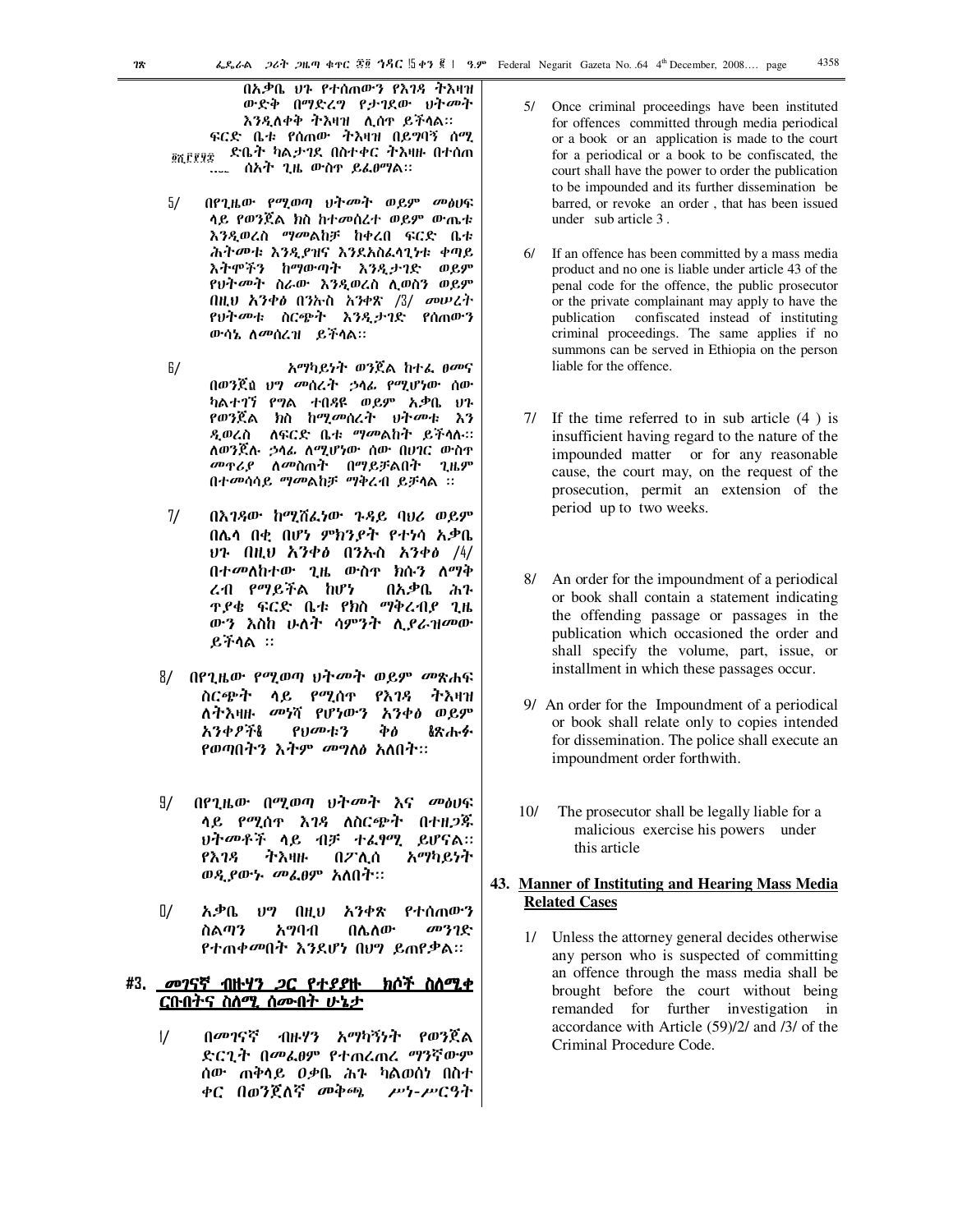ሕግ ቁዋር \$9(2) እና (3) ድ*ንጋጌዎች* መሠረት ለተጨ*ግሪ ምርመራ* በእስር እንዲቆይ ሳይደረግ ክሱ በቀዋታ ሰፍርድ ቤት መቅረብ አለበት።

**QXLPPD** 

- 2/ ክሱን ስመስማት ሥልጣን ያስው ፍርድ ቤት *የክ*ስ *ማመ*ልከቻው በቀረበስት በ05 ቀናት ውስጥ ክሱ እንዲሰማ ማድረግ አለበት።
- 3/ ፍርድ ቤቱ ክሱ ከመሰማቱ ቢ*ያን*ስ ከአምስተ ቀናት በፊት የክሱ*ን ማመ*ልከቻ *ግ*ልባጭ ወይም ቅጂ እንዲሁም የቀረቡ ማስረጃዎች ካሱ ስተከሳሹ እንዲደርስ ማድረግ አስበት።
- 4/ ክሱን የሚሰማው ፍርድ ቤት ክሱ መሰማት ከጀመረበት ቀን አንስቶ እጅግ ቢበዛ በአንድ ውስዋ ፍርድ መስጠት ФC  $2<sup>th</sup>$ ይኖርበታል።
- $5/$ ተከሳሹ በእድራሻው ባለመገኘቱ የተነሳ መዋሪያውን ስማድረስ ያልተቻለ እንደሆነ ፍርድ ቤቱ ተከሳሹ በ7 ቀናት ውስዋ ካልቀረበ ጉዳዩ በሌለበት ታይቶ የሚወሰን *መ*ሆኑን የሚገል*ፅ* መዋሪያ በ*ጋ*ዜጣ እንዲወጣ ትእዛዝ ይሰጣል።
- 6/ ተከሳሹ በሌለበት በተሰጠው ውሳኔ ቅሬታ ካለው በዚህ አዋጅ በአንቀጽ #4 መሰረት ይግባኝ የማቅረብ መብቱ የተጠበቀ ነው ፡፡
- 7/ የወንጀል ክስ ለመመስረት የግል ተበዳይ አቤቱታ ከማያስፌል,ጋቸውና በሀገ መንግስቱ በተቋቋሙ የህግ አውጪ፣ የህግ አስፌፃሚ ወይም የፍርድ ቤቶች ባለስልጣኖች ላይ ከሚፌፀሙ የስም ማዋፋትና የሀሰት ወንጀል ድርጊቶች በስተቀር በግለሰቦችና በግል ድርጅቶች ላይ በመገናኛ イルトソン አማካኝነት  $\rho \sigma$ *l*  $\ell$ ,  $\theta$  $\sigma$ <sup>o</sup> የስም ማዋፋትና わです በሀሰት የመወንጀል በራሳቸው በግል ተበዳዮቹ መቅረብ አሳባቸው።
- 8/ ፍርድ ቤት በዚህ አንቀ∂ በንዑስ አንቀጽ 4 መሰረት የሰጠውን ውሳኔ ስማስታወቂያ ሚኒስቴር ወይም ለክልል ማስታወቂያ ቢሮ እንዲደርሰው ማዘዝ አስበት።

### #4. <u>ስለ ይግባኝ</u>

 $\frac{1}{2}$ በተሰጠው ፍርድ ቅር የተሰኘ ወገን የይግባኝ ማመልከቻውን ፍርዱ በተሰጠ በ" ቀናት ውስጥ ለ*ሚመ*ለከተው ፍርድ ቤት ማቅረብ አለበት። ፍርዱን የሰጠው ፍርድ ቤትም አመልካቹ ይግባኝ ለማቅረብ የሚፌልግ መሆ ኡን ካሳወቀበት ጊዜ ጀምሮ በ!4 ስዓት ውስዋ የፍርዱን ግልባጭ ለአመልካች መስጠት አለበት።

- 2/ The Court having jurisdiction over the case shall commence the hearing of the case within 15 days from the filing of the charge.
- 3/ The court shall cause the accused person to obtain a copy of the charge , together with a copy of other evidences, if any , at least five days before the commencement of the trial...
- 4/ The court shall pronounce its judgment within one month from the commencement of the trial.
- 5/ Where the accused person has not been duly summoned because he was not found at his address, the court shall order the publication of the summons notifying that the hearing shall proceed in his absence should he fail to appear within seven days.
- 6/ Where the person is not satisfied by the judgment given in default, he may lodge an appeal in accordance with Article 44.
- 7/ save otherwise for prosecutions for false accusations and defamation against the constitutionally established legislative, executive or judicial authorities prosecutions defamation and false accusation for committed against individuals or private organization through the mass media shall be instituted and conducted by the private complainants.
- 8/ The court shall, cause the copy of the judgment it renders pursuant to sub-article (4) of this article to be sent to the Ministry of Information or concerned Information Bureau of the Regional state...

### 44. Appeal

- 1/ The party who is aggrieved by the decision of the court shall lodge his memorandum of appeal to the appellate court within thirty days of the rendering of the decision, and the rending court shall give the appellant copies of the decision within 24 hours of receiving the party's notice to appeal.
- 2/ The appellate court shall give decision within 10 days of the receiving the memorandum of appeal.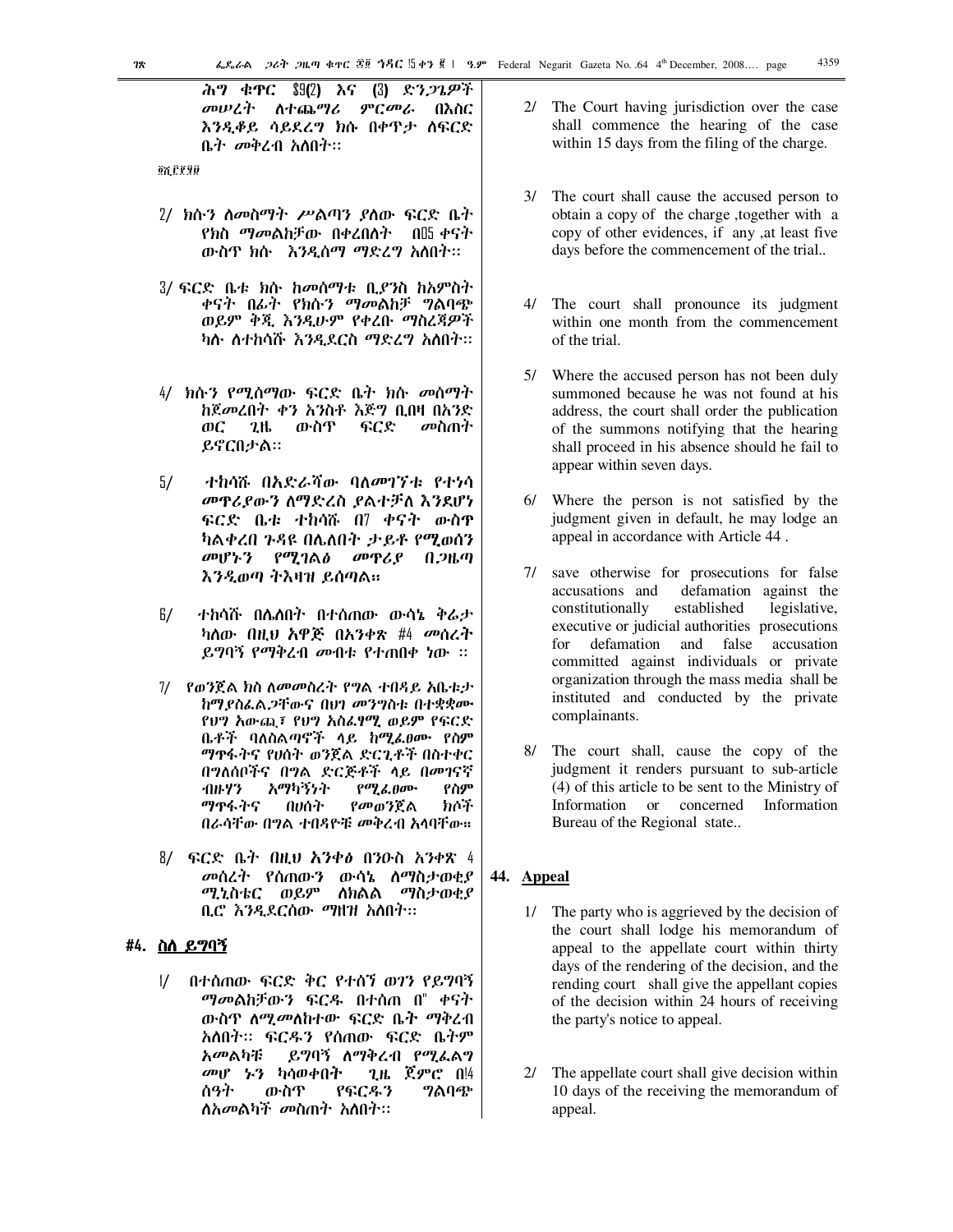$7/$ *o* ግባኝ ቤት ይግባኙ ሰማ.ው ፍርድ ⊧ሪበስት  $\mathbf{u}$ ቀናት ውስዋ ውሳኔ **QUEES** <sup>,</sup>ስጠተ አለበተ።

### #5. ስለ<u>ቅጣት</u>

- $\frac{1}{2}$ በዚህ አዋጅ ከአንቀጽ 7(1) እስከ  $(3)$ የተደነገገውን የተሳለፌ ማንኛውም ሰው  $h$ ብር  $\ddot{h}$ ,  $(v, \tilde{v})$  ሺ $v$  ብር) ባላነስ  $h$ ብር  $2\ddot{h}$ , (ሁለት መቶ ሺህ ብር) ባልበለጠ የገንዘብ **III中區 ይቀጣል**።
- 2/ የዚህ አዋጅ አንቀ*ፅ*  $f(2)$ ን በ*መ*ተሳለፍ ሃሳፊነት የሚ ቀበል አዘ*ጋጅ ያ*ልሰየ*መ* ወይም በአንቀፅ  $\mathfrak{g}(\mathfrak{h})$  የተደነገገውን ግዴታ የጣሰ ወይም በአንቀፅ በ የተመለከቱትን *ግ*ዴታዎች ያላ <u>ማ</u>ላ በየጊዜው የሚወጣ ህት*መት አሳታሚ ወይም ብሮድካ*ስተር እስከ ብር በ5ሺ, /አሰራ አምስት ሺህ ብር/ በሚደርስ የገን ዘብ መቀጮ ይቀጣል።
- 3/ በዚህ አዋጅ በአንቀ∂ # መስረት በህትመቱ ላይ እንዲ የወጣው የተላከለትን መልስ ወይም ያሳወጣ ማስተካከደ ዋና አዘጋጅ ወ ይም የፕሮግራም አዘጋጅ እስከ 『ሺ ብር (አስር ሺህ የተፌፀመው በምርጫ ወቅት ከሆነ እስከ ብር  $\mathbb{B}$ ሽ, (አስራ አምስት ሺህ ብር) በሚደርስ የገንዘብ መቀጮ ይቀጣል ፡፡
- 4/ በዚህ አዋጅ የአንቀጽ  $f(1)$  ወይም የአንቀፅ 8 ድንጋጌን የተሳለፌ ማንኛውም ሰው እስከ (አስራ አምስት ሺህ  $AC$  05 -AC) በሚደርስ የገንዘብ መቀጮ ይቀጣል።
- 5/ በ*መገ*ናኛ ብዙሃን አማካይነት በተ*ሌፀመ* ወንጀል ተከሳሹ ተፋተኛ መሆኑን ካረ*ጋ ገ*ጠ የዋፋተኝነት ውሳኔው *ታ*ትሞ እንዲ ወጣ ሲጠየቅ ፍርድ ቤቱ ውሳኔው በህት *መቱ* ላይ እንዲወጣ ትዕዛዝ *መ*ስጠት ይችሳል።
- $0 +$ 67 L ፍርድ **ጥፋ**ተኛሃቱ የተረ ንንጠበት ትእዛዝ ወይም **りナのパギ** እንዲያዙ የመገናኛ የተሰጠበት ·በዙሃን ውጤት እንዳይሰራጭ ሲያግድ ይችሳል።

### #6. <u>ስለ\_ይር 2</u>

|/ በሕገ *መንግ*ስቱ አንቀጽ !8/I/ የተደነ ገገው አዋጅ ሆኖ **እንደተጠበቀ** PH.U3 ድንጋጌዎች በመተሳለፍ የሚፌጸሙ የወን ጀል ተፋቶች ህትመቶቹ ከተሰራጩበት ወይም ከተሳለፉበት ቀን አንስቶ እስከ አንድ *ዓመት* ባለው ጊዜ ውስ<u>ም ክ</u>ሶቹ ካልቀረቡ በይር*ጋ* ቀሪ ይሆናሉ ።

### 45. Penalties

- 1/ Anyone who has contravened the provisions of articles  $7(1)-(3)$  shall be punished with a fine of not less than 20,000 birr and not exceeding 200,000 birr.
- 2/ Any publisher of a periodical or broadcaster who, in violation of article  $6(2)$ , failed to appoint a responsible editor, failed to comply with obligations set out under article9(6) or violates the obligations provided under article 10 shall be punished with a fine up to 15,000 birr
- 3/ Where an editor in chief or program editor has improperly failed to publish or broadcast a reply or correction sent to the mass media pursuant to article 40 of this Proclamation, shall be fined up to 15,000 birr.
- 4/ Any person who violates article  $6(1)$  or article 8 may be fined up to 15,000 birr.
- 5/ If in an offence committed through a mass media the defendant is convicted, the court may ,up on request by the party , issue an order for the verdict to be published in that mass media outlet.
- 6/ The court may issue an injunction forbidding further dissemination of mass media output in respect of which a conviction or order of impoundment has been issued.

### **46. Statute of Limitation**

- 1/ Subject to Article 28(1) of the Constitution, no criminal proceeding for an offence committed through a periodical may be instituted after the lapse of one year from the date when the offending matter was published.
- $2/$ . For broadcasters, the period in sub-article  $(1)$ shall be six months from the date when the program was broadcast.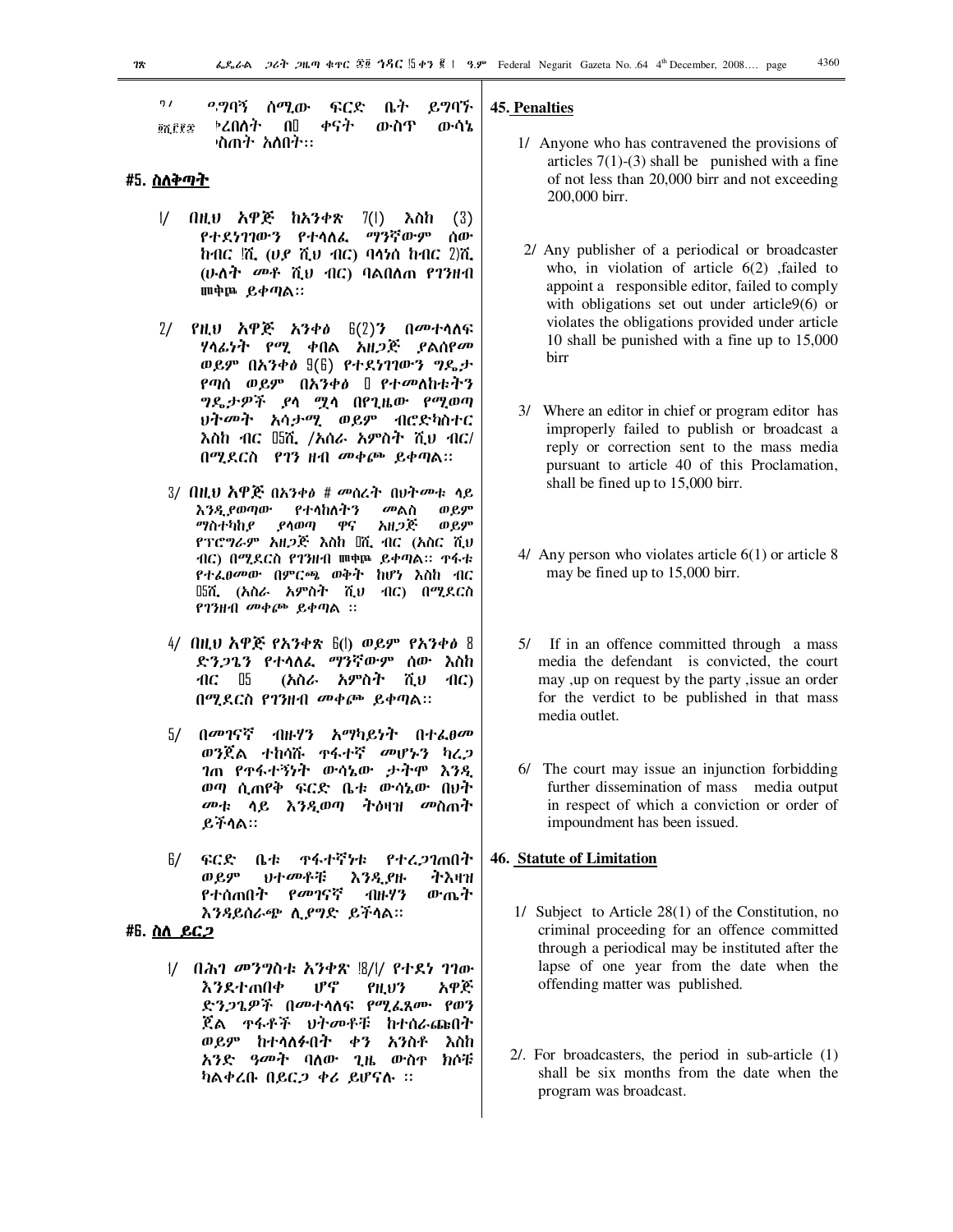2/ በብሮድካስት አማካይነት ለሚፌፀም ዋፋት ዋፋቱ *የተፌፀመ*በት ፕሮግራም ከተሳ ለፌበት ቀን ጀምሮ ባለው ስድስት ወር ቴ ውስ<u>ም የወንጀል ክስ ካልተመሰረ</u>ተ **OKEFEE** ኑ በይር*ጋ* ቀሪ ይሆናል ።

### <u>ክፍል ስድስት</u> ልዩ ልዩ ድንጋጌዎች

### #7 <u>የአፌፃፀም ወሰን</u>

- 1/ ይህ አዋጅ በማንኛውም የሕትመት ስራ ዎች ላይ ተፈፃሚ ሊሆን የሚችለው፡-
	- *ሀ/ ስሕትመት ስ*ራው በዚህ አዋጅ *መ*ሰረት የምዝገባ ምስክር ወረቀት የተሰ ጠው ከሆነ፣
	- $\Lambda$ / የህተመት ስራው የተባዛ መሆኑን፤ የአሳታሚውን ወይም የኢታሚውን ማን *ነት*፣ *የታተመ*በትን አድራሻና ዓመተ ምህ ረት የሚገልፅ ፅሁፍ ያለ በት ከሆነ፣ ብቻ ነው።
- $2/$ የህት*መት* ስራዎች እንደ*መገ*ናኛ ብዙሃን የሚታዩት ተባዝተው ለስርጭት ወይም ለሽያጭ ሲቀርቡ ወይም ብሮድካስት ሲደረጉ ነው ።
- $3/$ በዚህ አዋጅ በሌሳ ሁኔታ የተ ነገ ው እንደተጠበቀ ሆኖ ከፅሁፍ *ጋ*ር አብ $e$ የወጣ ባይሆንም ማንኛውም ስዕል እንደሕትመት ስራ ይቆጠራል።
- በሽያጭ ወይም ያለክፍያ የተሰራጩ ማንኛ  $4/$ ቸውም りわ ይዘት ባላቸው ወሲብ ሕትመቶች ሳይ ይህ አዋጅ ተፈጻሚ አይሆንም። ስለእነዚህ የህትመት ስራዎች ስርጭትና ህትመት በሚመለከት ዝርዝሩ በሴሳ በሆን ይወሰናል።

### #8. የመሽ*ጋገሪያ ድንጋጌ*

- $\frac{1}{2}$ ይህ አዋጅ ከመውጣቱ በፊት ተቋቁሞ በማካሄድ የሚገኝ የፕሬስ ስራ ሳይ ማንኛውም ፕሬስ ይህ አዋጅ ከጸናበት ቀን ጀምሮ ባሉት ( ቀናት ውስዯ በዚህ አዋጅ በተመለከተው አንቀጽ 9 መሰረት መመዝገብና የምዝገባ ምስክር ወረቀት ማግኘት አለበት።
- 2/ አስፊሳጊ የሆኑ ሁኔታዎችን ለማዘጋጀት ሲባል የዚህ አዋጅ ክፍል ሶስት ድንጋጌ ዎች ተፌጻሚ የሚሆኑት አዋጁ በነ*ጋ*ሪት *ጋ*ዜጣ *ታትሞ* ከወጣበት ቀን ከሁለት *ዓመት* በኋላ ሲሆን የሀዝብ ተወካዮች ምክር ቤት

### Part Six **Miscellaneous Provisions**

### 47. Scope of Application

- 1/ the proclamation shall be applicable on periodicals if
	- a) The periodical obtains a certificate of registration
	- b) The publication duplicated and bears the name of the publisher, the printer, the place of publication and the date and year of its publication,
- 2/ Printed maters shall be regarded as mass media only when they are disseminated. Periodicals shall be deemed to have been disseminated when they are delivered for sale or distribution and broadcasts shall be deemed to have been disseminated once they have been disseminated over the airwaves.
- $3/$ Without prejudile to the provisions of this Proclamation, a picture, whether it is not together with written material, shall be regarded as printed matter.
- 4/ This Proclamation shall not be applicable to pornographic printed matters, whether they are offered for sale or free of charge.

### **48. Transitory Provisions**

- 1/ Periodicals in operation prior to the coming into force of this Proclamation shall bring themselves into conformity with Article 9 within ninety days of the coming into force of this Proclamation.
- $2l$ In order to provide public bodies an opportunity to put in place the necessary arrangements to facilitate implementation. Part III of this Proclamation shall enter into force one year after the date this Proclamation is published in the Negarit Gazeta. The House of Peoples' Representatives may extend this period for a duration of not more than one year.